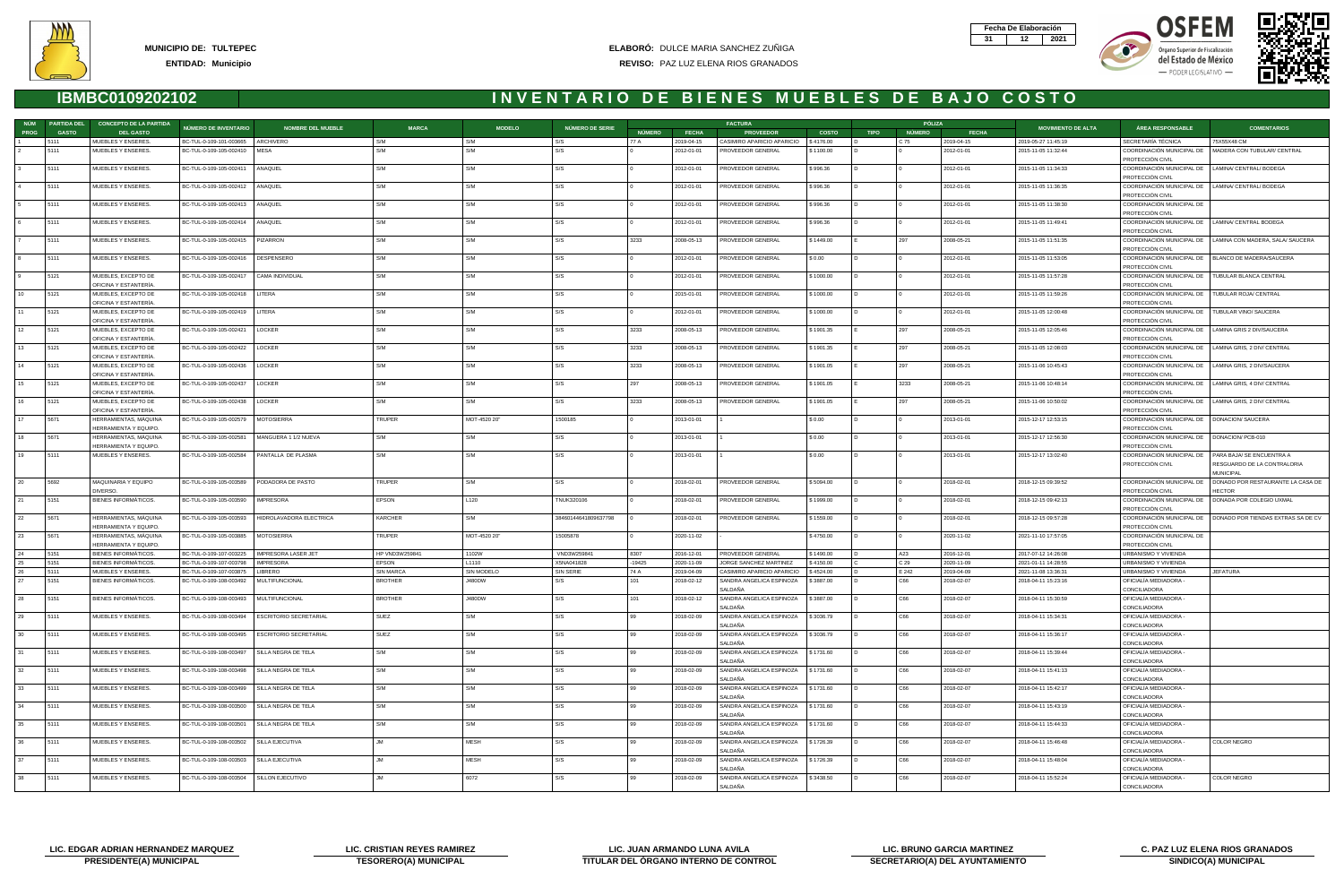







|             | NÚM PARTIDA DEL | <b>CONCEPTO DE LA PARTIDA</b>                                                                         |                                                    |                                                  |                   |                              |                                 |                           |                          | <b>FACTURA</b>                                   |                        |             |               | PÓLIZA                   |                                            |                                            |                    |
|-------------|-----------------|-------------------------------------------------------------------------------------------------------|----------------------------------------------------|--------------------------------------------------|-------------------|------------------------------|---------------------------------|---------------------------|--------------------------|--------------------------------------------------|------------------------|-------------|---------------|--------------------------|--------------------------------------------|--------------------------------------------|--------------------|
| <b>PROG</b> | <b>GASTO</b>    | <b>DEL GASTO</b>                                                                                      | NÚMERO DE INVENTARIO                               | <b>NOMBRE DEL MUEBLE</b>                         | <b>MARCA</b>      | <b>MODELO</b>                | <b>NÚMERO DE SERIE</b>          | <b>NÚMERO</b>             | <b>FECHA</b>             | <b>PROVEEDOR</b>                                 | <b>COSTO</b>           | <b>TIPO</b> | <b>NÚMERO</b> | <b>FECHA</b>             | <b>MOVIMIENTO DE ALTA</b>                  | <b>ÁREA RESPONSABLE</b>                    | <b>COMENTARIOS</b> |
| 39          | 5111            | MUEBLES Y ENSERES.                                                                                    |                                                    | BC-TUL-0-109-108-003505   ARCHIVERO DE 4 GAVETAS | S/M               | S/M                          | S/S                             | 99                        | 2018-02-09               | SANDRA ANGELICA ESPINOZA                         | \$5605.60              |             | C66           | 2018-02-07               | 2018-04-11 15:53:44                        | OFICIALÍA MEDIADORA -                      |                    |
|             |                 |                                                                                                       |                                                    |                                                  |                   |                              |                                 |                           |                          | SALDAÑA                                          |                        |             |               |                          |                                            | CONCILIADORA                               |                    |
| 40          | 5111            | MUEBLES Y ENSERES.                                                                                    | BC-TUL-0-109-108-003506                            | ARCHIVERO DE 4 GAVETAS                           | S/M               | S/M                          | S/S                             | l 99                      | 2018-02-09               | SANDRA ANGELICA ESPINOZA                         | \$5605.60              |             | C66           | 2018-02-07               | 2018-04-11 15:54:51                        | OFICIALIA MEDIADORA -                      |                    |
|             |                 |                                                                                                       |                                                    |                                                  |                   | S/M                          |                                 | l 99                      |                          | SALDAÑA                                          |                        |             |               |                          |                                            | CONCILIADORA                               |                    |
|             | 5111            | MUEBLES Y ENSERES.                                                                                    | BC-TUL-0-109-108-003507                            | ARCHIVERO DE 4 GAVETAS                           | S/M               |                              | S/S                             |                           | 2018-02-09               | SANDRA ANGELICA ESPINOZA<br>SALDANA              | \$5605.60              |             | C66           | 2018-02-07               | 2018-04-11 15:55:57                        | OFICIALÍA MEDIADORA -<br>CONCILIADORA      |                    |
| 42          | 5111            | MUEBLES Y ENSERES.                                                                                    | BC-TUL-0-109-108-003509                            | <b>BANCA METALICA</b>                            | S/M               | S/M                          | S/S                             | 99                        | 2018-02-09               | SANDRA ANGELICA ESPINOZA                         | \$5439.19              |             | C66           | 2018-02-07               | 2018-04-11 16:00:37                        | OFICIALIA MEDIADORA -                      |                    |
|             |                 |                                                                                                       |                                                    |                                                  |                   |                              |                                 |                           |                          | SALDAÑA                                          |                        |             |               |                          |                                            | CONCILIADORA                               |                    |
| 43          | 5111            | MUEBLES Y ENSERES.                                                                                    | BC-TUL-0-109-108-003510                            | <b>BANCA METALICA</b>                            | S/M               | S/M                          | S/S                             | $\frac{99}{3}$            | 2018-02-09               | SANDRA ANGELICA ESPINOZA                         | \$5439.19              |             | C66           | 2018-02-07               | 2018-04-11 16:01:43                        | OFICIALÍA MEDIADORA -                      |                    |
|             |                 |                                                                                                       |                                                    |                                                  |                   |                              |                                 |                           |                          | SALDAÑA                                          |                        |             |               |                          |                                            | CONCILIADORA                               |                    |
| 44          | 5111            | MUEBLES Y ENSERES.                                                                                    | BC-TUL-0-109-108-003664   ARCHIVERO                |                                                  | S/M               | S/M                          | S/S                             | 77 A                      | 2019-04-15               | CASIMIRO APARICIO APARICIO \$4176.00             |                        |             | C 75          | 2019-04-15               | 2019-05-27 11:43:23                        | OFICIALÍA MEDIADORA -                      | 75X55X48 CM        |
|             |                 |                                                                                                       |                                                    |                                                  |                   |                              |                                 |                           |                          |                                                  |                        |             |               |                          |                                            | CONCILIADORA                               |                    |
| 45          | 5192            | OTROS EQUIPOS ELECTRICOS   BC-TUL-0-109-109-002683   MAQUINA DE ESCRIBIR<br>Y ELECTRONICOS DE OFICINA |                                                    |                                                  | OLIVETTI          | LINEA 98                     | S/S                             | 136-E-0000-792 2007-11-08 |                          | PROVEEDOR GENERAL                                | \$749.00               |             | 59            | 2007-09-14               | 2016-04-26 11:01:48                        | <b>REGISTRO CIVIL</b>                      | COLOR GRIS         |
|             | 5192            | OTROS EQUIPOS ELECTRICOS   BC-TUL-0-109-109-002684   MAQUINA DE ESCRIBIR                              |                                                    |                                                  | <b>OLYMPIA</b>    | S/M                          | S/S                             | 136-E-0000-792 2007-11-08 |                          | PROVEEDOR GENERAL                                | \$749.00               |             | 59            | 2007-09-14               | 2016-04-26 11:05:15                        | <b>REGISTRO CIVIL</b>                      |                    |
|             |                 | Y ELECTRONICOS DE OFICINA                                                                             |                                                    |                                                  |                   |                              |                                 |                           |                          |                                                  |                        |             |               |                          |                                            |                                            |                    |
|             | 5192            | OTROS EQUIPOS ELECTRICOS                                                                              | BC-TUL-0-109-109-002685                            | MAQUINA DE ESCRIBIR                              | <b>OLIVETTI</b>   | LINEA 98                     | S/S                             | 136-E-0000-792 2007-11-08 |                          | PROVEEDOR GENERAL                                | \$749.00               |             |               | 2007-09-14               | 2016-04-26 11:10:41                        | REGISTRO CIVIL                             | <b>COLOR GRIS</b>  |
|             |                 | Y ELECTRONICOS DE OFICINA                                                                             |                                                    |                                                  |                   |                              |                                 |                           |                          |                                                  |                        |             |               |                          |                                            |                                            |                    |
| 48          | 5192            | OTROS EQUIPOS ELECTRICOS                                                                              | BC-TUL-0-109-109-002686                            | MAQUINA DE ESCRIBIR                              | OLIVETTI          | LINEA 98                     | S/S                             | 136-E-0000-792 2007-11-08 |                          | PROVEEDOR GENERAL                                | \$749.00               |             | 59            | 2007-09-09               | 2016-04-26 11:13:14                        | <b>REGISTRO CIVIL</b>                      | COLOR GRIS         |
|             |                 | Y ELECTRONICOS DE OFICINA                                                                             |                                                    |                                                  |                   |                              |                                 |                           |                          |                                                  |                        |             |               |                          |                                            |                                            |                    |
| 49          | 5192            | OTROS EQUIPOS ELECTRICOS                                                                              | BC-TUL-0-109-109-002687                            | <b>MAQUINA DE ESCRIBIR</b>                       | <b>OLYMPIA</b>    | S/M                          | S/S                             | 136-E-0000-792 2007-11-08 |                          | PROVEEDOR GENERAL                                | \$749.00               |             | 59            | 2007-09-14               | 2016-04-26 11:15:12                        | <b>REGISTRO CIVIL</b>                      |                    |
| 50          | 5192            | Y ELECTRONICOS DE OFICINA<br>OTROS EQUIPOS ELECTRICOS                                                 | BC-TUL-0-109-109-002688                            | MAQUINA DE ESCRIBIR                              | <b>OLYMPIA</b>    | S/M                          | S/S                             | 136-E-0000-792 2007-11-08 |                          | PROVEEDOR GENERAL                                | \$749.00               |             |               | 2007-09-14               | 2016-04-26 11:17:27                        | REGISTRO CIVIL                             | COLOR NEGRO/GRIS   |
|             |                 | Y ELECTRONICOS DE OFICINA                                                                             |                                                    |                                                  |                   |                              |                                 |                           |                          |                                                  |                        |             |               |                          |                                            |                                            |                    |
|             | 5192            | OTROS EQUIPOS ELECTRICOS   BC-TUL-0-109-109-002689   MAQUINA DE ESCRIBIR                              |                                                    |                                                  | OLYMPIA           | S/M                          | S/S                             | 136-E-0000-792 2007-11-08 |                          | PROVEEDOR GENERAL                                | \$749.00               |             | 59            | 2007-09-14               | 2016-04-26 11:19:01                        | <b>REGISTRO CIVIL</b>                      |                    |
|             |                 | Y ELECTRONICOS DE OFICINA                                                                             |                                                    |                                                  |                   |                              |                                 |                           |                          |                                                  |                        |             |               |                          |                                            |                                            |                    |
|             | 5151            | BIENES INFORMÁTICOS.                                                                                  | BC-TUL-0-109-109-002699                            | NO BREAK                                         | TRIP LITE         | S/M                          | S/S                             | 2469                      | 2012-04-30               | PROVEEDOR GENERAL                                | \$1437.50              |             | 299           | 2012-04-30               | 2016-04-26 12:11:41                        | <b>REGISTRO CIVIL</b>                      |                    |
| 53          | 5151            | <b>BIENES INFORMÁTICOS</b>                                                                            | BC-TUL-0-109-109-002700                            | NO BREAK                                         | <b>TRIPP LITE</b> | S/M                          | S/S                             | 2269                      | 2012-04-30               | PROVEEDOR GENERAL                                | \$1437.50              |             | 299           | 2012-04-30               | 2016-04-26 12:13:22                        | REGISTRO CIVIL                             |                    |
|             | 5151            | <b>BIENES INFORMÁTICOS</b>                                                                            | BC-TUL-0-109-109-002701                            | NO BREAK                                         | <b>TRIPP LITE</b> | S/M                          | S/S                             | 2469                      | 2012-04-30               | PROVEEDOR GENERAL                                | \$1437.50              |             | 299           | 2012-04-30               | 2016-04-26 12:15:48                        | <b>REGISTRO CIVIL</b>                      |                    |
|             | 5151            | <b>BIENES INFORMÁTICOS</b>                                                                            | BC-TUL-0-109-109-002702                            | NO BREAK                                         | <b>TRIPP LITE</b> | S/M                          | S/S                             | 2469                      | 2012-04-30               | PROVEEDOR GENERAL                                | \$1437.50              |             | 299           | 2012-04-30               | 2016-04-26 12:17:42                        | <b>REGISTRO CIVIL</b>                      |                    |
|             | 5111            | MUEBLES Y ENSERES.                                                                                    | BC-TUL-0-109-109-003687                            | SILLA SECRETARIAL                                |                   | DOLF                         | l S/S                           | 168                       | 2019-05-14               | SANDRA ANGELICA ESPINOZA<br>SALDAÑA              | \$2324.40              |             | D 101         | 2019-05-14               | 2019-06-21 16:32:27                        | <b>REGISTRO CIVIL</b>                      |                    |
| 57          | 5111            | MUEBLES Y ENSERES.                                                                                    | BC-TUL-0-109-109-003688                            | SILLA SECRETARIAL                                |                   | <b>DOLF</b>                  | S/S                             | 168                       | 2019-05-14               | SANDRA ANGELICA ESPINOZA                         | \$2324.40              |             | D 101         | 2019-05-14               | 2019-06-21 16:33:41                        | <b>REGISTRO CIVIL</b>                      |                    |
|             |                 |                                                                                                       |                                                    |                                                  |                   |                              |                                 |                           |                          | SALDAÑA                                          |                        |             |               |                          |                                            |                                            |                    |
| 58          | 5111            | MUEBLES Y ENSERES.                                                                                    | BC-TUL-0-109-109-003689                            | SILLA SECRETARIAL                                |                   | <b>DOLF</b>                  | S/S                             | 168                       | 2019-05-14               | SANDRA ANGELICA ESPINOZA \$2324.40               |                        |             | D 101         | 2019-05-14               | 2019-06-21 16:34:55                        | REGISTRO CIVIL                             |                    |
|             |                 |                                                                                                       |                                                    |                                                  |                   |                              |                                 |                           |                          | SALDAÑA                                          |                        |             |               |                          |                                            |                                            |                    |
| 59          | 5111            | MUEBLES Y ENSERES.                                                                                    | BC-TUL-0-109-109-003690                            | SILLA SECRETARIAL                                |                   | DOLF                         | S/S                             | 168                       | 2019-05-14               | SANDRA ANGELICA ESPINOZA \\$2324.40              |                        |             | D 101         | 2019-05-14               | 2019-06-21 16:37:22                        | <b>REGISTRO CIVIL</b>                      |                    |
|             |                 |                                                                                                       |                                                    |                                                  |                   |                              |                                 |                           |                          | SALDAÑA                                          |                        |             |               |                          |                                            |                                            |                    |
|             | 5151            | <b>BIENES INFORMÁTICOS</b>                                                                            | BC-TUL-0-109-109-003820                            | <b>IMPRESORA</b>                                 |                   | NEVERSTOP TNC LASER          | CNBRMCGIG6                      | $-20365$                  | 2021-02-26               | JORGE SANCHEZ MARTINEZ                           | \$4616.80              |             | D 91          | 2021-02-26               | 2021-04-23 17:26:36                        | <b>REGISTRO CIVIL</b>                      |                    |
| 62          | 5151<br>5151    | <b>BIENES INFORMÁTICOS</b><br><b>BIENES INFORMÁTICOS</b>                                              | BC-TUL-0-109-109-003821<br>BC-TUL-0-109-109-003851 | <b>IMPRESORA</b><br>MULTIFUNCIONAL               | <b>EPSON</b>      | NEVERSTOP TNC LASER<br>L3110 | <b>CNBRMCGIHS</b><br>X644704697 | $-20365$<br>$-22330$      | 2021-02-26<br>2021-08-27 | JORGE SANCHEZ MARTINEZ<br>JORGE SANCHEZ MARTINEZ | \$4616.80<br>\$4690.00 |             | D 91<br>D 168 | 2021-02-26<br>2021-08-27 | 2021-04-23 17:28:06<br>2021-09-20 18:12:29 | <b>REGISTRO CIVIL</b><br>REGISTRO CIVIL    |                    |
| 63          | 5111            | MUEBLES Y ENSERES.                                                                                    | BC-TUL-0-109-118-002487                            | LIBRERO 4 ENTREPAÑOS                             | S/M               | S/M                          | S/S                             |                           | 2012-01-01               |                                                  | \$1500.00              |             |               | 2012-01-01               | 2015-11-10 13:53:10                        | CATASTRO MUNICIPAL                         |                    |
| 64          | 5151            | <b>BIENES INFORMATICOS</b>                                                                            | BC-TUL-0-109-118-002490                            | <b>IMPRESORA</b>                                 | H. P.             | LASER JET P1102              | VND3X17239                      | 7827                      | 2007-08-19               |                                                  | \$1499.99              |             | 158           | 2007-08-16               | 2015-11-10 13:59:24                        | CATASTRO MUNICIPAL                         | CATASTRO           |
|             | 5151            | <b>BIENES INFORMÁTICOS</b>                                                                            | BC-TUL-0-109-118-002491                            | NO BREAK                                         | TRIPP - LITE      | S/M                          | 9649ALROM66 3503962             | 3045                      | 2008-01-11               |                                                  | \$1500.00              |             | 258           | 2008-02-19               | 2015-11-10 14:06:05                        | CATASTRO MUNICIPAL                         | CATASTRO           |
|             | 5151            | BIENES INFORMÁTICOS                                                                                   | BC-TUL-0-109-118-002492                            | NO BREAK                                         | TRIPP - LITE      | S/M                          | 9649ALROM66 3503664             | 3049                      | 2008-01-11               |                                                  | \$1500.00              |             | 258           | 2008-02-19               | 2015-11-10 14:08:24                        | CATASTRO MUNICIPAL                         | CATASTRO           |
|             | 5151            | <b>BIENES INFORMATICOS</b>                                                                            | BC-TUL-0-109-118-002493                            | NO BREAK                                         | TRIPP - LITE      | S/M                          | 9649ALROM66 3503995             | 3049                      | 2008-01-11               |                                                  | \$1500.00              |             | 258           | 2008-02-19               | 2015-11-10 14:13:04                        | CATASTRO MUNICIPAL                         | CATASTRO           |
|             | 5151            | <b>BIENES INFORMÁTICOS</b>                                                                            | BC-TUL-0-109-118-002497                            | REGULADOR DE ALTO VOLTAJE                        | SOLA/ ISB         | PC500                        | S/S                             | 143832                    | 2008-01-11               |                                                  | \$1613.55              |             | 258           | 2008-02-19               | 2015-11-10 15:01:47                        | CATASTRO MUNICIPAL                         | CATASTRO           |
|             | 5151            | <b>BIENES INFORMÁTICOS</b>                                                                            | BC-TUL-0-109-118-002518                            | CAMARA FOTOGRAFICA DIGITAL                       | CANON             | <b>POWERSHOT</b>             | ELPH19015                       | 116157                    | 2006-10-12               |                                                  | \$1598.99              |             | 207           | 2007-10-31               | 2015-11-12 11:49:44                        | CATASTRO MUNICIPAL                         | CATASTRO           |
| 70          | 5111            | MUEBLES Y ENSERES.                                                                                    | BC-TUL-0-109-120-002291                            | CENTRO DE COMPUTO                                | S/M               | S/M                          | S/S                             |                           | 2012-01-01               | PROVEEDOR GENERAL                                | \$1599.00              |             |               | 2012-01-01               | 2015-10-30 10:05:22                        | ADMINISTRACIÓN Y<br>DESARROLLO DE PERSONAL |                    |
|             | 5121            | MUEBLES, EXCEPTO DE                                                                                   | BC-TUL-0-109-120-002467 BANCA DE 2 PLAZAS          |                                                  |                   | 5/M                          |                                 |                           | 2012-01-01               | PROVEEDOR GENERAL                                | \$1090.00              |             |               | 2012-01-01               | 2015-11-09 10:26:08                        | ADMINISTRACION Y                           |                    |
|             |                 | OFICINA Y ESTANTERÍA                                                                                  |                                                    |                                                  |                   |                              |                                 |                           |                          |                                                  |                        |             |               |                          |                                            | DESARROLLO DE PERSONAL                     |                    |
| 72          | 5151            | BIENES INFORMÁTICOS.                                                                                  | BC-TUL-0-109-120-002917   IMPRESORA                |                                                  |                   | 1102W                        | S/S                             |                           | 2016-05-10               | PROVEEDOR GENERAL                                | \$1500.00              |             |               | 2016-05-10               | 2016-06-28 09:35:30                        | ADMINISTRACIÓN Y                           |                    |
|             |                 |                                                                                                       |                                                    |                                                  |                   |                              |                                 |                           |                          |                                                  |                        |             |               |                          |                                            | DESARROLLO DE PERSONAL                     |                    |
| 73          | 5151            | BIENES INFORMATICOS.                                                                                  | BC-TUL-0-109-120-002918   IMPRESORA                |                                                  |                   | 1102W                        | S/S                             |                           | 2016-05-10               | PROVEEDOR GENERAL                                | \$1500.00              |             |               | 2016-05-10               | 2016-06-28 09:37:21                        | ADMINISTRACIÓN Y                           |                    |
| 74          | 5151            | BIENES INFORMÁTICOS.                                                                                  | BC-TUL-0-109-120-003778 MULTIFUNCIONAL             |                                                  | <b>EPSON</b>      | L3110                        | x644272502                      | $-18608$                  | 2020-08-05               | JORGE SANCHEZ MARTINEZ                           | \$3990.00              |             | E 247         | 2020-08-05               | 2020-09-21 13:16:53                        | DESARROLLO DE PERSONAL<br>ADMINISTRACIÓN Y |                    |
|             |                 |                                                                                                       |                                                    |                                                  |                   |                              |                                 |                           |                          |                                                  |                        |             |               |                          |                                            | DESARROLLO DE PERSONAL                     |                    |
| 75          | 5151            | <b>BIENES INFORMÁTICOS.</b>                                                                           | BC-TUL-0-109-120-003834   RELOJ BIOMETRICO         |                                                  | ZKTECO            | ZK MB360ID                   | CLXK204761124                   | A 3217                    | 2021-07-22               | <b>ISMAEL GARCIA PAREDES</b>                     | \$4882.81              |             | D150          | 2021-07-22               | 2021-09-03 10:35:11                        | ADMINISTRACIÓN Y                           |                    |
|             |                 |                                                                                                       |                                                    |                                                  |                   |                              |                                 |                           |                          |                                                  |                        |             |               |                          |                                            | DESARROLLO DE PERSONAL                     |                    |
| 76          | 5151            | BIENES INFORMATICOS.                                                                                  | BC-TUL-0-109-121-002886   IMPRESORA LASER          |                                                  | <b>SAMSUNG</b>    | <b>ML1910/XAX</b>            | Z2L6BAFZ900680V                 | 0097                      | 2012-11-01               | PROVEEDOR GENERAL                                | \$2000.00              |             | 33            | 2012-11-01               | 2016-06-07 11:50:23                        | RECURSOS MATERIALES                        | TALLER MECANICO    |
| 77          | 5111            | MUEBLES Y ENSERES.                                                                                    | BC-TUL-0-109-121-002888 ANAQUEL                    |                                                  | S/M               | S/M                          | S/S                             | 199937                    | 2012-11-01               | PROVEEDOR GENERAL                                | \$996.36               |             | 49            | 2012-11-01               | 2016-06-07 12:00:26                        | RECURSOS MATERIALES                        | COLOR AZUL         |
| 78          | 5111            | MUEBLES Y ENSERES.                                                                                    | BC-TUL-0-109-121-002889                            | ANAQUEL                                          | S/M               | S/M                          | S/S                             | 199937                    | 2012-11-01               | PROVEEDOR GENERAL                                | \$996.36               |             | 49            | 2012-11-01               | 2016-06-07 12:02:28                        | RECURSOS MATERIALES                        | <b>COLOR AZUL</b>  |
| 79          | 5111            | MUEBLES Y ENSERES.                                                                                    | BC-TUL-0-109-121-002890                            | ANAQUEL                                          | S/M               | S/M                          | S/S                             | 199937                    | 2012-11-01               | PROVEEDOR GENERAL                                | \$996.36               |             | 49            | 2012-11-01               | 2016-06-07 12:04:40                        | RECURSOS MATERIALES                        | <b>COLOR AZUL</b>  |
| 80          | 5671            | HERRAMIENTAS, MÁQUINA<br>HERRAMIENTA Y EQUIPO.                                                        | BC-TUL-0-109-121-002891                            | <b>ESMERIL DE BANCO</b>                          | S/M               | S/M                          | S/S                             |                           | 2012-06-01               | PROVEEDOR GENERAL                                | \$970.00               |             |               | 2012-06-01               | 2016-06-07 12:07:52                        | RECURSOS MATERIALES                        | TALLER MECANICO    |
| 81          | 5671            | HERRAMIENTAS, MÁQUINA                                                                                 | BC-TUL-0-109-121-002893                            | PISTOLA DE IMPACTO                               | S/M               | S/M                          | S/S                             |                           | 2013-01-01               | PROVEEDOR GENERAL                                | \$1299.00              |             |               | 2012-06-01               | 2016-06-07 12:12:42                        | RECURSOS MATERIALES                        |                    |
|             |                 | HERRAMIENTA Y EQUIPO.                                                                                 |                                                    |                                                  |                   |                              |                                 |                           |                          |                                                  |                        |             |               |                          |                                            |                                            |                    |
| 82          | 5671            | HERRAMIENTAS, MÁQUINA                                                                                 | BC-TUL-0-109-121-002894   GATO HIDRAULICO          |                                                  | S/M               | S/M                          | S/S                             |                           | 2012-06-01               | PROVEEDOR GENERAL                                | \$1885.00              |             |               | 2012-06-01               | 2016-06-07 12:15:02                        | RECURSOS MATERIALES                        | PARA BAJA          |
|             |                 | HERRAMIENTA Y EQUIPO.                                                                                 |                                                    |                                                  |                   |                              |                                 |                           |                          |                                                  |                        |             |               |                          |                                            |                                            |                    |
| 83          | 5671            | HERRAMIENTAS, MÁQUINA                                                                                 | BC-TUL-0-109-121-002895   GATO HIDRAULICO          |                                                  | S/M               | S/M                          | S/S                             |                           | 2012-01-01               | PROVEEDOR GENERAL                                | \$1885.00              |             |               | 2012-01-01               | 2016-06-07 12:16:27                        | RECURSOS MATERIALES                        | PARA BAJA          |
|             |                 | HERRAMIENTA Y EQUIPO.                                                                                 |                                                    |                                                  |                   |                              |                                 |                           |                          |                                                  |                        |             |               |                          |                                            |                                            |                    |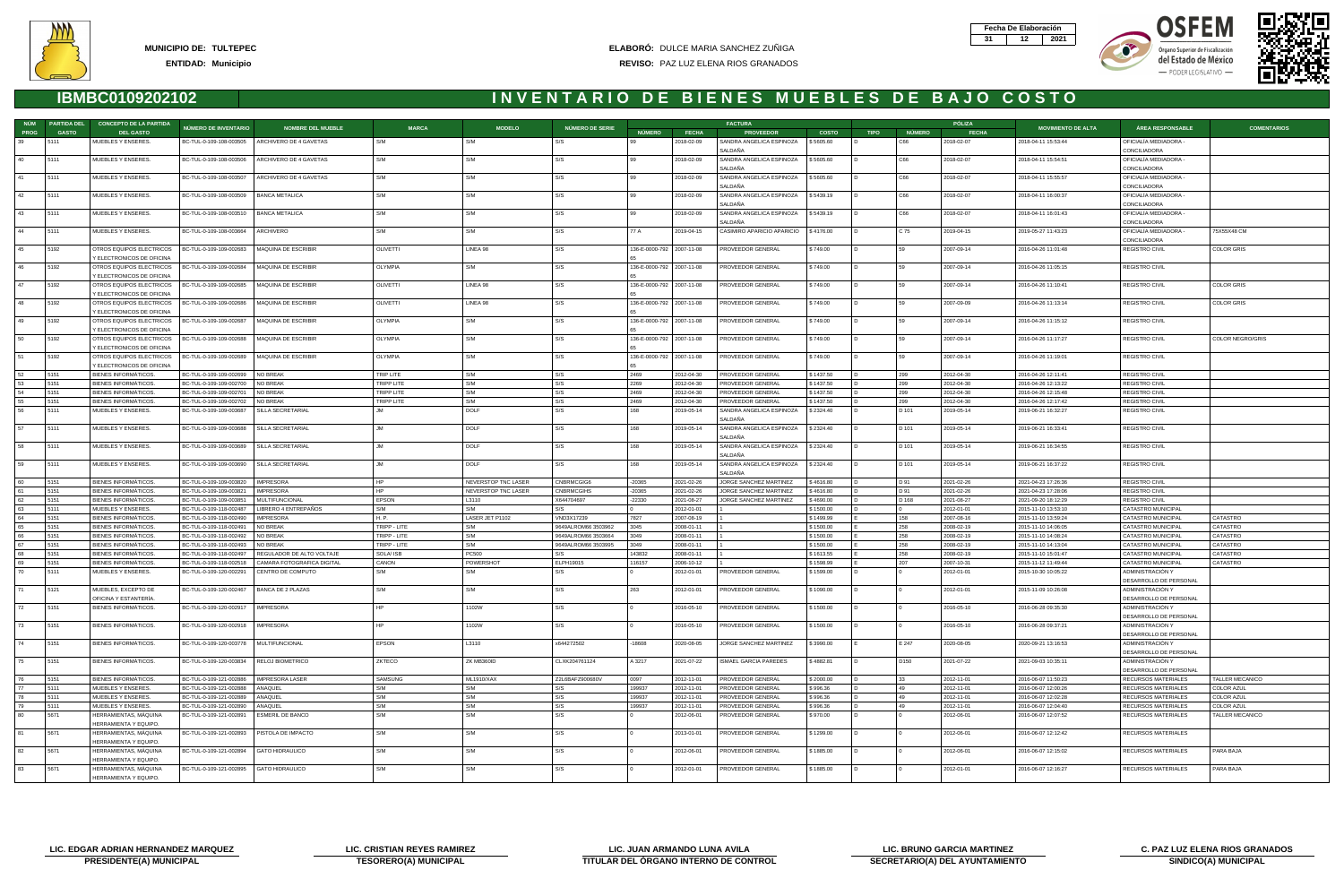







|             | NÚM PARTIDA DEL | <b>CONCEPTO DE LA PARTIDA</b>                                       |                                                    |                                                                 |                       |                                    |                        |               |                          | <b>FACTURA</b>                                         |                        |             |                | PÓLIZA                   |                                            |                                        |                                                                                         |
|-------------|-----------------|---------------------------------------------------------------------|----------------------------------------------------|-----------------------------------------------------------------|-----------------------|------------------------------------|------------------------|---------------|--------------------------|--------------------------------------------------------|------------------------|-------------|----------------|--------------------------|--------------------------------------------|----------------------------------------|-----------------------------------------------------------------------------------------|
| <b>PROG</b> | <b>GASTO</b>    | <b>DEL GASTO</b>                                                    | NÚMERO DE INVENTARIO                               | <b>NOMBRE DEL MUEBLE</b>                                        | <b>MARCA</b>          | <b>MODELO</b>                      | NÚMERO DE SERIE        | <b>NÚMERO</b> | <b>FECHA</b>             | <b>PROVEEDOR</b>                                       | <b>COSTO</b>           | <b>TIPO</b> | <b>NÚMERO</b>  | <b>FECHA</b>             | <b>MOVIMIENTO DE ALTA</b>                  | <b>ÁREA RESPONSABLE</b>                | <b>COMENTARIOS</b>                                                                      |
| 84          | 5671            | HERRAMIENTAS, MÁQUINA<br>HERRAMIENTA Y EQUIPO.                      | BC-TUL-0-109-121-002896   CUBETA PARA ACEITE       |                                                                 | ERKCO                 | <b>DENMIR</b>                      | S/S                    |               | 2012-06-01               | PROVEEDOR GENERAL                                      | \$1939.00              |             |                | 2012-06-01               | 2016-06-07 12:19:16                        | RECURSOS MATERIALES                    |                                                                                         |
| 85          | 5671            | HERRAMIENTAS, MAQUINA                                               | BC-TUL-0-109-121-002905                            | TALADRO DE BANCO                                                | REXON                 | S/M                                | S/S                    |               | 2012-06-01               | PROVEEDOR GENERAL                                      | \$2050.00              |             |                | 2012-01-01               | 2016-06-08 11:12:50                        | RECURSOS MATERIALES                    |                                                                                         |
|             |                 | HERRAMIENTA Y EQUIPO.                                               |                                                    |                                                                 |                       |                                    |                        |               |                          |                                                        |                        |             |                |                          |                                            |                                        |                                                                                         |
|             | 5671            | HERRAMIENTAS, MÁQUINA<br>HERRAMIENTA Y EQUIPO.                      | BC-TUL-0-109-121-002927                            | JUEGO DE 24 LLAVES                                              | COMBINADAS METRICAS   | SIN MODELO                         | 0121,922,9193          | 1499533       | 2016-06-24               | PROVEEDOR GENERAL                                      | \$1033.67              |             |                | 2016-06-24               | 2016-07-01 14:08:25                        | RECURSOS MATERIALES                    | SE QUEDA A RESGUARDO DEL C:TECNICO<br>MECANICO EN GASOLINA, REYMUNDO<br>MENDOZA SALDAÑA |
| 87          | 5671            | HERRAMIENTAS, MÁQUINA<br>HERRAMIENTA Y EQUIPO.                      | BC-TUL-0-109-121-002928                            | JUEGO DE 24 LLAVES                                              | COMBINADAS ESTANDAR   | SIN MODELO                         | 0121,922,9194          | 1499543       | 2016-06-24               | PROVEEDOR GENERAL                                      | \$1033.67              |             |                | 2016-06-24               | 2016-07-01 14:12:11                        | RECURSOS MATERIALES                    | SE QUEDA A RESGUARDO AL C: TECNICO<br>MECANICO EN DIESEL, JOSE GARCIA                   |
|             |                 |                                                                     |                                                    |                                                                 |                       |                                    |                        |               |                          |                                                        |                        |             |                |                          |                                            |                                        | LOPEZ                                                                                   |
|             | 5151            | BIENES INFORMÁTICOS.                                                | BC-TUL-0-109-121-003803                            | <b>IMPRESORA</b>                                                | <b>HP</b>             | M203 DW                            | VNB5D84057             | -20099        | 2020-12-31               | JORGE SANCHEZ MARTINEZ                                 | \$3900.00              |             | C 289          | 2020-12-31               | 2021-02-02 13:06:17                        | RECURSOS MATERIALES                    |                                                                                         |
|             | 5671            | HERRAMIENTAS, MÁQUINA<br>HERRAMIENTA Y EQUIPO.                      | BC-TUL-0-109-121-003805                            | <b>GATO PATIN</b>                                               | MIKE                  | 3T                                 | SIN SERIE              | A 24397       | 2020-12-01               | JOSE CONCEPCION LUIS<br>VALDES SUAREZ                  | \$ 4524.26             |             | SIN POLIZA     | 2020-12-24               | 2021-02-17 10:03:04                        | RECURSOS MATERIALES                    | SE AGREGA SIN POLIZA CONTABLE                                                           |
| 90          | 5671            | HERRAMIENTAS, MÁQUINA<br>HERRAMIENTA Y EQUIPO.                      | BC-TUL-0-109-121-003806                            | GATO PATIN                                                      | MIKE                  | 3T                                 | SIN SERIE              | A 24397       | 2020-12-01               | JOSE CONCEPCION LUIS<br>VALDES SUAREZ                  | \$4524.26              |             | SIN POLIZA     | 2020-12-01               | 2021-02-17 10:06:14                        | RECURSOS MATERIALES                    | SE AGREGA SIN POLIZA CONTABLE                                                           |
|             | 5111            | MUEBLES Y ENSERES.                                                  | BC-TUL-0-109-123-002240                            | SILLON SEMIEJECUTIVO                                            | S/M                   | S/M                                | S/S                    | 2362          | 2005-12-23               |                                                        | \$1227.05              |             | 278            | 2005-12-26               | 2015-10-29 13:04:28                        | DESARROLLO URBANO                      |                                                                                         |
|             | 5111            | MUEBLES Y ENSERES.                                                  | BC-TUL-0-109-123-002241                            | ARCHIVERO DE PISO                                               | S/M                   | S/M                                | S/S                    | 2367          | 2005-12-23               |                                                        | \$1649.15              |             | 279            | 2005-12-26               | 2015-10-29 13:07:43                        | DESARROLLO URBANO                      |                                                                                         |
|             | 5111            | MUEBLES Y ENSERES.                                                  | BC-TUL-0-109-123-002242                            | ARCHIVERO DE PISO                                               | S/M                   | S/M                                | S/S                    | 2367          | 2005-12-23               |                                                        | \$1649.15              |             | 279            | 2005-12-26               | 2015-10-29 13:14:14                        | DESARROLLO URBANO                      |                                                                                         |
|             | 5111            | MUEBLES Y ENSERES.                                                  | BC-TUL-0-109-123-002243                            | MESA DE TRABAJO DE 1.40 X. 40 X 75                              | S/M                   | S/M                                | S/S                    | 2367          | 2005-12-23               |                                                        | \$1344.85              |             | 279            | 2005-12-26               | 2015-10-29 13:17:16                        | DESARROLLO URBANO                      |                                                                                         |
|             | 5111            | MUEBLES Y ENSERES.                                                  | BC-TUL-0-109-123-002244                            | MESA DE TRABAJO DE 1.50 X 50 X 75                               | S/M                   | S/M                                | S/S                    | 2367          | 2005-12-23               |                                                        | \$1391.97              |             | 279            | 2005-12-26               | 2015-10-29 13:19:34                        | DESARROLLO URBANO                      |                                                                                         |
|             | 5151            | BIENES INFORMATICOS.                                                | BC-TUL-0-109-123-002247                            | REGULADOR                                                       | <b>ISB SOLA BASIC</b> | PC 500                             | S/S                    |               | 2012-01-01               |                                                        | \$1600.00              |             |                | 2012-01-01               | 2015-10-29 13:27:03                        | DESARROLLO URBANO                      |                                                                                         |
|             | 5151            | BIENES INFORMÁTICOS.                                                | BC-TUL-0-109-123-002248                            | REGULADOR                                                       | <b>ISB SOLA BASIC</b> | PC 500                             | S/S                    |               | 2012-01-01               |                                                        | \$1600.00              |             |                | 2012-01-01               | 2015-10-29 13:28:57                        | DESARROLLO URBANO                      |                                                                                         |
|             | 5151            | BIENES INFORMÁTICOS.                                                | BC-TUL-0-109-123-002249                            | <b>REGULADOR</b>                                                | <b>ISB SOLA BASIC</b> | PC 500                             | S/S                    |               | 2012-01-01               |                                                        | \$1600.00              |             |                | 2012-01-01               | 2015-10-29 13:31:00                        | DESARROLLO URBANO                      |                                                                                         |
|             | 5151            | BIENES INFORMÁTICOS.                                                | BC-TUL-0-109-123-003825                            | MULTIFUNCIONAL                                                  | CANON<br>HP.          | G5010                              | KMDV01867              | $-20840$      | 2021-03-16               | JORGE SANCHEZ MARTINEZ                                 | \$4628.40              |             | D 42           | 2021-03-16               | 2021-05-03 11:33:17                        | DESARROLLO URBANO                      |                                                                                         |
| 100<br>101  | 5151<br>5111    | BIENES INFORMÁTICOS.<br>MUEBLES Y ENSERES.                          | BC-TUL-0-109-123-003826                            | <b>IMPRESORA</b><br>SILLA DE OFICINA                            | <b>SIN MARCA</b>      | NEVERSTOP TNC LASER 1000W<br>CAINE | CNBRMCP1ML             | $-20840$      | 2021-03-16               | JORGE SANCHEZ MARTINEZ                                 | \$4616.80              |             | D 42<br>D 145  | 2021-03-16<br>2021-07-19 | 2021-05-03 11:37:08                        | DESARROLLO URBANO<br>DESARROLLO URBANO |                                                                                         |
| 102         | 5111            |                                                                     | BC-TUL-0-109-123-003833<br>BC-TUL-0-109-123-003843 |                                                                 | <b>SIN MARCA</b>      |                                    | <b>SIN SERIE</b>       | 445<br>453    | 2021-07-19               | SANDRA ITZEL LOPEZ ROBLES<br>SANDRA ITZEL LOPEZ ROBLES | \$3364.00              |             | D 67           | 2021-08-06               | 2021-09-03 10:29:45                        |                                        |                                                                                         |
| 103         | 5111            | MUEBLES Y ENSERES.<br>MUEBLES Y ENSERES.                            | BC-TUL-0-109-123-003846                            | ESCRITORIO EJECUTIVO TIPO I<br>SILLA EJECUTIVA TAPIZADA EN PIEL | NEUMAT                | <b>SIN MODELO</b><br>ICO           | SIN SERIE<br>SIN SERIE | 453           | 2021-08-06<br>2021-08-06 | SANDRA ITZEL LOPEZ ROBLES                              | \$5220.00<br>\$4408.00 |             | D 67           | 2021-08-06               | 2021-09-20 17:55:53<br>2021-09-20 18:02:12 | DESARROLLO URBANO<br>DESARROLLO URBANO |                                                                                         |
| 104         | 5151            | BIENES INFORMÁTICOS.                                                | BC-TUL-0-109-123-003849                            | MULTIFUNCIONAL                                                  | CANON                 | G2110                              | KMBD71263              | $-22212$      | 2021-08-27               | JORGE SANCHEZ MARTINEZ                                 | \$3950.00              |             | D 168          | 2021-08-27               | 2021-09-20 18:08:02                        | DESARROLLO URBANO                      |                                                                                         |
| 105         | 5151            | BIENES INFORMATICOS.                                                | BC-TUL-0-109-123-003850                            | MULTIFUNCIONAL                                                  | CANON                 | G2110                              | KMBD71314              | $-22212$      | 2021-08-27               | JORGE SANCHEZ MARTINEZ                                 | \$3950.00              |             | D 168          | 2021-08-27               | 2021-09-20 18:10:02                        | DESARROLLO URBANO                      |                                                                                         |
| 106         | 5111            | MUEBLES Y ENSERES.                                                  | BC-TUL-0-109-124-002253                            | ARCHIVERO                                                       | S/M                   | S/M                                | S/S                    |               | 2012-01-01               |                                                        | \$1500.00              |             |                | 2012-01-01               | 2015-10-29 13:56:50                        | OBRAS PÚBLICAS                         | BODEGA PANTEON SAN MARTIN/PARA                                                          |
|             |                 |                                                                     |                                                    |                                                                 |                       |                                    |                        |               |                          |                                                        |                        |             |                |                          |                                            |                                        | BAJA/ A RESGUARDO DE CONTRALORIA                                                        |
| 107         | 5151            | BIENES INFORMATICOS.                                                | BC-TUL-0-109-124-002255                            | NO BREAK                                                        | TRIPP - LITE          | AVR550U                            | 9546ALROM61 1101031    | 2694          | 2012-01-01               |                                                        | \$1500.00              |             |                | 2012-01-01               | 2015-10-29 14:01:09                        | OBRAS PUBLICAS                         | ARCE/BAJA                                                                               |
| 108         | 5151            | BIENES INFORMÁTICOS.                                                | BC-TUL-0-109-124-002256                            | NO BREAK                                                        | TRIPP - LITE          | AVR550U                            | 9538FYOBC505 700999    | 2813          | 2007-01-31               |                                                        | \$1500.00              |             | 142            | 2007-01-23               | 2015-10-29 14:05:45                        | OBRAS PÚBLICAS                         | MIREYA/BAJA                                                                             |
| 109         | 5151            | BIENES INFORMÁTICOS.                                                | BC-TUL-0-109-124-002257                            | NO BREAK                                                        | TRIPP - LITE          | S/M                                | 9623ALROM61 1201171    | 10016         | 2007-11-10               |                                                        | \$1500.00              |             | 138            | 2007-11-23               | 2015-10-29 14:07:56                        | OBRAS PUBLICAS                         | OSCAR                                                                                   |
| 110         | 5691            | <b>INSTRUMENTOS Y APARATOS</b><br>ESPECIALIZADOS Y DE<br>PRECISIÓN. | BC-TUL-0-109-124-002259                            | <b>ESTADAL Y TRIPIE</b>                                         | S/M                   | S/M                                | S/S                    |               | 2012-01-01               |                                                        | \$1000.00              |             |                | 2012-01-01               | 2015-10-29 14:16:34                        | OBRAS PÚBLICAS                         | CASA DEL INDIO                                                                          |
| 111         | 5151            | BIENES INFORMATICOS.                                                | BC-TUL-0-109-124-002651                            | <b>IMPRESORA</b>                                                | <b>HP</b>             | LASERJET 1102                      | S/S                    | 2430          | 2014-11-01               | PROVEEDOR GENERAL                                      | \$2000.00              |             | 148            | 2014-11-01               | 2016-04-25 09:45:39                        | OBRAS PUBLICAS                         | LUPITA                                                                                  |
| 112         | 5151            | BIENES INFORMÁTICOS.                                                | BC-TUL-0-109-124-002652                            | <b>IMPRESORA</b>                                                | <b>EPSON</b>          | L220                               | S/S                    | 24009         | 2015-01-01               | PROVEEDOR GENERAL                                      | \$2250.00              |             | 38             | 2014-01-01               | 2016-04-25 09:48:17                        | OBRAS PÚBLICAS                         | HUMBERTO, REPARACION SISTEMAS                                                           |
| 113         | 5151            | BIENES INFORMÁTICOS.                                                | BC-TUL-0-109-124-002653                            | <b>IMPRESORA</b>                                                | <b>HP</b>             | LASERJET 1102                      | S/S                    | 2430          | 2014-01-01               | PROVEEDOR GENERAL                                      | \$2000.00              |             | 148            | 2014-01-01               | 2016-04-25 09:50:26                        | OBRAS PÚBLICAS                         | AHMED                                                                                   |
| 114         | 5151            | BIENES INFORMATICOS.                                                | BC-TUL-0-109-124-002654                            | <b>IMPRESORA</b>                                                | HP                    | LASERJET 1102                      | S/S                    | 148           | 2014-01-01               | PROVEEDOR GENERAL                                      | \$2000.00              |             | 2430           | 2014-01-01               | 2016-04-25 09:52:16                        | OBRAS PUBLICAS                         | ARCE                                                                                    |
| 115         | 5151            | BIENES INFORMÁTICOS.                                                | BC-TUL-0-109-124-002655                            | <b>IMPRESORA</b>                                                | <b>HP</b>             | LASERJET 1102                      | S/S                    | 2430          | 2014-01-01               | PROVEEDOR GENERAL                                      | \$2000.00              |             | 148            | 2014-01-01               | 2016-04-25 09:53:54                        | OBRAS PÚBLICAS                         | FELIPE                                                                                  |
| 116         | 5111            | MUEBLES Y ENSERES.                                                  | BC-TUL-0-109-124-002657                            | <b>ESCRITORIO</b>                                               | S/M                   | S/M                                | S/S                    | 000           | 2013-01-01               | PROVEEDOR GENERAL                                      | \$1500.00              |             | 000            | 2013-01-01               | 2016-04-25 09:59:30                        | OBRAS PÚBLICAS                         | MADERA CAFE 2 CAJONES/ PANTEON/PARA<br>BAJA/ A RESGUARDO DE CONTRALORIA                 |
| 117         | 5111            | MUEBLES Y ENSERES.                                                  | BC-TUL-0-109-124-002658                            | <b>ESCRITORIO</b>                                               | S/M                   | S/M                                | S/S                    | 000           | 2013-01-01               | PROVEEDOR GENERAL                                      | \$1500.00              |             | 000            | 2013-01-01               | 2016-04-25 10:01:39                        | OBRAS PUBLICAS                         | MADERA CAFE 2 CAJONES/ PARA BAJA/ A<br>RESGUARDO DE CONTRALORIA                         |
| 118         | 5111            | MUEBLES Y ENSERES.                                                  | BC-TUL-0-109-124-002659                            | <b>ESCRITORIO</b>                                               | S/M                   | S/M                                | S/S                    | 0000          | 2013-01-01               | PROVEEDOR GENERAL                                      | \$1500.00              |             | 0000           | 2013-01-01               | 2016-04-25 10:03:43                        | OBRAS PUBLICAS                         | MADERA CAFE 2 CAJONES/ PANTEON/                                                         |
|             |                 |                                                                     |                                                    |                                                                 |                       |                                    |                        |               |                          |                                                        |                        |             |                |                          |                                            |                                        | PARA BAJA/ A RESGUARDO DE<br>CONTRALORIA                                                |
| 119 5111    |                 | MUEBLES Y ENSERES.                                                  | BC-TUL-0-109-124-002660                            | <b>ESCRITORIO</b>                                               |                       |                                    |                        |               | 2013-01-01               | PROVEEDOR GENERAL                                      | \$1500.00              |             | $\sim$         | $2014 - 01 - 01$         | 2016-04-25 10:05:05                        | OBRAS PÚBLICAS                         | MADERA CAFE 2 CAJONES<br>EDGARDO                                                        |
| 120         | 5151            | BIENES INFORMÁTICOS.                                                | BC-TUL-0-109-124-002661                            | SCANER                                                          | l HP                  | SCANJET 5590                       | S/S                    | 0000          | 2013-01-01               | PROVEEDOR GENERAL                                      | \$2200.00              |             | 000            | 2013-01-01               | 2016-04-25 10:08:06                        | OBRAS PÚBLICAS                         | AHMED                                                                                   |
| 121         | 5631            | MAQUINARIA Y EQUIPO DE<br>CONSTRUCCIÓN.                             | BC-TUL-0-109-124-003086                            | NIVEL AUTOMATICO                                                | <b>GEO ECO</b>        | <b>B30</b>                         | 100001                 | A2365         | 2016-08-10               | PROVEEDOR GENERAL                                      | \$1265.00              |             | D56            | 2016-10-31               | 2016-12-05 13:03:53                        | OBRAS PÚBLICAS                         | CASA DEL INDIO                                                                          |
| 122         | 5151            | BIENES INFORMÁTICOS.                                                | BC-TUL-0-109-124-003436                            | <b>IMPRESORA</b>                                                | HP.                   | LASER JET PRO M12w                 | SS                     | 00            | 2017-04-01               | PROVEEDOR GENERAL                                      | \$2500.00              |             | 0 <sup>0</sup> | 2017-04-01               | 2017-11-08 12:21:34                        | OBRAS PÚBLICAS                         | MIREYA                                                                                  |
| 123         | 5151            | BIENES INFORMATICOS.                                                | BC-TUL-0-109-124-003437                            | <b>IMPRESORA</b>                                                | HP.                   | LASER JET PRO M12w                 |                        |               | 2017-04-01               | PROVEEDOR GENERAL                                      | \$2500.00              |             | 00             | 2017-04-01               | 2017-11-08 12:23:34                        | OBRAS PUBLICAS                         | MAGALY                                                                                  |
| 124         | 5151            | BIENES INFORMÁTICOS.                                                | BC-TUL-0-109-124-003438                            | NO BREAK                                                        | TRIP LITLE            | SIN MODELO                         | <b>SIN SERIE</b>       | 2694          | 2017-01-17               | PROVEEDOR GENERAL                                      | \$1500.00              |             | 92             | 2007-01-17               | 2017-11-08 12:27:10                        | OBRAS PÚBLICAS                         | ARCE                                                                                    |
| 125         | 5111            | MUEBLES Y ENSERES.                                                  | BC-TUL-0-109-124-003691                            | ESCRITORIO SECRETARIAL                                          | GNE                   | 706                                | S/S                    | 169           | 2019-05-14               | SANDRA ANGELICA ESPINOZA<br>SALDAÑA                    | \$3536.00              |             | D 101          | 2019-05-14               | 2019-06-21 16:39:54                        | OBRAS PÚBLICAS                         | MAGALY                                                                                  |
| 126         | 5671            | HERRAMIENTAS, MÁQUINA<br>HERRAMIENTA Y EQUIPO.                      | BC-TUL-0-109-128-002319                            | ESCALERA                                                        | ACROM                 | S/M                                | S/S                    |               | 2012-01-01               | PROVEEDOR GENERAL                                      | \$850.00               |             |                | 2012-01-01               | 2015-11-04 10:11:18                        | PARQUES Y JARDINES                     | 7 ESCALONES DE TIJERA                                                                   |
| 127         | 5671            | HERRAMIENTAS, MÁQUINA<br>HERRAMIENTA Y EQUIPO.                      | BC-TUL-0-109-128-002478                            | ESCALERA                                                        | S/M                   | S/M                                | S/N                    |               | 2010-01-01               |                                                        | \$800.00               |             |                | 2010-01-01               | 2015-11-09 15:19:13                        | PARQUES Y JARDINES                     | 5 ESCALONES DE TIJERA                                                                   |
| 128         | 5671            | HERRAMIENTAS, MÁQUINA<br>HERRAMIENTA Y EQUIPO.                      | BC-TUL-0-109-128-002479                            | ESCALERA                                                        | S/M                   | S/M                                | S/N                    |               | 2010-01-01               |                                                        | \$1133.00              |             |                | 2010-01-01               | 2015-11-09 15:25:03                        | PARQUES Y JARDINES                     | ALUMBRADO CENTRO<br>23 ALUMINIO GRIS                                                    |
| 129         | 5671            | HERRAMIENTAS, MÁQUINA                                               | BC-TUL-0-109-128-002481                            | ESCALERA                                                        | <b>LOUISVILLE</b>     | S/M                                | S/N                    | 150           | 2010-01-01               |                                                        | \$1133.00              |             |                | 2010-01-01               | 2015-11-09 15:32:58                        | PARQUES Y JARDINES                     | ALUMBRADO CENTRO                                                                        |
|             |                 | HERRAMIENTA Y EQUIPO.                                               |                                                    |                                                                 |                       |                                    |                        |               |                          |                                                        |                        |             |                |                          |                                            |                                        | 25 ALUMINIO GRIS C/28<br><b>ESCALONES</b>                                               |
| 130         | 5671            | HERRAMIENTAS, MÁQUINA<br>HERRAMIENTA Y EQUIPO.                      | BC-TUL-0-109-128-002482                            | ESCALERA                                                        | <b>ESCALUMEX</b>      | S/M                                | S/N                    | 150           | 2010-01-01               |                                                        | \$1133.00              |             |                | 2010-01-01               | 2015-11-09 15:40:56                        | PARQUES Y JARDINES                     | 22 ESCALONES                                                                            |
| 131         | 5111            | MUEBLES Y ENSERES.                                                  | BC-TUL-0-109-128-002863                            | LOCKER                                                          | S/M                   | S/M                                | S/S                    | 8120          | 2015-11-26               | <b>PROVEEDOR GENERAL</b>                               | \$1995.20              |             | E88            | 2015-11-26               | 2016-05-16 14:04:46                        | PARQUES Y JARDINES                     | SANITARIO HOMBRES                                                                       |
| 132         | 5111            | MUEBLES Y ENSERES.                                                  | BC-TUL-0-109-128-002864                            | LOCKER                                                          | S/M                   | S/M                                | S/S                    | 8120          | 2015-11-26               | <b>PROVEEDOR GENERAL</b>                               | \$1995.20              |             | E88            | 2015-11-26               | 2016-05-16 14:05:51                        | PARQUES Y JARDINES                     | SANITARIO HOMBRES                                                                       |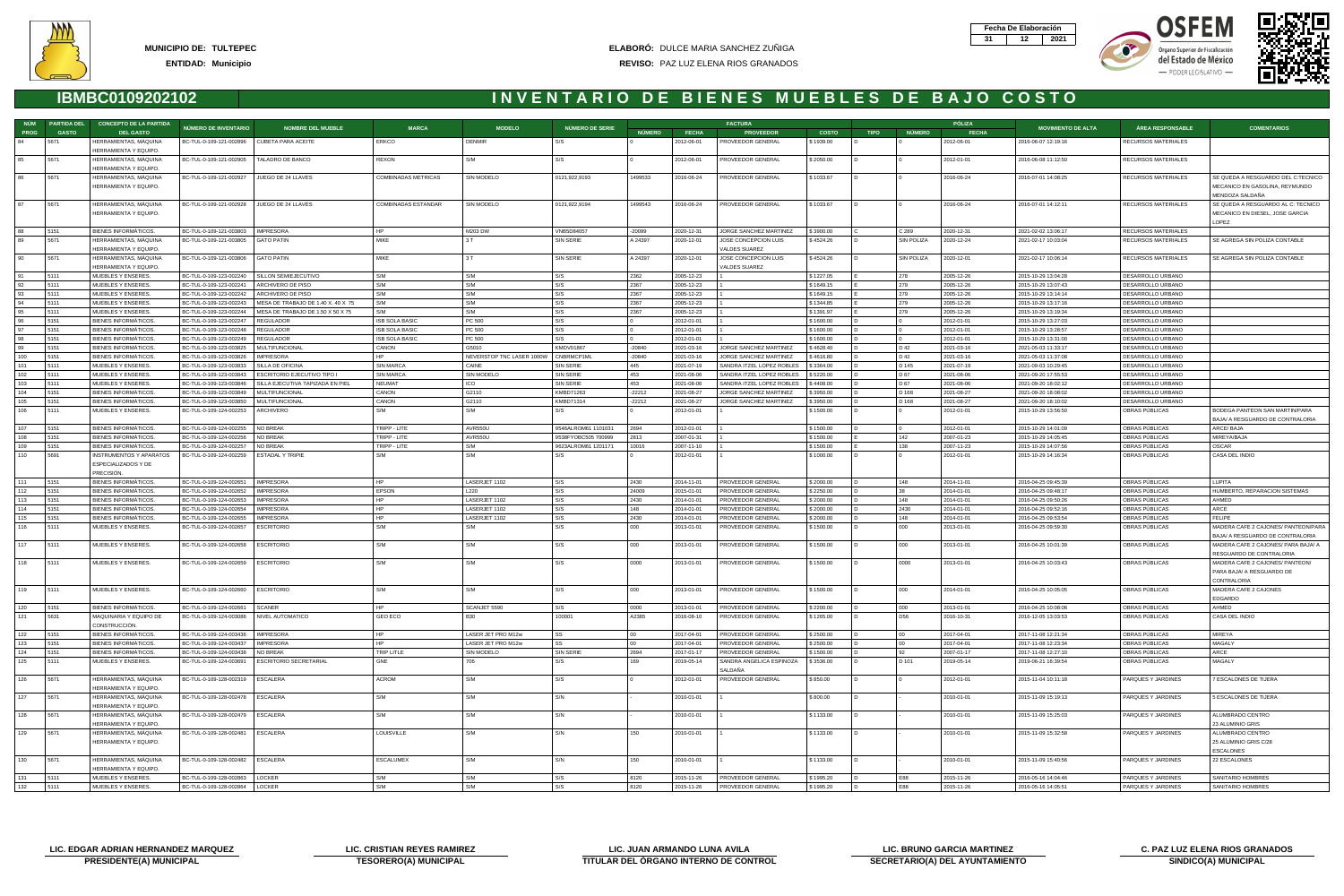







| NÚM                     | <b>PARTIDA DEL</b> | <b>CONCEPTO DE LA PARTIDA</b>            |                                                    |                                                    |                    |                 |                        |               |                          | <b>FACTURA</b>                         |                        |             |                 | PÓLIZA                   |                                            |                                          |                                                            |
|-------------------------|--------------------|------------------------------------------|----------------------------------------------------|----------------------------------------------------|--------------------|-----------------|------------------------|---------------|--------------------------|----------------------------------------|------------------------|-------------|-----------------|--------------------------|--------------------------------------------|------------------------------------------|------------------------------------------------------------|
| <b>PROG</b>             | <b>GASTO</b>       | <b>DEL GASTO</b>                         | NÚMERO DE INVENTARIO                               | <b>NOMBRE DEL MUEBLE</b>                           | <b>MARCA</b>       | <b>MODELO</b>   | <b>NÚMERO DE SERIE</b> | <b>NÚMERO</b> | <b>FECHA</b>             | <b>PROVEEDOR</b>                       | <b>COSTO</b>           | <b>TIPO</b> | <b>NÚMERO</b>   | <b>FECHA</b>             | <b>MOVIMIENTO DE ALTA</b>                  | <b>ÁREA RESPONSABLE</b>                  | <b>COMENTARIOS</b>                                         |
| 133                     | 5111               | MUEBLES Y ENSERES.                       | BC-TUL-0-109-128-002865   LOCKER                   |                                                    | S/M                | S/M             | S/S                    | 8120          | 2015-11-26               | PROVEEDOR GENERAL                      | \$1995.20              | ID.         | E88             | 2015-11-26               | 2016-05-16 14:06:48                        | PARQUES Y JARDINES                       | SANITARIO HOMBRES                                          |
| 134                     | 5111               | MUEBLES Y ENSERES.                       | BC-TUL-0-109-128-002866                            | <b>LOCKER</b>                                      | S/M                | S/M             | S/S                    | 8120          | 2015-11-26               | PROVEEDOR GENERAL                      | \$1995.20              |             | E88             | 2015-11-26               | 2016-05-16 14:09:55                        | PARQUES Y JARDINES                       | <b>BODEGA DE PINTURAS</b>                                  |
| 135                     | 5111               | MUEBLES Y ENSERES.                       | BC-TUL-0-109-128-002867                            | <b>LOCKER</b>                                      | S/M                | S/M             | S/S                    | 8120          | 2015-11-26               | PROVEEDOR GENERAL                      | \$1995.20              |             | E88             | 2015-11-26               | 2016-05-16 14:12:16                        | PARQUES Y JARDINES                       | BODEGA DE PINTURAS                                         |
| 136                     | 5111               | MUEBLES Y ENSERES                        | BC-TUL-0-109-128-002868                            | LOCKER                                             | S/M                | S/M             | S/S                    | 8120          | 2015-11-26               | PROVEEDOR GENERAL                      | \$1995.20              |             | E88             | 2015-11-26               | 2016-05-16 14:13:25                        | PARQUES Y JARDINES                       | BODEGA DE HERRERIA                                         |
| 137                     | 5111               | MUEBLES Y ENSERES.                       | BC-TUL-0-109-128-002869                            | <b>LOCKER</b>                                      | S/M                | S/M             | S/S                    | 8120          | 2015-11-26               | PROVEEDOR GENERAL                      | \$1995.20              |             | <b>E88</b>      | 2015-11-26               | 2016-05-16 14:14:31                        | PARQUES Y JARDINES                       | BODEGA DE HERRERIA                                         |
| 138                     | 5111               | MUEBLES Y ENSERES.                       | BC-TUL-0-109-128-002870                            | LOCKER                                             | S/M                | S/M             | S/S                    | 8120          | 2015-11-26               | PROVEEDOR GENERAL                      | \$1995.20              |             | E88             | 2015-11-26               | 2016-05-16 14:16:08                        | PARQUES Y JARDINES                       | BODEGA DE HERRERIA                                         |
| 139                     | 5111               | MUEBLES Y ENSERES                        | BC-TUL-0-109-128-00287                             | LOCKER                                             | S/M                | S/M             | S/S                    | 8120          | 2015-11-26               | PROVEEDOR GENERAL                      | \$1995.20              |             | E88             | 2015-11-26               | 2016-05-16 14:17:18                        | PARQUES Y JARDINES                       | BODEGA DE HERRERIA                                         |
| 140                     | 5111               | MUEBLES Y ENSERES.                       | BC-TUL-0-109-128-002872                            | LOCKER                                             | S/M<br>S/M         | S/M             | S/S                    | 8120          | 2015-11-26               | PROVEEDOR GENERAL                      | \$1995.20              |             | E88             | 2015-11-26               | 2016-05-16 14:18:54                        | PARQUES Y JARDINES                       | BODEGA DE BACHEO                                           |
| 141<br>142              | 5111<br>5111       | MUEBLES Y ENSERES<br>MUEBLES Y ENSERES.  | BC-TUL-0-109-128-002873<br>BC-TUL-0-109-128-002874 | <b>LOCKER</b><br><b>LOCKER</b>                     | S/M                | S/M<br>S/M      | S/S<br>S/S             | 8120<br>8120  | 2015-11-26<br>2015-11-26 | PROVEEDOR GENERAL<br>PROVEEDOR GENERAL | \$1995.20<br>\$1995.20 |             | E88<br>E88      | 2015-11-26<br>2015-11-26 | 2016-05-16 14:19:47<br>2016-05-16 14:21:13 | PARQUES Y JARDINES<br>PARQUES Y JARDINES | BODEGA DE BACHEO<br>BODEGA DE BACHEO                       |
| 143                     | 5121               | MUEBLES, EXCEPTO DE                      | BC-TUL-0-109-128-002875                            | LOCKER                                             | S/M                | S/M             | S/S                    | 8120          | 2015-11-26               | PROVEEDOR GENERAL                      | \$1995.20              |             | E88             | 2015-11-26               | 2016-05-16 14:22:08                        | PARQUES Y JARDINES                       | BODEGA DE ALUMBRADO                                        |
|                         |                    | OFICINA Y ESTANTERÍA.                    |                                                    |                                                    |                    |                 |                        |               |                          |                                        |                        |             |                 |                          |                                            |                                          |                                                            |
| 144                     | 5671               | HERRAMIENTAS, MAQUINA                    |                                                    | BC-TUL-0-109-128-002965   ESCALERA DE 28 ESCALONES | <b>ESCALUMEX</b>   | S/M             | S/S                    |               | 2012-07-01               | PROVEEDOR GENERAL                      | \$1133.00              |             |                 | 2012-07-01               | 2016-07-13 12:26:13                        | PARQUES Y JARDINES                       | ESCALERA DE 28 ESCALONES EN IMAGEN                         |
|                         |                    | HERRAMIENTA Y EQUIPO.                    |                                                    |                                                    |                    |                 |                        |               |                          |                                        |                        |             |                 |                          |                                            |                                          | URBANA                                                     |
| 145                     | 5151               | <b>BIENES INFORMÁTICOS</b>               | BC-TUL-0-109-128-003025                            | IMPRESORA LASER JET                                | HP                 | 1109-W          | VND3610257             | 5847          | 2016-04-29               | PROVEEDOR GENERAL                      | \$1290.00              |             | 186             | 2016-06-10               | 2016-10-12 16:32:40                        | PARQUES Y JARDINES                       | <b>SECRETARIA</b>                                          |
| 146                     | 5151               | <b>BIENES INFORMATICOS</b>               | BC-TUL-0-109-128-003026                            | <b>IMPRESORA LASER JET</b>                         | <b>HP</b>          | 1109-W          | VND3924221             | 5847          | 2016-04-29               | PROVEEDOR GENERAL                      | \$1290.00              |             | 186             | 2016-06-10               | 2016-10-12 16:35:06                        | PARQUES Y JARDINES                       | <b>DIRECCION</b>                                           |
| 147                     | 5111               | MUEBLES Y ENSERES.                       | BC-TUL-0-109-128-003027                            | <b>ESCRITORIO EN L</b>                             | POWER              | S/M             | S/S                    | 31510252      | 2016-05-25               | PROVEEDOR GENERAL                      | \$1599.00              |             | E47             | 2016-06-07               | 2016-10-12 16:39:57                        | PARQUES Y JARDINES                       | <b>SECRETARIA</b>                                          |
| 148                     | 5111               | MUEBLES Y ENSERES.                       | BC-TUL-0-109-128-003028                            | SILLA EJECUTIVA                                    | <b>SM</b>          | <b>SM</b>       | SS                     | 30951597      | 2016-05-02               | PROVEEDOR GENERAL                      | \$1599.00              |             | E34             | 2016-06-07               | 2016-10-12 16:57:39                        | PARQUES Y JARDINES                       | OFICINA DIRECTOR                                           |
| 149                     | 5111               | MUEBLES Y ENSERES.                       | BC-TUL-0-109-133-003197                            | ESCRITORIO SIMPLE                                  | <b>SIN MARCA</b>   | SIN MODELO      | SIN SERIE              | C44           | 2017-05-16               | PROVEEDOR GENERAL                      | \$2400.00              |             | C <sub>27</sub> | 2017-05-16               | 2017-06-27 09:12:01                        | <b>FOMENTO ARTESANAL</b>                 | 100*60*80 CM                                               |
| 150                     | 5151               | <b>BIENES INFORMATICOS</b>               | BC-TUL-0-109-133-003873                            | MULTIFUNCIONAL                                     | <b>EPSON</b>       | L3110           | X644736270             |               | 2019-01-01               |                                        | \$4200.00              | D           |                 | 2019-01-01               | 2021-11-04 17:49:05                        | FOMENTO ARTESANAL                        |                                                            |
| 151                     | 5151               | <b>BIENES INFORMÁTICOS</b>               | BC-TUL-0-109-142-002705                            | <b>IMPRESORA</b>                                   | <b>HP LASERJET</b> | 1102W           | S/S                    |               | 2016-01-25               | PROVEEDOR GENERAL                      | \$1206.03              |             |                 | 2016-01-25               | 2016-05-11 11:37:19                        | <b>DEPORTE</b>                           | DEPORTIVO ORIENTE                                          |
| 152                     | 5151               | <b>BIENES INFORMATICOS</b>               | BC-TUL-0-109-142-00270                             | <b>IMPRESORA</b>                                   |                    | 1102W           | VND3403920             |               | 2012-01-01               | PROVEEDOR GENERAL                      | \$1206.00              |             |                 | 2012-01-01               | 2016-05-11 12:01:28                        | DEPORTE                                  | DEPORTIVO ORIENTE                                          |
| 153                     | 5111               | MUEBLES Y ENSERES                        | BC-TUL-0-109-142-00271                             | <b>BANCA DE MADERA</b>                             | S/M                | S/M             | S/S                    | 2805          | 2012-11-01               | PROVEEDOR GENERAL                      | \$1442.10              |             |                 | 2007-03-22               | 2016-05-12 10:12:48                        | <b>DEPORT</b>                            | DEPORTIVO EL DORADO/ALBERCA                                |
| 154<br>155              | 5111<br>5111       | MUEBLES Y ENSERES.<br>MUEBLES Y ENSERES. | BC-TUL-0-109-142-002714<br>BC-TUL-0-109-142-002715 | BANCA DE MADERA<br><b>BANCA DE MADERA</b>          | S/M<br>S/M         | S/M<br>S/M      | S/S<br>S/S             | 2805<br>2805  | 2012-11-01<br>2012-11-01 | PROVEEDOR GENERAL<br>PROVEEDOR GENERAL | \$1442.10<br>\$1442.10 |             |                 | 2007-03-22<br>2007-03-22 | 2016-05-12 10:15:42<br>2016-05-12 10:17:42 | <b>DEPORTE</b><br>DEPORTE                | DEPORTIVO EL DORADO/ALBERCA<br>DEPORTIVO EL DORADO/ALBERCA |
| 156                     | 5111               | MUEBLES Y ENSERES.                       | BC-TUL-0-109-142-002716                            | BANCA DE MADERA                                    | S/M                | S/M             | S/S                    | 2805          | 2012-11-01               | <b>PROVEEDOR GENERAL</b>               | \$1442.10              | D           | 49              | 2007-03-22               | 2016-05-12 10:18:54                        | DEPORTE                                  | DEPORTIVO EL DORADO/ALBERCA                                |
| 157                     | 5111               | MUEBLES Y ENSERES.                       | BC-TUL-0-109-142-002717                            | <b>BANCA DE MADERA</b>                             | S/M                | S/M             | S/S                    | 2805          | 2012-11-01               | PROVEEDOR GENERAL                      | \$1442.10              | D           |                 | 2007-03-22               | 2016-05-12 10:19:54                        | <b>DEPORTE</b>                           | DEPORTIVO EL DORADO/ALBERCA                                |
| 158                     | 5111               | MUEBLES Y ENSERES                        | BC-TUL-0-109-142-002718                            | BANCA DE MADERA                                    | S/M                | S/M             | S/S                    | 2805          | 2012-11-01               | PROVEEDOR GENERAL                      | \$1442.10              |             |                 | 2007-03-22               | 2016-05-12 10:21:30                        | <b>DEPORTE</b>                           | DEPORTIVO EL DORADO/ALBERCA                                |
| 159                     | 5111               | MUEBLES Y ENSERES.                       | BC-TUL-0-109-142-002719                            | <b>BANCA DE MADERA</b>                             | S/M                | S/M             | S/S                    | 2805          | 2012-11-01               | PROVEEDOR GENERAL                      | \$1442.10              |             |                 | 2007-03-22               | 2016-05-12 10:22:22                        | <b>DEPORTE</b>                           | DEPORTIVO DORADO/ALBERCA                                   |
| 160                     | 5111               | MUEBLES Y ENSERES.                       | BC-TUL-0-109-142-002720                            | <b>BANCA DE MADERA</b>                             | S/M                | S/M             | S/S                    | 2805          | 2012-11-01               | PROVEEDOR GENERAL                      | \$1442.10              |             |                 | 2007-03-22               | 2016-05-12 10:23:21                        | <b>DEPORTE</b>                           | DEPORTIVO EL DORADO/ALBERCA                                |
| 161                     | 5111               | MUEBLES Y ENSERES.                       | BC-TUL-0-109-142-002786                            | ARCHIVERO                                          | S/M                | S/M             | S/S                    |               | 2014-01-01               | PROVEEDOR GENERAL                      | \$1800.00              |             |                 | 2014-01-01               | 2016-05-13 10:31:06                        | <b>DEPORTE</b>                           | DEPORTIVO EL DORADO/ NEGRO/2                               |
|                         |                    |                                          |                                                    |                                                    |                    |                 |                        |               |                          |                                        |                        |             |                 |                          |                                            |                                          | CAJONES                                                    |
| 162                     | 5111               | MUEBLES Y ENSERES.                       | BC-TUL-0-109-142-002787                            | <b>ARCHIVERO</b>                                   | S/M                | S/M             | S/S                    |               | 2014-01-01               | PROVEEDOR GENERAL                      | \$1800.00              |             |                 | 2014-01-01               | 2016-05-13 10:32:12                        | <b>DEPORTE</b>                           | DEPORTIVO EL DORADO/CAJA                                   |
| 163                     | 5111               | MUEBLES Y ENSERES.                       | BC-TUL-0-109-142-002788                            | ARCHIVERO                                          | S/M                | S/M             | S/S                    |               | 2014-01-01               | PROVEEDOR GENERAL                      | \$1800.00              |             |                 | 2014-01-01               | 2016-05-13 10:33:13                        | <b>DEPORTE</b>                           | DEPORTIVO EL DORADO/ NEGRO/2                               |
|                         |                    |                                          |                                                    |                                                    |                    |                 |                        |               |                          |                                        |                        |             |                 |                          |                                            |                                          | CAJONES                                                    |
| 164                     | 5111               | MUEBLES Y ENSERES.                       | BC-TUL-0-109-142-002789                            | ARCHIVERO                                          | S/M                | S/M             | S/S                    |               | 2014-01-01               | PROVEEDOR GENERAL                      | \$1800.00              |             |                 | 2014-01-01               | 2016-05-13 10:34:13                        | <b>DEPORTE</b>                           | DEPORTIVO EL DORADO/ NEGRO/2                               |
|                         |                    |                                          |                                                    |                                                    |                    |                 |                        |               |                          |                                        |                        |             |                 |                          |                                            |                                          | CAJONES                                                    |
| 165                     | 5221               | EQUIPO DEPORTIVO.                        | BC-TUL-0-109-142-002790                            | BARRA T                                            | S/M                | S/M             | S/S                    |               | 2015-05-01               | PROVEEDOR GENERAL                      | \$2450.00              |             |                 | 2015-05-01               | 2016-05-13 10:40:14                        | <b>DEPORTE</b>                           | DEPORTIVO EL DORADO/ARMADOS                                |
| 166                     | 5221               | EQUIPO DEPORTIVO.                        | BC-TUL-0-109-142-002795                            | AB COSTER                                          | OLIMPIA            | S/M<br>S/M      | S/S                    |               | 2015-05-01               | <b>PROVEEDOR GENERAL</b>               | \$1800.00              | D           |                 | 2015-05-01               | 2016-05-13 10:55:06                        | <b>DEPORTE</b>                           | DEPORTIVO EL DORADO                                        |
| 168                     | 5221<br>5221       | EQUIPO DEPORTIVO.<br>EQUIPO DEPORTIVO.   | BC-TUL-0-109-142-002809<br>BC-TUL-0-109-142-00281  | <b>DECLINADO</b><br><b>BANCO DECLINADO</b>         | S/M<br>S/M         | S/M             | S/S<br>S/S             |               | 2015-09-01<br>2015-09-01 | PROVEEDOR GENERAL<br>PROVEEDOR GENERAL | \$2401.89<br>\$2401.89 |             |                 | 2015-09-01<br>2015-09-01 | 2016-05-13 11:36:59<br>2016-05-13 12:15:20 | <b>DEPORTE</b><br>DEPORTE                | DEPORTIVO EL DORADO<br>DEPORTIVO EMIQUIA                   |
| 169                     | 5221               | EQUIPO DEPORTIVO.                        | BC-TUL-0-109-142-002822                            | SENTADILLA LIBRE                                   | S/M                | S/M             | S/S                    | 0219          | 2015-05-01               | PROVEEDOR GENERAL                      | \$2070.00              |             |                 | 2015-05-01               | 2016-05-13 12:30:23                        | <b>DEPORTE</b>                           | DEPORTIVO EMIQUIA                                          |
| 170                     | 5221               | EQUIPO DEPORTIVO.                        | BC-TUL-0-109-142-002823                            | SENTADILLA PERFECTA                                | S/M                | S/M             | S/S                    |               | 2015-05-01               | PROVEEDOR GENERAL                      | \$1800.00              |             |                 | 2015-05-01               | 2016-05-13 12:32:10                        | <b>DEPORTE</b>                           | DEPORTIVO EMIQUIA                                          |
| 171                     | 5111               | MUEBLES Y ENSERES.                       | BC-TUL-0-109-142-002840                            | <b>VITRINA</b>                                     | S/M                | S/M             | S/S                    |               | 2015-05-01               | PROVEEDOR GENERAL                      | \$1500.00              |             |                 | 2015-05-01               | 2016-05-16 11:32:55                        | <b>DEPORTE</b>                           | DEPORTIVO EMIQUIA                                          |
|                         |                    |                                          |                                                    |                                                    |                    |                 |                        |               |                          |                                        |                        |             |                 |                          |                                            |                                          | <b>OFICINA</b>                                             |
| 172                     | 5151               | BIENES INFORMÁTICOS.                     | BC-TUL-0-109-142-002844   IMPRESORA                |                                                    | HP                 | LASER JET 1102W | VND3738887             |               | 2015-05-01               | PROVEEDOR GENERAL                      | \$1207.00              | D           |                 | 2015-05-01               | 2016-05-16 11:58:56                        | <b>DEPORTE</b>                           | DEPORTIVO EMIQUIA                                          |
|                         |                    |                                          |                                                    |                                                    |                    |                 |                        |               |                          |                                        |                        |             |                 |                          |                                            |                                          | <b>RECEPCIÓN</b>                                           |
| 173                     | 5111               | MUEBLES Y ENSERES.                       | BC-TUL-0-109-142-002848                            | <b>LOCKER</b>                                      | S/M                | S/M             | S/S                    |               | 2015-05-01               | PROVEEDOR GENERAL                      | \$1995.20              |             |                 | 2015-05-01               | 2016-05-16 12:15:03                        | <b>DEPORTE</b>                           | DEPORTIVO EMIQUIA                                          |
| 174                     | 5111               | MUEBLES Y ENSERES                        | BC-TUL-0-109-142-002849                            | <b>LOCKER</b>                                      | S/M                | S/M             | S/S                    |               | 2015-05-01               | PROVEEDOR GENERAL                      | \$1995.20              |             |                 | 2015-05-01               | 2016-05-16 12:16:18                        | <b>DEPORT</b>                            | DEPORTIVO EMIQUIA                                          |
| 175                     | 5111               | MUEBLES Y ENSERES.                       | BC-TUL-0-109-142-002850                            | <b>LOCKER</b>                                      | S/M                | S/M             | S/S                    |               | 2015-05-01               | PROVEEDOR GENERAL                      | \$1995.20              |             |                 | 2015-05-01               | 2016-05-16 12:17:07                        | <b>DEPORTE</b>                           | DEPORTIVO EMIQUIA                                          |
| 176                     | <b>15111</b>       | MUEBLES Y ENSERES.                       | BC-TUL-0-109-142-002851   LOCKER                   |                                                    |                    |                 |                        |               | 2015-05-01               | <b>FROVEEDOR GENERAL</b>               | \$1995.20              |             |                 | 2015-04-07               | 2016-05-16 12:21:12                        | DEPORTE                                  | DEPORTIVO EMIQUIA                                          |
| $\overline{177}$<br>178 | 5111               | MUEBLES Y ENSERES.                       | BC-TUL-0-109-142-002852   LOCKER                   |                                                    | S/M<br>S/M         | S/M             | S/S                    |               | 2015-05-01               | <b>PR</b>                              | \$1995.20              | D           | E88             | 2015-04-07               | 2016-05-16 12:22:17                        | DEPORTE                                  | <b>RECEPCIÓN</b>                                           |
|                         | 5111               | MUEBLES Y ENSERES.                       | BC-TUL-0-109-142-002854   LOCKER                   |                                                    |                    | S/M             | S/S                    |               | 2015-05-01               | <b>PROVEEDOR GENERAL</b>               | \$1995.20              |             | E88             | 2015-04-07               | 2016-05-16 12:27:14                        | DEPORTE                                  | DEPORTIVO EMIQUIA<br>RECEPCIÓN                             |
| 179                     | 5111               | MUEBLES Y ENSERES.                       | BC-TUL-0-109-142-002855   LOCKER                   |                                                    | S/M                | S/M             | S/S                    |               | 2015-05-01               | PROVEEDOR GENERAL                      | \$1995.20              |             | E88             | 2015-04-07               | 2016-05-16 12:28:11                        | <b>DEPORTE</b>                           | DEPORTIVO EMIQUIA                                          |
|                         |                    |                                          |                                                    |                                                    |                    |                 |                        |               |                          |                                        |                        |             |                 |                          |                                            |                                          | RECEPCIÓN                                                  |
| 180                     | 5111               | MUEBLES Y ENSERES.                       | BC-TUL-0-109-142-002856   LOCKER                   |                                                    | S/M                | S/M             | S/S                    |               | 2015-05-01               | PROVEEDOR GENERAL                      | \$1995.20              |             | E88             | 2015-04-07               | 2016-05-16 12:29:08                        | DEPORTE                                  | DEPORTIVO EMIQUIA                                          |
|                         |                    |                                          |                                                    |                                                    |                    |                 |                        |               |                          |                                        |                        |             |                 |                          |                                            |                                          | RECEPCIÓN                                                  |
| 181                     | 5111               | MUEBLES Y ENSERES.                       | BC-TUL-0-109-142-002857   LOCKER                   |                                                    | S/M                | S/M             | S/S                    |               | 2015-05-01               | PROVEEDOR GENERAL                      | \$1995.20              |             | E88             | 2015-04-07               | 2016-05-16 12:30:17                        | DEPORTE                                  | DEPORTIVO EMIQUIA                                          |
|                         |                    |                                          |                                                    |                                                    |                    |                 |                        |               |                          |                                        |                        |             |                 |                          |                                            |                                          | CAJA                                                       |
| 182                     | 5111               | MUEBLES Y ENSERES.                       | BC-TUL-0-109-142-002858   LOCKER                   |                                                    | S/M                | S/M             | S/S                    |               | 2015-05-01               | PROVEEDOR GENERAL                      | \$1995.20              |             | E88             | 2015-04-01               | 2016-05-16 12:37:15                        | DEPORTE                                  | DEPORTIVO EMIQUIA                                          |
|                         |                    |                                          |                                                    |                                                    |                    |                 |                        |               |                          |                                        |                        |             |                 |                          |                                            |                                          | <b>BODEGA</b>                                              |
| 183                     | 5111               | MUEBLES Y ENSERES.                       | BC-TUL-0-109-142-002859   LOCKER                   |                                                    | S/M                | S/M             | S/S                    |               | 2015-05-01               | <b>PROVEEDOR GENERAL</b>               | \$1995.20              | D           | E88             | 2015-04-07               | 2016-05-16 12:38:11                        | DEPORTE                                  | DEPORTIVO EMIQUIA                                          |
|                         |                    |                                          |                                                    |                                                    |                    |                 |                        |               |                          |                                        |                        |             |                 |                          |                                            |                                          | <b>BODEGA</b>                                              |
| 184                     | 5111               | MUEBLES Y ENSERES.                       | BC-TUL-0-109-142-002860   LOCKER                   |                                                    | S/M                | S/M             | S/S                    |               | 2015-05-01               | PROVEEDOR GENERAL                      | \$1995.20              |             | E88             | 2015-04-07               | 2016-05-16 12:38:57                        | <b>DEPORTE</b>                           | DEPORTIVO EMIQUIA                                          |
|                         |                    |                                          |                                                    |                                                    |                    |                 |                        |               |                          |                                        |                        |             |                 |                          |                                            |                                          | <b>BODEGA</b>                                              |
| 185                     | 5111               | MUEBLES Y ENSERES.                       | BC-TUL-0-109-142-002861   LOCKER                   |                                                    | S/M                | S/M             | S/S                    |               | 2015-05-01               | PROVEEDOR GENERAL                      | \$1995.20              |             | E88             | 2015-04-07               | 2016-05-16 12:39:59                        | DEPORTE                                  | DEPORTIVO EMIQUIA                                          |
| 186                     | 5111               | MUEBLES Y ENSERES.                       | BC-TUL-0-109-142-002862   LOCKER                   |                                                    | S/M                | S/M             | S/S                    |               | 2015-05-01               | PROVEEDOR GENERAL                      | \$1995.20              |             | E88             | 2015-04-07               | 2016-05-16 12:41:04                        | DEPORTE                                  | <b>OFICINA</b><br>DEPORTIVO EMIQUIA                        |
|                         |                    |                                          |                                                    |                                                    |                    |                 |                        |               |                          |                                        |                        |             |                 |                          |                                            |                                          | <b>ALBERCA</b>                                             |
| 187                     | 5111               | MUEBLES Y ENSERES.                       | BC-TUL-0-109-142-003696                            | SILLA SECRETARIAL                                  | .JM                | DOLF            | S/S                    | 172           | 2019-05-14               | SANDRA ANGELICA ESPINOZA               | \$2324.40              |             | D 101           | 2019-05-14               | 2019-06-21 16:53:39                        | <b>DEPORTE</b>                           |                                                            |
|                         |                    |                                          |                                                    |                                                    |                    |                 |                        |               |                          | SALDAÑA                                |                        |             |                 |                          |                                            |                                          |                                                            |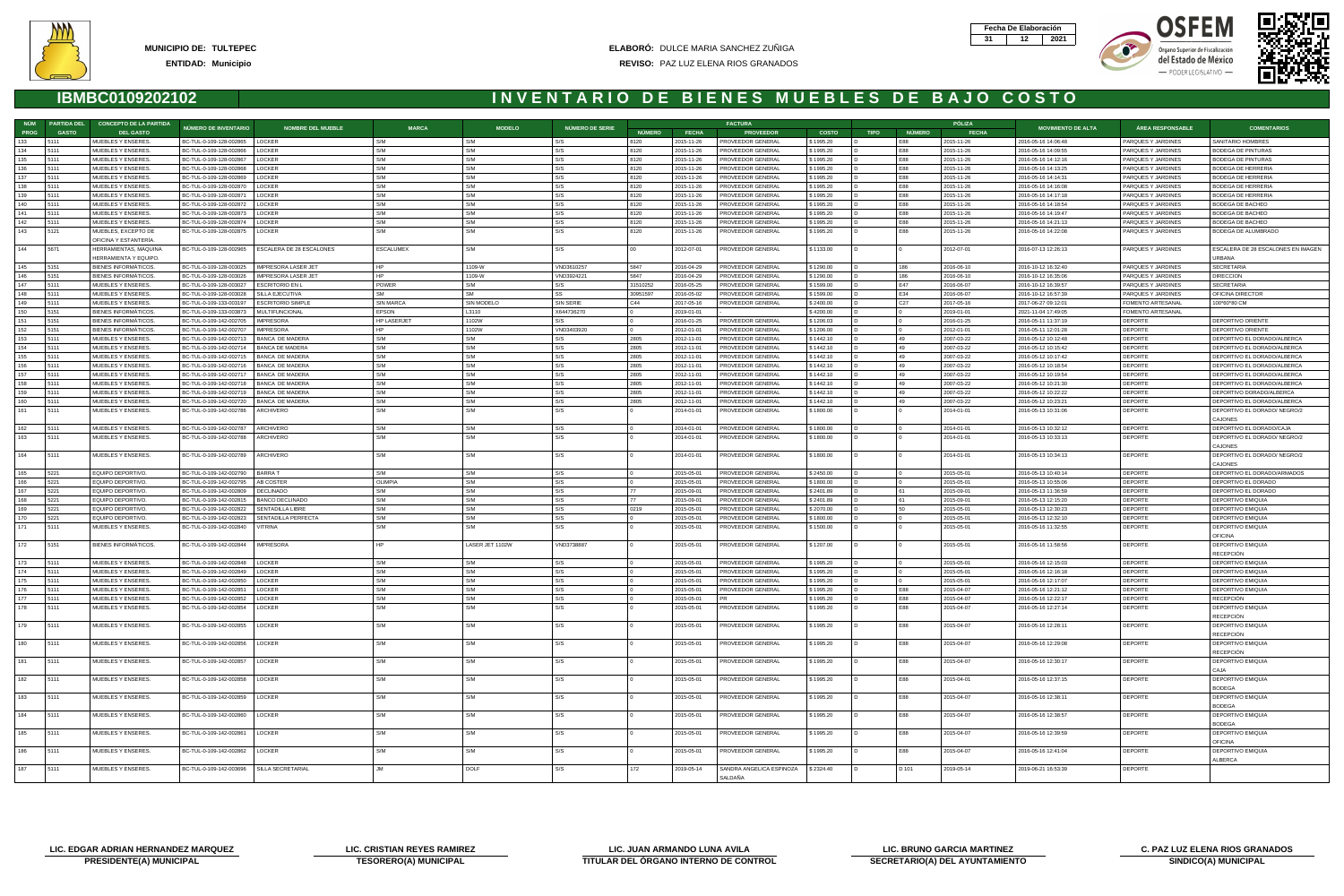



Órgano Superior de Fiscalización del Estado de México - PODER LEGISLATIVO -





|             | NÚM PARTIDA DEL | <b>CONCEPTO DE LA PARTIDA</b>                       |                                                    |                                                        |                     |                    |                           |               |                          | <b>FACTURA</b>                                 |                        |             |                  | PÓLIZA                   |                                            |                                                  |                                                    |
|-------------|-----------------|-----------------------------------------------------|----------------------------------------------------|--------------------------------------------------------|---------------------|--------------------|---------------------------|---------------|--------------------------|------------------------------------------------|------------------------|-------------|------------------|--------------------------|--------------------------------------------|--------------------------------------------------|----------------------------------------------------|
| <b>PROG</b> | <b>GASTO</b>    | <b>DEL GASTO</b>                                    | NÚMERO DE INVENTARIO                               | <b>NOMBRE DEL MUEBLE</b>                               | <b>MARCA</b>        | <b>MODELO</b>      | NÚMERO DE SERIE           | <b>NÚMERO</b> | <b>FECHA</b>             | <b>PROVEEDOR</b>                               | <b>COSTO</b>           | <b>TIPO</b> | <b>NÚMERO</b>    | <b>FECHA</b>             | <b>MOVIMIENTO DE ALTA</b>                  | <b>ÁREA RESPONSABLE</b>                          | <b>COMENTARIOS</b>                                 |
| 188         | 5111            | MUEBLES Y ENSERES.                                  | BC-TUL-0-109-142-003697   SILLA SECRETARIAL        |                                                        |                     | DOLF               | S/S                       | 172           | 2019-05-14               | SANDRA ANGELICA ESPINOZA<br>SALDAÑA            | \$2324.40              |             | D 101            | 2019-05-14               | 2019-06-21 16:55:16                        | DEPORTE                                          |                                                    |
| 189         | 5111            | MUEBLES Y ENSERES.                                  | BC-TUL-0-109-142-003698                            | SILLA SECRETARIAL                                      | .IM                 | DOLF               | S/S                       | 172           | 2019-05-14               | SANDRA ANGELICA ESPINOZA<br>SALDAÑA            | \$2324.40              |             | D 101            | 2019-05-14               | 2019-06-21 16:57:25                        | DEPORTE                                          |                                                    |
| 190         | 5111            | MUEBLES Y ENSERES.                                  | BC-TUL-0-109-142-003699                            | SILLA SECRETARIAL                                      | .IM                 | DOLF               | S/S                       | 172           | 2019-05-14               | SANDRA ANGELICA ESPINOZA<br>SALDAÑA            | \$2324.40              |             | D 101            | 2019-05-14               | 2019-06-21 16:58:51                        | <b>DEPORTE</b>                                   |                                                    |
| 191         | 5111            | MUEBLES Y ENSERES.                                  | BC-TUL-0-109-142-003700                            | SILLA SECRETARIAL                                      |                     | <b>DOLF</b>        | S/S                       | 172           | 2019-05-14               | SANDRA ANGELICA ESPINOZA<br>SALDAÑA            | \$2324.40              |             | D 101            | 2019-05-14               | 2019-06-21 17:00:09                        | <b>DEPORTE</b>                                   |                                                    |
| 192         | 5151            | BIENES INFORMATICOS.                                | BC-TUL-0-109-142-003727                            | <b>IMPRESORA</b>                                       | HP.                 | LASER JET PRO M40  | PHBHD76878                | $-14880$      | 2019-10-16               | JORGE SANCHEZ MARTINEZ                         | \$5742.00              |             | C 50             | 2019-10-16               | 2019-11-28 18:40:32                        | DEPORTE                                          |                                                    |
| 193         | 5151            | BIENES INFORMÁTICOS.                                | BC-TUL-0-109-142-003728                            | MULTIFUNCIONAL                                         | EPSON               | L3110              | X5DN119684                | 14880         | 2019-10-16               | JORGE SANCHEZ MARTINEZ                         | \$4466.00              |             | C <sub>50</sub>  | 2019-10-16               | 2019-11-28 18:42:18                        | DEPORTE                                          |                                                    |
| 194         | 5151            | <b>BIENES INFORMÁTICOS</b>                          | BC-TUL-0-109-142-003828                            | MULTIFUNCIONAL                                         | <b>EPSON</b>        | L3110              | x5dn127890                | $-14098$      | 2019-01-11               | JORGE SANCHEZ MARTINEZ                         | \$3850.00              |             | SN               | 2019-01-11               | 2021-06-17 17:02:48                        | <b>DEPORTE</b>                                   | DEPORTIVO SAN JUAN                                 |
| 195         | 5111            | MUEBLES Y ENSERES.                                  | BC-TUL-0-109-152-003132                            | <b>ESCRITORIO SECRETARIAL</b>                          | S/M                 | S/M                | S/S                       |               | 2016-06-14               | PROVEEDOR GENERAL                              | \$2519.93              |             | E272             | 2016-06-22               | 2017-02-28 12:15:45                        | ATENCIÓN DE LA MUJER                             | 1.20 X 60 CMS. WENGUE CHOCOLATE,<br>PSICOLOGA      |
| 196         | 5111            | MUEBLES Y ENSERES.                                  | BC-TUL-0-109-152-003133                            | <b>ESCRITORIO SECRETARIAL</b>                          | S/M                 | S/M                | S/S                       |               | 2016-06-14               | PROVEEDOR GENERAL                              | \$2519.93              |             | E272             | 2016-06-22               | 2017-02-28 12:17:52                        | ATENCIÓN DE LA MUJER                             | 1.20 X 60 CMS. WENGUE CHOCOLATE,<br>TRABAJO SOCIAL |
| 197         | 5111            | MUEBLES Y ENSERES.                                  | BC-TUL-0-109-152-003134                            | CONJUNTO SECRETARIAL                                   | S/M                 | S/M                | S/S                       |               | 2016-06-14               | PROVEEDOR GENERAL                              | \$2249.01              |             | E272             | 2016-06-22               | 2017-02-28 12:19:55                        | ATENCIÓN DE LA MUJER                             | 1.20 CMS WENGUE ESCUADRA<br>CHOCOLATE, DIRECCION   |
| 198         | 5111            | MUEBLES Y ENSERES.                                  | BC-TUL-0-109-152-003135                            | SILLON EJECUTIVO                                       | S/M                 | S/M                | S/S                       |               | 2016-06-14               | PROVEEDOR GENERAL                              | \$1392.90              |             | E272             | 2016-06-22               | 2017-02-28 12:21:31                        | ATENCIÓN DE LA MUJER                             | IMITACION PIEL NY NEGRO, DIRECCION                 |
| 199         | 5111            | MUEBLES Y ENSERES.                                  | BC-TUL-0-109-152-003136                            | SILLON EJECUTIVO                                       | S/M                 | S/M                | S/S                       |               | 2016-06-14               | PROVEEDOR GENERAL                              | \$1392.90              |             | E272             | 2016-06-22               | 2017-02-28 12:23:14                        | ATENCIÓN DE LA MUJER                             | IMITACION PIEL NY NEGRO, PSICOLOGA                 |
| 200         | 5111            | MUEBLES Y ENSERES.                                  | BC-TUL-0-109-152-003138                            | ARCHIVERO                                              | S/M                 | S/M                | S/S                       |               | 2016-06-14               | PROVEEDOR GENERAL                              | \$2274.99              |             | E272             | 2016-06-22               | 2017-02-28 12:25:53                        | ATENCIÓN DE LA MUJER                             | METAL NEGRO, DIRECCION                             |
| 201         | 5111            | MUEBLES Y ENSERES.                                  | BC-TUL-0-109-152-003139                            | ARCHIVERO                                              | S/M                 | S/M                | S/S                       |               | 2016-06-14               | PROVEEDOR GENERAL                              | \$2274.99              |             | E272             | 2014-06-22               | 2017-02-28 12:27:18                        | ATENCIÓN DE LA MUJER                             | METAL NEGRO, DIRECCION                             |
| 202         | 5111            | MUEBLES Y ENSERES.                                  | BC-TUL-0-109-152-003140                            | ARCHIVERO                                              | S/M                 | S/M                | S/S                       |               | 2016-06-14               | PROVEEDOR GENERAL                              | \$2274.99              |             | E272             | 2016-06-22               | 2017-02-28 12:28:14                        | ATENCIÓN DE LA MUJER                             | METAL NEGRO, TRABAJO SOCIAL                        |
| 203         | 5151            | <b>BIENES INFORMÁTICOS</b>                          | BC-TUL-0-109-152-003212                            | <b>IMPRESORA</b>                                       | HP                  | 1109W              | VND3813727                | 8307          | 2017-05-18               | PROVEEDOR GENERAL                              | \$1728.00              |             | C <sub>28</sub>  | 2017-05-18               | 2017-06-27 10:03:38                        | ATENCIÓN DE LA MUJER                             |                                                    |
| 204         | 5111            | MUEBLES Y ENSERES.                                  | BC-TUL-0-109-152-003644                            | ARCHIVERO 4 CAJONES                                    | S/M                 | S/M                | S/S                       | 346           | 2019-02-25               | COMERCIALIZADORA DADAEL<br>SA DE CV            | \$3306.00              |             | E 280            | 2019-02-25               | 2019-04-15 15:27:20                        | ATENCIÓN DE LA MUJER                             |                                                    |
| 205         | 5111            | MUEBLES Y ENSERES.                                  | BC-TUL-0-109-155-002286                            | ARCHIVERO                                              | S/M                 | S/M                | S/S                       |               | 2012-01-01               | PROVEEDOR GENERAL                              | \$1500.00              |             |                  | 2012-01-01               | 2015-10-30 09:48:54                        | AREA JURIDICA                                    | 4 CAJONES, NO SIRVE CHAPA                          |
| 206         | 5111            | MUEBLES Y ENSERES.                                  | BC-TUL-0-109-155-002287                            | ARCHIVERO                                              | S/M                 | S/M                | S/S                       |               | 2012-01-01               | PROVEEDOR GENERAL                              | \$1500.00              |             |                  | 2012-01-01               | 2015-10-30 09:51:20                        | AREA JURIDICA                                    | <b>GRIS, TRES CAJONES</b><br><b>SECRETARIA</b>     |
| 207         | 5111            | MUEBLES Y ENSERES.                                  | BC-TUL-0-109-155-003671                            | <b>ESCRITORIO SECRETARIAL</b>                          | GNE                 | 706                | S/S                       | 160           | 2019-05-14               | SANDRA ANGELICA ESPINOZA<br>SALDAÑA            | \$3536.00              |             | D 101            | 2019-05-14               | 2019-06-21 13:13:38                        | AREA JURIDICA                                    |                                                    |
| 208         | 5121            | MUEBLES, EXCEPTO DE<br>OFICINA Y ESTANTERÍA         | BC-TUL-0-109-155-003754                            | TV.                                                    | WESTINGHOUSE        | 40                 | W1910164UF01327           | -17187        | 2020-02-17               | JORGE SANCHEZ MARTINEZ                         | \$6032.00              |             | C85              | 2020-02-17               | 2020-05-05 11:44:38                        | AREA JURIDICA                                    |                                                    |
| 209         | 5151            | BIENES INFORMATICOS.                                | BC-TUL-0-109-155-003755                            | MULTIFUNCIONAL                                         | <b>EPSON</b>        | 3110D              | XG44272498                | -17187        | 2020-02-17               | JORGE SANCHEZ MARTINEZ                         | \$4234.00              |             | C85              | 2020-02-17               | 2020-05-05 11:47:48                        | AREA JURIDICA                                    |                                                    |
| 210         | 5111            | MUEBLES Y ENSERES.                                  | BC-TUL-0-109-159-002251                            | ARCHIVERO                                              | S/M                 | S/M                | S/S                       |               | 2012-01-01               |                                                | \$1500.00              |             |                  | 2012-01-01               | 2015-10-29 13:50:46                        | SECRETARÍA TÉCNICA DE<br>SEGURIDAD PÚBICA        |                                                    |
| 211         | 5111            | MUEBLES Y ENSERES.                                  | BC-TUL-0-109-159-002325                            | ARCHIVERO                                              | ROAL                | S/M                | S/S                       | 1592          | 2012-01-01               | PROVEEDOR GENERAL                              | \$1300.00              |             |                  | 2012-01-01               | 2015-11-04 10:48:45                        | SECRETARÍA TÉCNICA DE<br>SEGURIDAD PÚBICA        |                                                    |
| 212         | 5151            | BIENES INFORMÁTICOS.                                | BC-TUL-0-109-159-003719                            | <b>IMPRESORA</b>                                       |                     | LASER JET PRO M15W | vnb3b01507                | $-15044$      | 2019-08-23               | JORGE SANCHEZ MARTINEZ                         | \$1728.40              |             | D 109            | 2019-08-23               | 2019-09-18 16:42:55                        | SECRETARÍA TÉCNICA DE<br>SEGURIDAD PÚBICA        |                                                    |
| 213         | 5151            | BIENES INFORMÁTICOS.                                | BC-TUL-0-109-159-003740                            | <b>IMPRESORA</b>                                       |                     | LASER JET PRO M15W | VNvnb3d27S35              | -15786        | 2019-12-19               | JORGE SANCHEZ MARTINEZ                         | \$1960.00              |             | C176             | 2019-12-19               | 2020-01-31 09:35:48                        | SECRETARIA TÉCNICA DE<br>SEGURIDAD PÚBICA        |                                                    |
| 214         | 5151            | <b>BIENES INFORMATICOS.</b>                         | BC-TUL-0-109-159-003742                            | MULTIFUNCIONAL                                         | <b>EPSON</b>        | L3110              | x644047905                | -15787        | 2019-12-19               | JORGE SANCHEZ MARTINEZ                         | \$4234.00              |             | C176             | 2019-12-19               | 2020-01-31 09:43:32                        | SECRETARÍA TÉCNICA DE<br>SEGURIDAD PÚBICA        |                                                    |
| 215         | 5151            | BIENES INFORMÁTICOS.                                | BC-TUL-0-109-164-000244                            | <b>REGULADOR</b>                                       | TRPP LITE           | OM6635             | 9832AD00M663              | 20016         | 2010-03-05               | PROVEEDOR GENERAL                              | \$1500.00              |             | 280              | 2010-03-12               | 2015-08-07 14:39:51                        | OFICIALÍA CALIFICADORA                           | PLASTICO/NEGRO/ LUIS                               |
| 216         | 5151            | <b>BIENES INFORMATICOS.</b>                         | BC-TUL-0-109-164-002193                            | SCANNER                                                |                     | 2410               | S/S                       | 3020          | 2012-01-01               | PROVEEDOR GENERAL                              | \$1150.00              |             |                  | 2011-09-27               | 2015-10-29 11:32:31                        | OFICIALIA CALIFICADORA                           | OFICIALIA CALIFICADORA                             |
| 217<br>218  | 5111<br>5111    | MUEBLES Y ENSERES.<br>MUEBLES Y ENSERES.            | BC-TUL-0-109-164-002361<br>BC-TUL-0-109-164-002427 | ARCHIVERO<br>ARCHIVERO                                 | ROAL<br><b>ROAL</b> | S/M<br>S/M         | S/S<br>S/S                | 1593<br>1593  | 2010-01-01<br>2010-01-01 |                                                | \$1635.00<br>\$1635.00 |             |                  | 2010-01-01<br>2010-01-01 | 2015-11-04 17:45:07<br>2015-11-05 15:51:32 | OFICIALÍA CALIFICADORA<br>OFICIALÍA CALIFICADORA | MADERA CAOBA 2 GAV/ LUIS<br>MADERA / CAOBA/ 2      |
|             |                 |                                                     |                                                    |                                                        |                     |                    |                           |               |                          | PROVEEDOR GENERAL                              |                        |             |                  |                          |                                            |                                                  | GAV. /LIC. LEOBARDO                                |
| 219<br>220  | 5151<br>5111    | <b>BIENES INFORMATICOS.</b><br>MUEBLES Y ENSERES.   | BC-TUL-0-109-164-003227<br>BC-TUL-0-109-164-003634 | IMPRESORA LASER JET (CONCILIADOR)<br>SILLA SECRETARIAL | <b>CLASS</b>        | 1109W              | VND394094I                | 8700<br>148   | 2017-06-26<br>2019-02-15 | SANDRA ANGELICA ESPINOZA                       | \$1490.00<br>\$3249.04 |             | C72<br>E 241     | 2017-06-26<br>2019-02-15 | 2017-07-31 13:35:00<br>2019-04-15 14:55:58 | OFICIALÍA CALIFICADORA<br>OFICIALÍA CALIFICADORA | oficialia calificadora                             |
|             |                 |                                                     |                                                    |                                                        |                     |                    |                           |               |                          | <b>ALDAÑA</b>                                  |                        |             |                  |                          |                                            |                                                  |                                                    |
| 221         | 5111            | MUEBLES Y ENSERES.                                  | BC-TUL-0-109-164-003638                            | ARCHIVERO                                              | S/M                 | S/M                | S/S                       |               | 2019-02-15               | CASIMIRO APARICIO APARICIO                     | \$4292.00              |             | E 239            | 2019-02-15               | 2019-04-15 15:08:03                        | OFICIALÍA CALIFICADORA                           | 85*77*40                                           |
| 222         | 5111            | MUEBLES Y ENSERES.                                  | BC-TUL-0-109-164-003639                            | ARCHIVERO                                              | S/M                 | S/M                | S/S                       |               | 2019-02-15               | CASIMIRO APARICIO APARICIO                     | \$4292.00              |             | E 239            | 2019-02-15               | 2019-04-15 15:10:10                        | OFICIALÍA CALIFICADORA                           | 85*77*40                                           |
| 223         | 5111            | MUEBLES Y ENSERES.                                  | BC-TUL-0-109-A00-002221                            | CONECTOR CON PORTA TECLADO                             | SM                  | <b>SM</b>          | SS                        | 2369          | 2005-12-29               |                                                | \$1224.52              |             | 6                | 2005-12-12               | 2015-10-29 12:32:47                        | PRESIDENCIA                                      |                                                    |
| 224         | 5111            | MUEBLES Y ENSERES.                                  | BC-TUL-0-109-A00-002222                            | CONECTOR CON PORTA TECLADO                             | <b>SM</b>           | <b>SM</b>          | SS                        | 2369          | 2005-12-29               |                                                | \$1224.52              |             |                  | 2005-12-18               | 2015-10-29 12:36:10                        | PRESIDENCIA                                      |                                                    |
| 225         | 5111            | MUEBLES Y ENSERES.                                  | BC-TUL-0-109-A00-002224                            | SILLON EJECUTIVO RESPALDO ALTO                         | <b>SM</b>           | <b>SM</b>          | SS                        | 2371          | 2005-12-29               |                                                | \$1345.96              |             | 6                | 2015-10-18               | 2015-10-29 12:38:46                        | <b>PRESIDENCIA</b>                               |                                                    |
| 226         | 5151            | BIENES INFORMATICOS.                                | BC-TUL-0-109-A00-002237                            | TELEFONO MULTILINEA                                    | PANASONIC           | <b>KX-TD7565X</b>  | 5CBSC063028               | 3833          | 2005-11-26               |                                                | \$1555.95              |             | 94               | 2005-12-08               | 2015-10-29 12:56:01                        | <b>PRESIDENCIA</b>                               |                                                    |
| 227<br>228  | 5151<br>5151    | BIENES INFORMÁTICOS.<br><b>BIENES INFORMÁTICOS.</b> | BC-TUL-0-109-A00-002238<br>BC-TUL-0-109-A00-003409 | TELEFONO MULTILINEA<br>IMPRESORA LASER INALAMBRICA     | PANASONIC<br>HP.    | KXTD7565X<br>P1102 | 5CBSC063028<br>VND3R97834 | 3833<br>5058  | 2005-11-26<br>2016-01-26 | PROVEEDOR GENERAL                              | \$1555.95<br>\$1398.00 |             | 94<br>C5         | 2005-12-08<br>2016-02-06 | 2015-10-29 12:58:28                        | PRESIDENCIA<br>PRESIDENCIA                       |                                                    |
| 229         | 5111            | MUEBLES Y ENSERES.                                  | BC-TUL-0-109-A00-003633                            | SILLA SECRETARIAL                                      | <b>CLASS</b>        | S/M                | S/S                       | 148           | 2019-02-15               | SANDRA ANGELICA ESPINOZA                       | \$3249.04              |             | E 241            | 2019-02-15               | 2017-10-13 10:25:57<br>2019-04-15 14:54:11 | PRESIDENCIA                                      |                                                    |
| 230         | 5111            | MUEBLES Y ENSERES.                                  | BC-TUL-0-109-A00-003635                            | SILLA SECRETARIAL                                      | CLASS               | S/M                | S/S                       | 148           | 2019-02-15               | SALDAÑA<br>SANDRA ANGELICA ESPINOZA<br>SALDAÑA | \$3249.04              |             | E 241            | 2019-02-15               | 2019-04-15 14:57:26                        | <b>PRESIDENCIA</b>                               |                                                    |
| 231         | 5111            | MUEBLES Y ENSERES.                                  | BC-TUL-0-109-A00-003685                            | SILLA SECRETARIAL                                      | <b>IM</b>           | DOLF               | S/S                       | 167           | 2019-05-14               | SANDRA ANGELICA ESPINOZA<br>SALDAÑA            | \$2324.40              |             | D 101            | 2019-05-14               | 2019-06-21 16:29:54                        | PRESIDENCIA                                      |                                                    |
| 232         | 5151            | <b>BIENES INFORMATICOS</b>                          | BC-TUL-0-109-A00-003800                            | MULTIFUNCIONAL                                         | EPSON               | L1110              | X644486265                | -19633        | 2020-11-09               | JORGE SANCHEZ MARTINEZ                         | \$4590.00              |             | C 29             | 2020-11-09               | 2021-01-11 16:27:55                        | PRESIDENCIA                                      |                                                    |
| 233         | 5111            | MUEBLES Y ENSERES.                                  | BC-TUL-0-109-A00-003852                            | SILLA EJECUTIVA TAPIZADA EN PIEL                       | <b>NEUMAT</b>       | ICO                | SIN SERIE                 | 461           | 2021-08-26               | SANDRA ITZEL LOPEZ ROBLES                      | \$4408.00              |             | D129             | 2021-08-26               | 2021-09-20 18:15:23                        | PRESIDENCIA                                      |                                                    |
| 234         | 5111            | MUEBLES Y ENSERES.                                  | BC-TUL-0-109-A00-003853                            | SILLA EJECUTIVA TAPIZADA EN PIEL                       | <b>NEUMAT</b>       | ICO                | SIN SERIE                 | 461           | 2021-08-26               | SANDRA ITZEL LOPEZ ROBLES                      | \$4408.00              |             | D129             | 2021-08-26               | 2021-09-20 18:16:39                        | <b>PRESIDENCIA</b>                               |                                                    |
| 235         | 5111            | MUEBLES Y ENSERES.                                  | BC-TUL-0-109-A00-003854                            | SILLA EJECUTIVA TAPIZADA EN PIEL                       | NEUMAT              | ICO                | SIN SERIE                 | 461           | 2021-08-26               | SANDRA ITZEL LOPEZ ROBLES                      | \$4408.00              |             | D129             | 2021-08-26               | 2021-09-20 18:17:52                        | PRESIDENCIA                                      |                                                    |
| 236         | 5111            | MUEBLES Y ENSERES.                                  | BC-TUL-0-109-A00-003855                            | SILLA EJECUTIVA TAPIZADA EN PIEI                       | <b>NEUMAT</b>       | ICO                | SIN SERIE                 | 461.          | 2021-08-26               | SANDRA ITZEL LOPEZ ROBLES                      | \$4408.00              |             | D129             | 2021-08-26               | 2021-09-20 18:18:55                        | PRESIDENCIA                                      |                                                    |
| 237         | 15111           | MUEBLES Y ENSERES.                                  | BC-TUL-0-109-A00-003856                            | SILLA EJECUTIVA TAPIZADA EN PIEL                       | <b>NEUMAT</b>       | ICO                | SIN SERIE                 | 461           | 2021-08-26               | SANDRA ITZEL LOPEZ ROBLES                      | \$4408.00              |             | D <sub>129</sub> | 2021-08-26               | 2021-09-20 18:20:00                        | PRESIDENCIA                                      |                                                    |
| 238         | 5111            | MUEBLES Y ENSERES.                                  | BC-TUL-0-109-A00-003857                            | SILLA EJECUTIVA TAPIZADA EN PIEL                       | <b>NEUMAT</b>       | ICO                | SIN SERIE                 | 461           | 2021-08-26               | SANDRA ITZEL LOPEZ ROBLES                      | \$4408.00              |             | D129             | 2021-08-26               | 2021-09-20 18:21:06                        | PRESIDENCIA                                      |                                                    |
| 239         | 5111            | MUEBLES Y ENSERES.                                  | BC-TUL-0-109-A00-003858                            | SILLA EJECUTIVA TAPIZADA EN PIEL                       | <b>NEUMAT</b>       | ICO                | SIN SERIE                 | 461           | 2021-08-26               | SANDRA ITZEL LOPEZ ROBLES                      | \$4408.00              |             | D 168            | 2021-08-26               | 2021-09-20 18:22:13                        | PRESIDENCIA                                      |                                                    |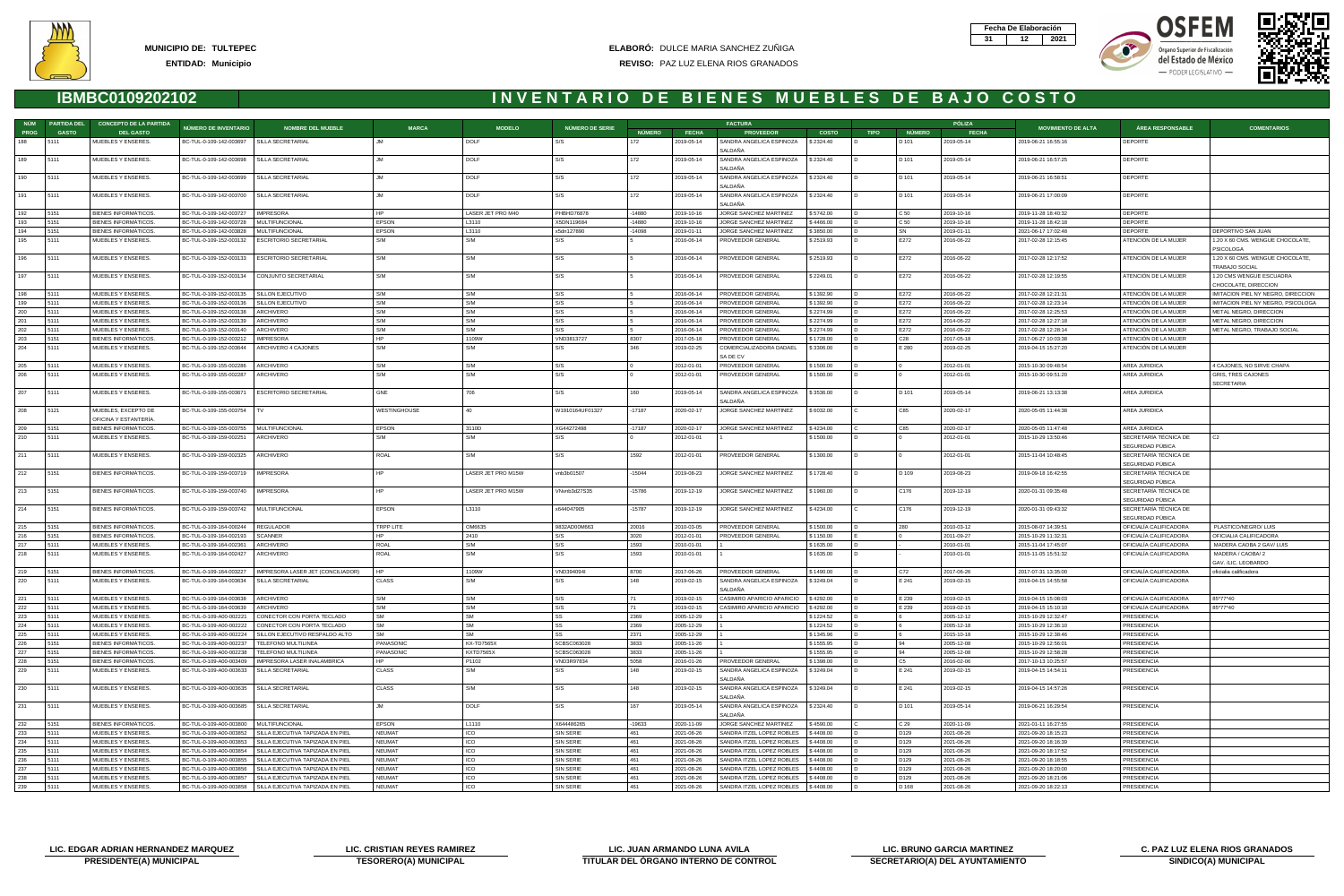







| NÚM        | <b>PARTIDA DEL</b> | <b>CONCEPTO DE LA PARTIDA</b>                     |                                                                                   |                                     |                        |                        |                               |                |                          | <b>FACTURA</b>                      |                        |             |                  | PÓLIZA                   |                                            |                                            |                     |
|------------|--------------------|---------------------------------------------------|-----------------------------------------------------------------------------------|-------------------------------------|------------------------|------------------------|-------------------------------|----------------|--------------------------|-------------------------------------|------------------------|-------------|------------------|--------------------------|--------------------------------------------|--------------------------------------------|---------------------|
| PROG       | <b>GASTO</b>       | <b>DEL GASTO</b>                                  | NÚMERO DE INVENTARIO                                                              | <b>NOMBRE DEL MUEBLE</b>            | <b>MARCA</b>           | <b>MODELO</b>          | <b>NÚMERO DE SERIE</b>        | <b>NÚMERO</b>  | <b>FECHA</b>             | <b>PROVEEDOR</b>                    | <b>COSTO</b>           | <b>TIPO</b> | NÚMERO           | <b>FECHA</b>             | <b>MOVIMIENTO DE ALTA</b>                  | <b>ÁREA RESPONSABLE</b>                    | <b>COMENTARIOS</b>  |
| 240        | 5111               | MUEBLES Y ENSERES.                                | BC-TUL-0-109-A00-003859                                                           | SILLA EJECUTIVA TAPIZADA EN PIEL    | NEUMAT                 | ICO                    | <b>SIN SERIE</b>              | 461            | 2021-08-26               | SANDRA ITZEL LOPEZ ROBLES           | \$4408.00              |             | D <sub>129</sub> | 2021-08-26               | 2021-09-20 18:23:16                        | <b>PRESIDENCIA</b>                         |                     |
| 241        | 5111               | MUEBLES Y ENSERES.                                | BC-TUL-0-109-A00-003860                                                           | I SILLA EJECUTIVA TAPIZADA EN PIEL  | NEUMAT                 | ICO                    | <b>SIN SERIE</b>              | 461            | 2021-08-26               | SANDRA ITZEL LOPEZ ROBLES           | \$4408.00              |             | D129             | 2021-08-26               | 2021-09-20 18:24:20                        | PRESIDENCIA                                |                     |
| 242        | 5111               | MUEBLES Y ENSERES.                                | BC-TUL-0-109-A00-003861                                                           | SILLA EJECUTIVA TAPIZADA EN PIEL    | NEUMAT                 | ICO                    | SIN SERIE                     | 461            | 2021-08-26               | SANDRA ITZEL LOPEZ ROBLES           | \$4408.00              |             | D129             | 2021-08-26               | 2021-09-20 18:25:20                        | PRESIDENCIA                                |                     |
| 243        | 5111               | MUEBLES Y ENSERES.                                | BC-TUL-0-109-A00-003862                                                           | SILLA EJECUTIVA TAPIZADA EN PIEL    | <b>NEUMAT</b>          | ICO                    | <b>SIN SERIE</b>              | 461            | 2021-08-26               | SANDRA ITZEL LOPEZ ROBLES           | \$4408.00              |             | D <sub>129</sub> | 2021-08-26               | 2021-09-20 18:26:34                        | PRESIDENCIA                                |                     |
| 244        | 5111               | MUEBLES Y ENSERES.                                | BC-TUL-0-109-A00-003863                                                           | SILLA EJECUTIVA TAPIZADA EN PIEL    | <b>NEUMAT</b>          | ICO                    | <b>SIN SERIE</b>              | 461            | 2021-08-26               | SANDRA ITZEL LOPEZ ROBLES           | \$4408.00              |             | D <sub>129</sub> | 2021-08-26               | 2021-09-20 18:27:46                        | PRESIDENCIA                                |                     |
| 245        | 5111               | MUEBLES Y ENSERES.                                | BC-TUL-0-109-A00-003864                                                           | SILLA EJECUTIVA TAPIZADA EN PIEL    | <b>NEUMAT</b>          | ICO                    | <b>SIN SERIE</b>              | 461            | 2021-08-26               | SANDRA ITZEL LOPEZ ROBLES           | \$4408.00              |             | D129             | 2021-08-26               | 2021-09-20 18:29:16                        | PRESIDENCIA                                |                     |
| 246        | 5111               | MUEBLES Y ENSERES.                                | BC-TUL-0-109-A01-002197                                                           | ARCHIVERO                           | S/M                    | S/M                    | S/S                           | l S/F          | 2012-01-01               | PROVEEDOR GENERAL                   | \$1500.00              |             |                  | 2012-01-01               | 2015-10-29 11:50:26                        | COMUNICACIÓN SOCIAL                        | TALLER              |
| 247        | 5111               | MUEBLES Y ENSERES.                                | BC-TUL-0-109-A01-002198                                                           | ARCHIVERO                           | S/M                    | S/M                    | S/S                           | S/F            | 2012-01-01               | PROVEEDOR GENERAL                   | \$1500.00              |             | I 0              | 2012-01-01               | 2015-10-29 11:52:55                        | COMUNICACIÓN SOCIAL                        | TALLER              |
| 248        | 5111               | MUEBLES Y ENSERES.                                | BC-TUL-0-109-A01-002201                                                           | ENGARGOLADORA                       | GBC                    | S/M                    | MLP0726                       | S/F            | 2012-01-01               | PROVEEDOR GENERAL                   | \$1400.00              |             | 0                | 2012-01-01               | 2015-10-29 11:55:59                        | COMUNICACIÓN SOCIAL                        |                     |
| 249        | 5111               | MUEBLES Y ENSERES.                                | BC-TUL-0-109-A01-002203                                                           | PIZARRON                            | S/M                    | S/M                    | S/S                           | S/F            | 2012-01-01               | PROVEEDOR GENERAL                   | \$750.00               |             |                  | 2012-01-01               | 2015-10-29 11:58:19                        | COMUNICACIÓN SOCIAL                        |                     |
| 250        | 5111               | MUEBLES Y ENSERES.                                | BC-TUL-0-109-A01-00220                                                            | PINTARRON                           | EVEREST                | S/M                    | S/S                           | S/F            | 2012-01-01               | PROVEEDOR GENERAL                   | \$850.00               |             |                  | 2012-01-01               | 2015-10-29 12:00:18                        | COMUNICACIÓN SOCIAL                        |                     |
| 251        | 5111               | MUEBLES Y ENSERES.                                | BC-TUL-0-109-A01-002207                                                           | VENTILADOR                          | <b>SICLONE</b>         | LISKO                  | <b>SS</b>                     |                | 2012-01-01               | PROVEEDOR GENERAL                   | \$1400.00              |             | $\cap$           | 2012-01-01               | 2015-10-29 12:02:38                        | COMUNICACIÓN SOCIAL                        |                     |
| 252        | 5111               | MUEBLES Y ENSERES.                                | BC-TUL-0-109-A01-002926                                                           | <b>ESCRITORIO</b>                   | S/M                    | S/M                    | S/S                           |                | 2016-05-02               | PROVEEDOR GENERAL                   | \$1800.00              |             | 001              | 2016-05-02               | 2016-06-28 10:20:37                        | COMUNICACIÓN SOCIAL                        | <b>BAJA</b>         |
| 253        | 5111               | MUEBLES Y ENSERES.                                | BC-TUL-0-109-A01-003035                                                           | SILLA EJECUTIVA                     | <b>SIN MARCA</b>       | <b>SIN MODELO</b>      | SIN SERIE                     | <b>18</b>      | 2016-06-16               | PROVEEDOR GENERAL                   | \$1392.00              |             | E165             | 2016-06-20               | 2016-10-12 17:34:40                        | COMUNICACIÓN SOCIAL                        |                     |
| 254<br>255 | 5111<br>5151       | MUEBLES Y ENSERES.<br><b>BIENES INFORMÁTICOS.</b> | BC-TUL-0-109-A01-003036<br>BC-TUL-0-109-A01-003189                                | SILLA EJECUTIVA<br><b>IMPRESORA</b> | <b>SIN MARCA</b>       | 015A NEGRO<br>P1102W   | SIN SERIE<br><b>SIN SERIE</b> | 5058           | 2016-06-16<br>2016-01-26 | PROVEEDOR GENERAL                   | \$1254.00<br>\$1399.00 |             | E165             | 2016-07-20               | 2016-10-12 17:36:35<br>2017-06-15 14:31:49 | COMUNICACIÓN SOCIAL<br>COMUNICACIÓN SOCIAL |                     |
| 256        | 5151               | <b>BIENES INFORMATICOS.</b>                       | BC-TUL-0-109-A01-003882                                                           | <b>ESTABILIZADOR DE IMAGEN</b>      | <b>OSMO MOBILE</b>     | D.JI                   | SIN SERIE                     |                | 2020-01-06               | PROVEDOR GENERAL                    | \$3500.00              |             | C <sub>5</sub>   | 2016-02-06<br>2020-01-06 | 2021-11-10 17:22:50                        | COMUNICACIÓN SOCIAL                        |                     |
| 257        | 5151               | <b>BIENES INFORMÁTICOS</b>                        | BC-TUL-0-109-A01-003887                                                           | CAMARA GO PRO                       | <b>GO PRO</b>          | HERO 7 SILVER          | SIN SERIE                     |                | 2019-01-22               |                                     | \$4999.00              |             |                  | 2019-01-14               | 2021-11-17 17:53:55                        | COMUNICACIÓN SOCIAL                        |                     |
| 258        | 5151               | <b>BIENES INFORMÁTICOS</b>                        | BC-TUL-0-109-A01-003888                                                           | <b>MODEM PORTATIL</b>               | ALCATEL                | Mw41                   | <b>SIN SERIE</b>              | $\overline{0}$ | 2019-03-04               |                                     | \$1662.00              |             | $\Omega$         | 2017-11-06               | 2021-11-17 17:57:12                        | COMUNICACIÓN SOCIAL                        |                     |
| 259        | 5151               | <b>BIENES INFORMATICOS</b>                        | BC-TUL-0-109-A01-003889                                                           | <b>ENMICADORA</b>                   | ZEBRA                  | PI-160                 | 0553                          | I 0            | 2017-04-03               |                                     | \$1959.00              |             |                  | 2019-04-03               | 2021-11-17 17:59:34                        | COMUNICACIÓN SOCIAL                        |                     |
| 260        | 5111               | MUEBLES Y ENSERES.                                | BC-TUL-0-109-A02-003701                                                           | SILLA SECRETARIAL                   | MI.                    | <b>DOLF</b>            | S/S                           | 173            | 2019-05-14               | SANDRA ANGELICA ESPINOZA            | \$2324.40              |             | D 101            | 2019-05-14               | 2019-06-21 17:07:55                        | DERECHOS HUMANOS                           |                     |
|            |                    |                                                   |                                                                                   |                                     |                        |                        |                               |                |                          | SALDAÑA                             |                        |             |                  |                          |                                            |                                            |                     |
| 261        | 5111               | MUEBLES Y ENSERES.                                | BC-TUL-0-109-A02-003702                                                           | SILLA SECRETARIAL                   | .JM                    | DOLF                   | S/S                           | 173            | 2019-05-14               | SANDRA ANGELICA ESPINOZA            | \$2324.40              |             | D 101            | 2019-05-14               | 2019-06-21 17:17:09                        | DERECHOS HUMANOS                           |                     |
|            |                    |                                                   |                                                                                   |                                     |                        |                        |                               |                |                          | SALDAÑA                             |                        |             |                  |                          |                                            |                                            |                     |
| 262        | 5151               | BIENES INFORMÁTICOS.                              | BC-TUL-0-109-A02-003823                                                           | <b>IMPRESORA</b>                    | HP.                    | LASER JET PRO MFP M28W | VNB3B41488                    | $-20771$       | 2021-02-26               | JORGE SANCHEZ MARTINEZ              | \$3886.00              |             | D 91             | 2021-02-26               | 2021-04-23 17:51:01                        | DERECHOS HUMANOS                           |                     |
| 263        | 5111               | MUEBLES Y ENSERES.                                | BC-TUL-0-109-B00-002262                                                           | SILLON                              | CLAUDIA                | S/M                    | S/S                           | K55569         | 2012-01-01               |                                     | \$1169.00              |             | $\overline{0}$   | 2012-01-01               | 2015-10-29 14:43:29                        | SINDICATURAS                               |                     |
| 264        | 5111               | MUEBLES Y ENSERES.                                | BC-TUL-0-109-B00-002263                                                           | CONECTOR CON PORTATECLADO           | S/M                    | S/M                    | S/S                           | 2370           | 2005-12-29               |                                     | \$1224.50              |             | <b>6</b>         | 2005-12-18               | 2015-10-29 14:45:41                        | SINDICATURAS                               |                     |
| 265        | 5111               | MUEBLES Y ENSERES.                                | BC-TUL-0-109-B00-002264                                                           | SILLON EJECUTIVO RESPALDO ALTO      | S/M                    | S/M                    | S/S                           | 2371           | 2005-12-29               |                                     | \$1345.96              |             | 6                | 2005-12-18               | 2015-10-29 14:49:27                        | SINDICATURAS                               |                     |
| 266        | 5111               | MUEBLES Y ENSERES.                                | BC-TUL-0-109-B00-00226                                                            | CONECTOR CON PORTATECLADO           | S/M                    | S/M                    | S/S                           | 2370           | 2005-12-29               |                                     | \$1224.50              |             |                  | 2005-12-18               | 2015-10-29 14:51:45                        | SINDICATURAS                               |                     |
| 267        | 5641               | SISTEMAS DE AIRE                                  | BC-TUL-0-109-B00-002269                                                           | CALEFACTOR                          | LAKEWOOD               | 7096                   | S/S                           |                | 2012-01-01               |                                     | \$0.00                 |             |                  | 2012-01-01               | 2015-10-29 15:29:55                        | SINDICATURAS                               |                     |
|            |                    | ACONDICIONADO,                                    |                                                                                   |                                     |                        |                        |                               |                |                          |                                     |                        |             |                  |                          |                                            |                                            |                     |
|            |                    | CALEFACCIÓN Y DE                                  |                                                                                   |                                     |                        |                        |                               |                |                          |                                     |                        |             |                  |                          |                                            |                                            |                     |
|            |                    | REFRIGERACIÓN INDUSTRIAL Y                        |                                                                                   |                                     |                        |                        |                               |                |                          |                                     |                        |             |                  |                          |                                            |                                            |                     |
|            |                    | COMERCIAL                                         |                                                                                   |                                     |                        |                        |                               |                |                          |                                     |                        |             |                  |                          |                                            |                                            |                     |
| 268        | 5151               | <b>BIENES INFORMATICOS</b>                        | BC-TUL-0-109-B00-002678                                                           | IMPRESORA                           | HP.                    | LASER JET P1102        | S/S                           |                | 2013-01-01               | PROVEEDOR GENERAL                   | \$1500.00              |             |                  | 2013-01-01               | 2016-04-26 10:03:26                        | SINDICATURAS                               |                     |
| 269        | 5151               | BIENES INFORMÁTICOS.                              | BC-TUL-0-109-B00-002679                                                           | <b>IMPRESORA</b>                    | HP.                    | LASER JET P1102        | S/S                           |                | 2013-01-01               | PROVEEDOR GENERAL                   | \$1500.00              |             | $\overline{0}$   | 2013-01-01               | 2016-04-26 10:05:07                        | SINDICATURAS                               |                     |
| 270        | 5151               | <b>BIENES INFORMÁTICOS</b>                        | BC-TUL-0-109-B00-003539                                                           | <b>REGULADOR</b>                    | <b>ISB SOLA BASIC</b>  | PC 500                 | S/S                           | -11023         | 2018-01-02               | <b>GENERAL</b>                      | \$1980.00              |             | $\cap$           | 2017-06-01               | 2018-06-27 11:19:27                        | SINDICATURAS                               | NAYELI              |
| 271        | 5111               | MUEBLES Y ENSERES.                                | BC-TUL-0-109-C01-002296                                                           | SILLA OPERATIVA                     | S/M                    | S/M                    | S/S                           | 2807           | 2007-03-22               | PROVEEDOR GENERAL                   | \$1052.08              |             | 326              | 2007-03-26               | 2015-10-30 10:31:07                        | <b>REGIDURIA I</b>                         | <b>SECRETARIA</b>   |
| 272        | 5111               | MUEBLES Y ENSERES.                                | BC-TUL-0-109-C01-002297                                                           | SILLA OPERATIVA                     | S/M                    | S/M                    | S/S                           | 2807           | 2007-03-22               | PROVEEDOR GENERAL                   | \$1052.08              |             | 326              | 2007-07-20               | 2015-10-30 10:35:32                        | REGIDURÍA I                                | <b>SECRETARIA</b>   |
| 273        | 5111               | MUEBLES Y ENSERES.                                | BC-TUL-0-109-C01-002299                                                           | SILLA OPERATIVA                     | S/M                    | S/M                    | S/S                           | 2807           | 2007-03-22               | PROVEEDOR GENERAL                   | \$1052.00              |             | 326              | 2007-03-26               | 2015-10-30 10:42:14                        | REGIDURÍA I                                |                     |
| 274        | 5111               | MUEBLES Y ENSERES.                                | BC-TUL-0-109-C01-003684                                                           | SILLA SECRETARIAL                   | .JM                    | DOLF                   | S/S                           | 167            | 2019-05-01               | SANDRA ANGELICA ESPINOZA            | \$2324.40              |             | D 101            | 2019-05-14               | 2019-06-21 16:28:31                        | <b>REGIDURIA</b>                           |                     |
|            |                    |                                                   |                                                                                   |                                     |                        |                        |                               |                |                          | SALDAÑA                             |                        |             |                  |                          |                                            |                                            |                     |
| 275        | 5111               | MUEBLES Y ENSERES.                                | BC-TUL-0-109-C02-003674   ARCHIVERO 3 GAVETAS                                     |                                     | MELAMINA               | OFICIO                 | S/S                           | 162            | 2019-05-14               | SANDRA ANGELICA ESPINOZA            | \$4331.60              |             | D 101            | 2019-05-14               | 2019-06-21 13:42:25                        | REGIDURÍA II                               |                     |
|            |                    |                                                   |                                                                                   |                                     |                        |                        |                               |                |                          | SALDAÑA                             |                        |             |                  |                          |                                            |                                            |                     |
| 276        | 5111               | MUEBLES Y ENSERES.                                | BC-TUL-0-109-C02-003675   SILLON EJECUTIVO                                        |                                     | Ml.                    | 6072                   | S/S                           | 162            | 2019-05-14               | SANDRA ANGELICA ESPINOZA            | \$2775.04              |             | D 101            | 2019-05-14               | 2019-06-21 13:51:27                        | REGIDURÍA II                               |                     |
|            |                    |                                                   |                                                                                   |                                     |                        |                        |                               |                |                          | SALDAÑA                             |                        |             |                  |                          |                                            |                                            |                     |
| 277        | 5111               | MUEBLES Y ENSERES.                                | BC-TUL-0-109-C04-003672                                                           | ARCHIVERO 3 GAVETAS                 | MELAMINA               | OFICIO                 | S/S                           | 161            | 2019-05-14               | SANDRA ANGELICA ESPINOZA            | \$4331.60              |             | D 101            | 2019-05-14               | 2019-06-21 13:35:36                        | REGIDURIA VI                               |                     |
|            |                    |                                                   |                                                                                   |                                     |                        |                        |                               |                |                          | SALDAÑA                             |                        |             |                  |                          |                                            |                                            |                     |
| 278        | 5111               | MUEBLES Y ENSERES.                                | BC-TUL-0-109-C04-003673   SILLON EJECUTIVO                                        |                                     |                        | 6072                   | S/S                           | 161            | 2019-05-14               | SANDRA ANGELICA ESPINOZA            | \$2782.00              |             | D 101            | 2019-05-14               | 2019-06-21 13:38:04                        | REGIDURÍA VI                               |                     |
|            |                    |                                                   |                                                                                   |                                     |                        |                        |                               |                |                          | SALDAÑA                             |                        |             |                  |                          |                                            |                                            |                     |
| l 279      | 5111               | MUEBLES Y ENSERES.                                | BC-TUL-0-109-C05-003676   SILLON EJECUTIVO                                        |                                     |                        | 6072                   | S/S                           | 163            | 2019-05-14               | SANDRA ANGELICA ESPINOZA \$2775.04  |                        |             | ID 101           | 2019-05-14               | l 2019-06-21 13:55:02                      | REGIDURIA V                                |                     |
|            |                    |                                                   |                                                                                   |                                     |                        |                        |                               |                |                          | SALDAÑA                             |                        |             |                  |                          |                                            |                                            |                     |
| 280        | 5111               | MUEBLES Y ENSERES.                                | BC-TUL-0-109-C06-003677   ARCHIVERO 3 GAVETAS                                     |                                     | MELAMINA               | OFICIO                 | S/S                           | 164            | 2019-05-14               | SANDRA ANGELICA ESPINOZA            | \$4331.60              |             | D 101            | 2019-05-14               | 2019-06-21 14:01:02                        | REGIDURIA VI                               |                     |
|            |                    |                                                   |                                                                                   |                                     | .JM                    |                        |                               |                |                          | SALDAÑA                             |                        |             |                  |                          |                                            |                                            |                     |
| 281        | 5111               | MUEBLES Y ENSERES.                                | BC-TUL-0-109-C06-003678   SILLON EJECUTIVO                                        |                                     |                        | 6072                   | S/S                           | 164            | 2019-05-14               | SANDRA ANGELICA ESPINOZA            | \$2775.04              |             | D 101            | 2019-05-14               | 2019-06-21 14:02:38                        | REGIDURÍA VI                               |                     |
|            |                    | BIENES INFORMÁTICOS.                              |                                                                                   |                                     |                        |                        |                               |                |                          | SALDAÑA                             |                        |             |                  |                          |                                            |                                            |                     |
| 282        | 5151               | MUEBLES Y ENSERES.                                | BC-TUL-0-109-C07-002305 NO BREAK<br>BC-TUL-0-109-C07-003679   ARCHIVERO 3 GAVETAS |                                     | TRIPP-LITE<br>MELAMINA | 750                    | S/S                           | A607           | 2010-05-21               | PROVEEDOR GENERAL                   | \$1500.00              |             | 391              | 2010-05-27               | 2015-10-30 11:01:10                        | REGIDURÍA VII                              |                     |
| 283        | 5111               |                                                   |                                                                                   |                                     |                        | <b>OFICIO</b>          | S/S                           | 165            | 2019-05-14               | SANDRA ANGELICA ESPINOZA<br>SALDAÑA | \$4331.60              | D           | D 101            | 2019-05-14               | 2019-06-21 16:14:53                        | REGIDURÍA VII                              |                     |
| 284        | 5111               | MUEBLES Y ENSERES.                                | BC-TUL-0-109-C07-003680 SILLON EJECUTIVO                                          |                                     | <b>JM</b>              | 6072                   | S/S                           | 165            | 2019-05-14               | SANDRA ANGELICA ESPINOZA            | \$2775.04              |             | D 101            | 2019-05-14               | 2019-06-21 16:16:19                        | REGIDURÍA VII                              |                     |
|            |                    |                                                   |                                                                                   |                                     |                        |                        |                               |                |                          | SALDAÑA                             |                        |             |                  |                          |                                            |                                            |                     |
| 285        | 5151               | BIENES INFORMÁTICOS.                              | BC-TUL-0-109-C07-003799 MPRESORA                                                  |                                     | HP -                   | LASER JET PRO MFP M28W | VNB3B41475                    | $-19635$       | 2020-11-09               | JORGE SANCHEZ MARTINEZ              | \$3350.00              |             | C <sub>29</sub>  | 2020-11-09               | 2021-01-11 16:00:49                        | REGIDURÍA VII                              | CASA DE CULTURA     |
| 286        | 5111               | MUEBLES Y ENSERES.                                | BC-TUL-0-109-C08-002261                                                           | CONECTOR CON PORTATECLADO           | ROAL                   | S/M                    | S/S                           | 2370           | 2005-12-29               |                                     | \$1224.50              |             | 6                | 2005-12-18               | 2015-10-29 14:40:28                        | REGIDURÍA VIII                             |                     |
| 287        | 5111               | MUEBLES Y ENSERES.                                | BC-TUL-0-109-C08-003706   SILLON EJECUTIVO                                        |                                     |                        | A05                    | S/S                           | 177            | 2019-05-14               | SANDRA ANGELICA ESPINOZA            | \$2782.00              |             | D 101            | 2019-05-14               | 2019-06-21 17:42:33                        | REGIDURÍA VIII                             |                     |
|            |                    |                                                   |                                                                                   |                                     |                        |                        |                               |                |                          | SALDAÑA                             |                        |             |                  |                          |                                            |                                            |                     |
| 288        | 5151               | BIENES INFORMÁTICOS.                              | BC-TUL-0-109-C09-003662   MULTIFUNCIONAL                                          |                                     | <b>HP</b>              | S/M                    | S/S                           | 333            | 2019-03-27               | PROYECCION ADMINISTRATIVA \$4498.99 |                        |             | E 351            | 2019-03-27               | 2019-04-29 17:17:56                        | REGIDURÍA IX                               |                     |
|            |                    |                                                   |                                                                                   |                                     |                        |                        |                               |                |                          | MARCLE SA DE CV                     |                        |             |                  |                          |                                            |                                            |                     |
| 289        | 5111               | MUEBLES Y ENSERES.                                | BC-TUL-0-109-C09-003704   SILLA SECRETARIAL                                       |                                     | JM                     | DOLF                   | S/S                           | 176            | 2019-05-14               | SANDRA ANGELICA ESPINOZA            | \$2324.40              |             | D 101            | 2019-05-14               | 2019-06-21 17:38:43                        | REGIDURÍA IX                               |                     |
|            |                    |                                                   |                                                                                   |                                     |                        |                        |                               |                |                          | SALDAÑA                             |                        |             |                  |                          |                                            |                                            |                     |
| 290        | 5111               | MUEBLES Y ENSERES.                                | BC-TUL-0-109-C09-003705   ARCHIVERO 4 GAVETAS                                     |                                     | MELAMINA               | S/M                    | S/S                           | 176            | 2019-05-14               | SANDRA ANGELICA ESPINOZA \$5647.20  |                        |             | D 101            | 2019-05-14               | 2019-06-21 17:40:53                        | REGIDURÍA IX                               |                     |
|            |                    |                                                   |                                                                                   |                                     |                        |                        |                               |                |                          | SALDAÑA                             |                        |             |                  |                          |                                            |                                            |                     |
| 291        | 5111               | MUEBLES Y ENSERES.                                | BC-TUL-0-109-C10-002303   SILLA OPERATIVA                                         |                                     | S/M                    | S/M                    | S/S                           | 2806           | 2007-03-22               | PROVEEDOR GENERAL                   | \$1052.08              |             | 327              | 2007-03-26               | 2015-10-30 10:54:28                        | REGIDURÍA X                                | OFICINA DE ATENCION |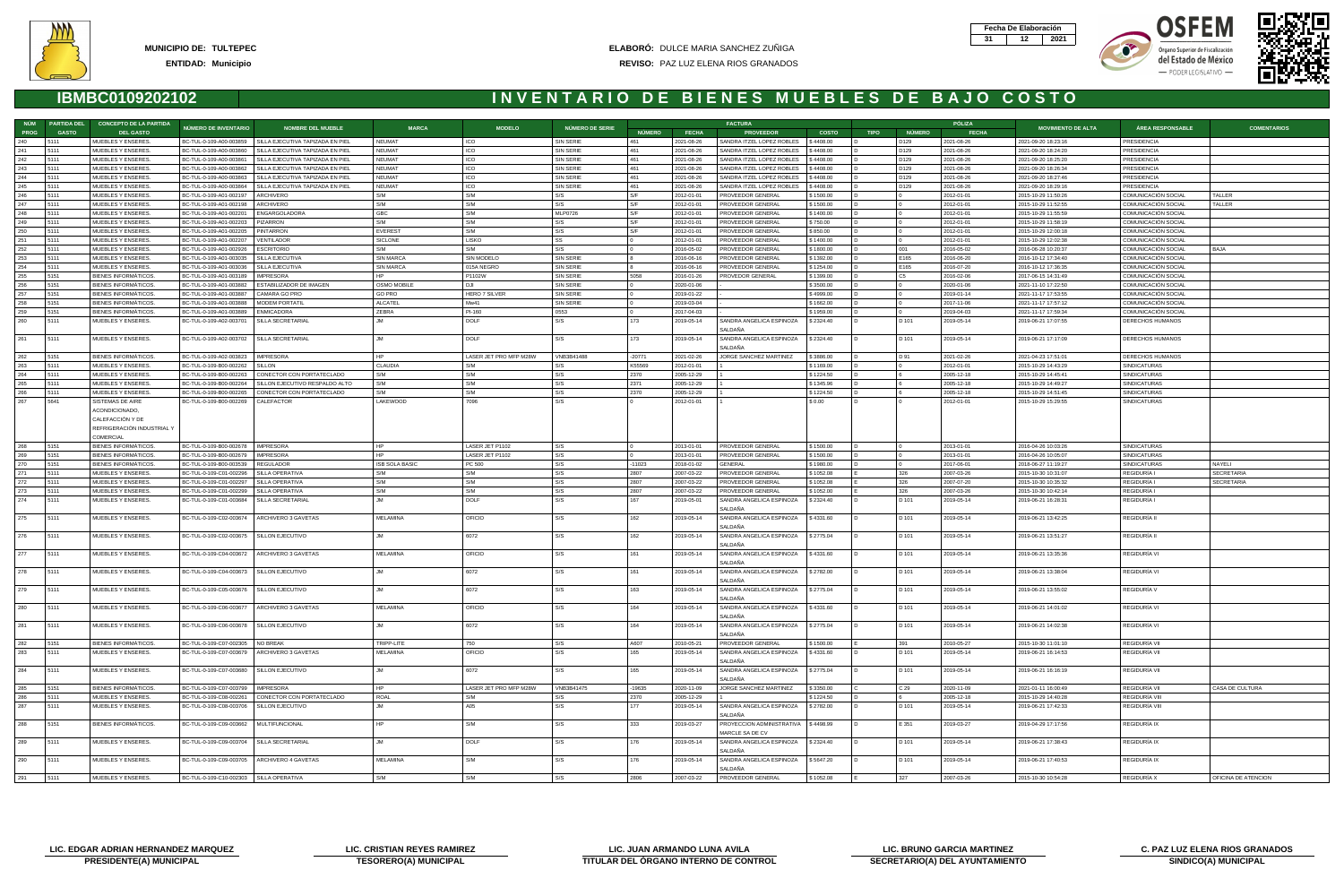







| NÚM              | <b>PARTIDA DEL</b> | <b>CONCEPTO DE LA PARTIDA</b>                |                                                 |                                                            |                         |                        |                 |                 |              | <b>FACTURA</b>                       |              |             |                | PÓLIZA       |                           |                                |                                                         |
|------------------|--------------------|----------------------------------------------|-------------------------------------------------|------------------------------------------------------------|-------------------------|------------------------|-----------------|-----------------|--------------|--------------------------------------|--------------|-------------|----------------|--------------|---------------------------|--------------------------------|---------------------------------------------------------|
| <b>PROG</b>      | <b>GASTO</b>       | <b>DEL GASTO</b>                             | NÚMERO DE INVENTARIO                            | <b>NOMBRE DEL MUEBLE</b>                                   | <b>MARCA</b>            | <b>MODELO</b>          | NÚMERO DE SERIE | <b>NÚMERO</b>   | <b>FECHA</b> | <b>PROVEEDOR</b>                     | <b>COSTO</b> | <b>TIPO</b> | NÚMERO         | <b>FECHA</b> | <b>MOVIMIENTO DE ALTA</b> | ÁREA RESPONSABLE               | <b>COMENTARIOS</b>                                      |
| 292              | 5111               | MUEBLES Y ENSERES.                           | BC-TUL-0-109-C10-003692   ARCHIVERO 4 GAVETAS   |                                                            | MELAMINA                | OFICIO                 | S/S             | 170             | 2019-05-14   | SANDRA ANGELICA ESPINOZA<br>SALDAÑA  | \$5647.20    |             | D 101          | 2019-05-14   | 2019-06-21 16:43:42       | REGIDURÍA X                    |                                                         |
| 293              | 5111               | MUEBLES Y ENSERES.                           | BC-TUL-0-109-D00-002520   MESA TIPO GRAPA       |                                                            | S/M                     | S/M                    | S/S             | 2371            | 2005-12-29   |                                      | \$1512.94    |             |                | 2005-12-18   | 2015-11-12 11:56:22       | SECRETARIA DEL<br>AYUNTAMIENTO |                                                         |
| 294              | 5111               | MUEBLES Y ENSERES.                           | BC-TUL-0-109-D00-002521                         | ARCHIVERO                                                  | PM STEELE               | S/M                    | S/S             |                 | 2012-01-01   |                                      | \$1500.00    |             |                | 2012-01-01   | 2015-11-12 11:58:09       | SECRETARIA DEL<br>AYUNTAMIENTO |                                                         |
| 295              | 5111               | MUEBLES Y ENSERES.                           | BC-TUL-0-109-D00-002522                         | LIBRERO TIPO GRAPA                                         | ROAL                    | S/M                    | S/S             |                 | 2012-01-01   |                                      | \$1785.00    |             |                | 2012-01-01   | 2015-11-12 12:00:00       | SECRETARIA DEL                 |                                                         |
| 296              | 5111               | MUEBLES Y ENSERES.                           | BC-TUL-0-109-D00-002523                         | ARCHIVERO                                                  | S/M                     | S/M                    | S/S             |                 | 2012-01-01   |                                      | \$1500.00    | D.          | $\mathbf{0}$   | 2012-01-01   | 2015-11-12 12:01:56       | AYUNTAMIENTO<br>SECRETARIA DEL |                                                         |
| 297              | 5111               | MUEBLES Y ENSERES.                           | BC-TUL-0-109-D00-002524                         | ARCHIVERO                                                  | S/M                     | S/M                    | I S/S           |                 | 2012-01-01   |                                      | \$1500.00    |             |                | 2012-01-01   | 2015-11-12 12:03:24       | AYUNTAMIENTO<br>SECRETARIA DEL |                                                         |
| 298              | 5111               | MUEBLES Y ENSERES.                           | BC-TUL-0-109-D00-002525   MESA TIPO GRAPA       |                                                            | S/M                     | S/M                    | S/S             |                 | 2012-01-01   |                                      | \$1495.00    |             |                | 2012-01-01   | 2015-11-12 12:06:12       | AYUNTAMIENTO<br>SECRETARIA DEL |                                                         |
| 299              | 5111               | MUEBLES Y ENSERES.                           |                                                 | BC-TUL-0-109-D00-002526   LIBRERO PARA CREDENZA TIPO GRAPA | S/M                     | S/M                    | S/S             | 2371            | 2005-12-29   |                                      | \$1806.42    |             | 6              | 2005-12-18   | 2015-11-12 12:09:07       | AYUNTAMIENTO<br>SECRETARIA DEL |                                                         |
| 300              | 5111               | MUEBLES Y ENSERES.                           | BC-TUL-0-109-D00-002527                         | MESA TIPO BALA                                             | S/M                     | S/M                    | S/S             | 2371            | 2005-12-29   |                                      | \$1568.60    |             |                | 2005-12-18   | 2015-11-12 12:10:56       | AYUNTAMIENTO<br>SECRETARIA DEL |                                                         |
| 301              | 5151               | BIENES INFORMÁTICOS.                         | BC-TUL-0-109-D00-002528   MONITOR               |                                                            | DAEWOO                  | 431X                   | MM 89211438     |                 | 2012-01-01   |                                      | \$1500.00    |             |                | 2012-01-01   | 2015-11-12 12:17:05       | AYUNTAMIENTO<br>SECRETARIA DEL |                                                         |
| 302              | 5151               | BIENES INFORMÁTICOS.                         | BC-TUL-0-109-D00-002529   NO BREAK              |                                                            | TRIPP - LITE            | 750                    | S/S             | 5330            | 2010-06-04   |                                      | \$1500.00    |             | 162            | 2010-06-04   | 2015-11-12 12:20:07       | AYUNTAMIENTO<br>SECRETARIA DEL |                                                         |
| 303              | 5211               | EQUIPO ELÉCTRICO Y                           | BC-TUL-0-109-D00-002530                         | TELEFONO MULTILINEA                                        | PANASONIC               | <b>KX-TD7565X</b>      | 5CBSC063925     | 3833            | 2005-11-26   |                                      | \$1555.95    |             | 94             | 2005-12-08   | 2015-11-12 12:26:26       | AYUNTAMIENTO<br>SECRETARIA DEL |                                                         |
| 304              | 5111               | ELECTRÓNICO DE OFICINA<br>MUEBLES Y ENSERES. | BC-TUL-0-109-D00-003686   SILLA SECRETARIAL     |                                                            | .JM                     | DOLF                   | S/S             | 167             | 2019-05-14   | SANDRA ANGELICA ESPINOZA             | \$2324.40    |             | D 101          | 2019-05-14   | 2019-06-21 16:29:55       | AYUNTAMIENTO<br>SECRETARIA DEL |                                                         |
| 305              | 5151               | BIENES INFORMÁTICOS.                         | BC-TUL-0-109-D00-003767                         | COMPUTADORA DE ESCRITORIO                                  | SIN MARCA               | SIN MODELO             | SIN SERIE       | -17336          | 2020-07-02   | SALDAÑA<br>JORGE SANCHEZ MARTINEZ    | \$5788.00    |             | C 31           | 2020-07-02   | 2020-08-25 10:55:42       | AYUNTAMIENTO<br>SECRETARIA DEL | DELEGACION XAHUENTO                                     |
| 306              | 5151               | BIENES INFORMATICOS.                         | BC-TUL-0-109-D00-003768                         | IMPRESORA DE INYECCION                                     | CANON                   | G1100                  | 0629C004AC      | $-17482$        | 2020-07-02   | JORGE SANCHEZ MARTINEZ               | \$3236.40    |             | C 31           | 2020-07-02   | 2020-08-25 10:57:51       | AYUNTAMIENTO<br>SECRETARIA DEL | <b>DELEGACION XAHUENTO</b>                              |
| 307              | 5151               | BIENES INFORMÁTICOS.                         | BC-TUL-0-109-D00-003848                         | <b>IMPRESORA LASER</b>                                     | HP                      | 107W                   | SIN SERIE       | $-22192$        | 2021-08-27   | JORGE SANCHEZ MARTINEZ               | \$3352.40    |             | D 168          | 2021-08-27   | 2021-09-20 18:05:42       | AYUNTAMIENTO<br>SECRETARIA DEL |                                                         |
|                  |                    |                                              |                                                 |                                                            |                         |                        |                 |                 |              |                                      |              |             |                |              |                           | AYUNTAMIENTO                   |                                                         |
| 308              | 5151               | <b>BIENES INFORMÁTICOS</b>                   | BC-TUL-0-109-E00-002191                         | REGULADOR                                                  | <b>SOLAR ISB</b><br>S/M | PC 500<br>S/M          | 6007760003      | 204             | 2008-06-13   | PROVEEDOR GENERAL                    | \$1900.00    |             | $\overline{0}$ | 2008-07-21   | 2015-10-29 11:21:54       | ADMINISTRACIÓN                 | <b>SISTEMAS</b>                                         |
| 309<br>310       | 5111               | MUEBLES Y ENSERES.                           | BC-TUL-0-109-E00-003666                         | LIBRERO                                                    |                         |                        | S/S             | 77 A            | 2019-04-15   | CASIMIRO APARICIO APARICIO           | \$4292.00    |             | C 75           | 2019-04-15   | 2019-05-27 11:47:09       | ADMINISTRACIÓN                 | 100*60*40 CM                                            |
|                  | 5151               | BIENES INFORMATICOS.                         | BC-TUL-0-109-E00-003713                         | MULTIFUNCIONAL                                             | <b>EPSON</b>            | L3110                  | x5dn128329      | $-14399$        | 2019-06-19   | JORGE SANCHEZ MARTINEZ               | \$4466.00    |             | C 92           | 2019-06-19   | 2019-07-16 17:35:48       | <b>ADMINISTRACION</b>          | SE ENCUENTRA A PRESTAMO EN<br>DESARROLLO SOCIAL (FREDY) |
| 311              | 5111               | MUEBLES Y ENSERES.                           | BC-TUL-0-109-E00-003748                         | ESCRITORIO DE TRABAJO                                      | MINOT                   | MELAMINA CEDRO         | S/S             | 181             | 2019-06-06   | SANDRA ANGELICA ESPINOZA<br>SALDAÑA  | \$4524.00    |             | S/N            | 2019-06-06   | 2020-02-06 14:26:40       | ADMINISTRACIÓN                 | FALTA POLIZA CONTABLE                                   |
| 312              | 5111               | MUEBLES Y ENSERES.                           | BC-TUL-0-109-E00-003749   ESCRITORIO DE TRABAJO |                                                            | MINOT                   | MELAMINA CEDRO         | S/S             | 181             | 2019-06-06   | SANDRA ANGELICA ESPINOZA<br>SALDAÑA  | \$4524.00    |             | S/N            | 2019-06-06   | 2020-02-06 14:28:50       | ADMINISTRACION                 | FALTA POLIZA CONTABLE                                   |
| 313              | 5151               | <b>BIENES INFORMATICOS</b>                   | BC-TUL-0-109-E00-003779                         | <b>IMPRESORA</b>                                           |                         | LASER COLOR PRO M254DW | VNB3N09743      | $-18065$        | 2020-08-05   | JORGE SANCHEZ MARTINEZ               | \$4976.40    |             | E 247          | 2020-08-05   | 2020-09-21 13:22:16       | <b>ADMINISTRACION</b>          |                                                         |
| 314              | 5111               | MUEBLES Y ENSERES                            | BC-TUL-0-109-G00-002308                         | <b>GABINETE</b>                                            |                         | <b>FUTURO</b>          | S/S             | 50712           | 2005-11-28   | PROVEEDOR GENERAL                    | \$1250.00    |             | 31             | 2005-11-04   | 2015-11-04 09:36:20       | <b>ECOLOGÍA</b>                |                                                         |
| 315              | 5111               | MUEBLES Y ENSERES.                           | BC-TUL-0-109-G00-002309                         | MESA GRAPA CON PORTECLADO O D 1.20 X   ROAL<br>60 X 75     |                         | S/M                    | S/S             | 2375            | 2005-12-23   | PROVEEDOR GENERAL                    | \$1280.00    |             | 278            | 2005-12-26   | 2015-11-04 09:40:18       | <b>ECOLOGÍA</b>                |                                                         |
| 316              | 5111               | MUEBLES Y ENSERES.                           | BC-TUL-0-109-G00-002310                         | ARCHIVERO                                                  | ROAL                    | S/M                    | S/S             | 2375            | 2005-12-23   | PROVEEDOR GENERAL                    | \$1722.75    |             | 278            | 2005-12-26   | 2015-11-04 09:43:12       | <b>ECOLOGIA</b>                |                                                         |
| 317              | 5111               | MUEBLES Y ENSERES.                           | BC-TUL-0-109-G00-002311                         | MESA GRAPA CON PORTATECLADO DE<br>1.20X 60 X 75            | ROAL                    | S/M                    | S/S             | 2375            | 2005-12-23   | PROVEEDOR GENERAL                    | \$1280.40    |             | 278            | 2005-12-26   | 2015-11-04 09:47:30       | <b>ECOLOGÍA</b>                |                                                         |
| 318              | 5111               | MUEBLES Y ENSERES                            | BC-TUL-0-109-G00-002312                         | SILLON SEMIEJECUTIVO                                       | S/M                     | S/M                    | S/S             | 2375            | 2005-12-23   | PROVEEDOR GENERAL                    | \$1227.05    |             | 278            | 2005-12-26   | 2015-11-04 09:50:09       | <b>ECOLOGÍA</b>                |                                                         |
| 319              | 5111               | MUEBLES Y ENSERES                            | BC-TUL-0-109-G00-002313                         | ARCHIVERO                                                  | <b>ROAL</b>             | S/M                    | S/S             | 2375            | 2005-12-23   | PROVEEDOR GENERAL                    | \$0.00       |             | 278            | 2005-12-26   | 2015-11-04 09:52:13       | <b>ECOLOGÍA</b>                |                                                         |
| 320              | 5111               | MUEBLES Y ENSERES                            | BC-TUL-0-109-G00-002314                         | VITRINA                                                    | S/M                     | S/M                    | S/S             | 50712           | 2005-11-28   | PROVEEDOR GENERAL                    | \$1250.00    |             | -31            | 2005-04-11   | 2015-11-04 09:54:51       | <b>ECOLOGIA</b>                |                                                         |
| 321              | 5151               | BIENES INFORMATICOS.                         | BC-TUL-0-109-G00-002316   NO BREAK              |                                                            | FRIPP - LITE            | 752 VA                 | S/S             | 2503            | 2010-09-07   | <b>PROVEEDOR GENERAL</b>             | \$1500.00    |             |                | 2010-09-12   | 2015-11-04 10:02:23       | ECOLOGIA                       |                                                         |
| $\overline{322}$ | 5151               | BIENES INFORMÁTICOS.                         | BC-TUL-0-109-G00-002317   REGULADOR             |                                                            | <b>ISB SOLAR BASIC</b>  | <b>PC-500</b>          | S/S             | 7553            | 2012-01-01   | PROVEEDOR GENERAL                    | \$1800.00    |             |                | 2012-01-01   | 2015-11-04 10:06:09       | <b>ECOLOGÍA</b>                |                                                         |
| 323              | 5111               | MUEBLES Y ENSERES.                           | BC-TUL-0-109-G00-002318                         | <b>REGULADOR</b>                                           | <b>ISB SOLAR BASIC</b>  | PC-500                 | S/S             | 1553            | 2012-01-01   | PROVEEDOR GENERAL                    | \$1800.00    |             |                | 2012-01-01   | 2015-11-04 10:08:49       | <b>ECOLOGÍA</b>                |                                                         |
| 324              | 5311               | EQUIPO MÉDICO Y DE<br>LABORATORIO.           | BC-TUL-0-109-G00-003467                         | DECIBELIMETRO DIGITAL PRO                                  | <b>STEREN</b>           | <b>HER-402</b>         | SIN SERIE       | $\overline{01}$ | 2017-12-01   | STEREN                               | \$2040.00    |             | 01             | 2017-12-01   | 2018-01-30 13:42:09       | <b>ECOLOGÍA</b>                |                                                         |
| 325              | 5111               | MUEBLES Y ENSERES.                           | BC-TUL-0-109-G00-003844                         | ESCRITORIO EJECUTIVO TIPO I                                | <b>SIN MARCA</b>        | SIN MODELO             | SIN SERIE       | 453             | 2021-08-06   | SANDRA ITZEL LOPEZ ROBLES \\$5220.00 |              |             | D 67           | 2021-08-06   | 2021-09-20 17:57:31       | <b>ECOLOGÍA</b>                |                                                         |
| $\frac{1}{326}$  | 5111               | MUEBLES Y ENSERES.                           | BC-TUL-0-109-G00-003845                         | SILLA EJECUTIVA TAPIZADA EN PIEL                           | NEUMAT                  | ICO                    | SIN SERIE       | 453             | 2021-08-06   | SANDRA ITZEL LOPEZ ROBLES            | \$4408.00    |             | D 67           | 2021-08-06   | 2021-09-20 17:59:44       | ECOLOGIA                       |                                                         |
| 327              | 5111               | MUEBLES Y ENSERES.                           | BC-TUL-0-109-H00-002230                         | ARCHIVERO 3 PELDAÑOS                                       | S/M                     | S/M                    | S/S             |                 | 2012-01-01   |                                      | \$1500.00    |             | $^{\circ}$     | 2012-01-01   | 2015-10-29 12:46:08       | SERVICIOS PUBLICOS             | CAMBIO A EJECUCION FISCAL                               |
| 328              | 5111               | MUEBLES Y ENSERES.                           | BC-TUL-0-109-H00-002302                         | SILLA OPERATIVA                                            | S/M                     | S/M                    | S/S             | 2026            | 2007-03-22   | PROVEEDOR GENERAL                    | \$1052.08    |             | 327            | 2007-03-26   | 2015-10-30 10:52:06       | SERVICIOS PUBLICOS             | PANTEON XAHUENTO                                        |
| 329              | 5111               | MUEBLES Y ENSERES.                           | BC-TUL-0-109-H00-002447                         | <b>ESCRITORIO</b>                                          | S/M                     | S/M                    | S/N             | 1324            | 2010-01-01   |                                      | \$1847.48    |             |                | 2010-01-01   | 2015-11-06 16:03:32       | SERVICIOS PUBLICOS             | CONCHA ACUSTICA                                         |
| 330              | 5111               | MUEBLES Y ENSERES.                           | BC-TUL-0-109-H00-002450   ESCRITORIO            |                                                            | <b>SM</b>               | S/M                    | S/N             | 1324            | 2010-01-01   |                                      | \$1847.48    |             |                | 2010-01-01   | 2015-11-06 16:36:17       | SERVICIOS PUBLICOS             | 12 MADERA CAFÉ CON GRIS<br>PASEOS BODEGA                |
|                  |                    |                                              |                                                 |                                                            |                         |                        |                 |                 |              |                                      |              |             |                |              |                           |                                | 22 MADERA CAFÉ C/2<br>CAJONES                           |
| 331              | 5111               | MUEBLES Y ENSERES.                           | BC-TUL-0-109-H00-002451                         | BANCA DE 2 PLAZAS                                          | SM                      | S/M                    | S/N             | 1324            | 2010-01-01   |                                      | \$1847.48    |             |                | 2010-01-01   | 2015-11-06 16:42:35       | <b>SERVICIOS PUBLICOS</b>      | OFICINA DE SERVICIOS DE DIRECCION                       |
| 332              | 5111               | MUEBLES Y ENSERES.                           | BC-TUL-0-109-H00-002452                         | SILLA SEMI EJECUTIVA                                       | S/M                     | S/M                    | S/N             | 1324            | 2010-01-01   |                                      | \$1847.48    |             |                | 2010-01-01   | 2015-11-06 16:47:00       | SERVICIOS PUBLICOS             | <b>DIRECTOR</b>                                         |
| $\frac{1}{333}$  | 5111               | MUEBLES Y ENSERES.                           | BC-TUL-0-109-H00-002453                         | LOCKER                                                     | <b>SM</b>               | S/M                    | S/N             | 1324            | 2010-01-01   |                                      | \$1847.48    |             | 1324           | 2010-01-01   | 2015-11-06 16:52:27       | SERVICIOS PUBLICOS             | METAL GRIS SECTOR SUR, SANITARIO<br><b>HOMBRES</b>      |
| 334              | 5121               | MUEBLES, EXCEPTO DE<br>OFICINA Y ESTANTERÍA. | BC-TUL-0-109-H00-002454   LOCKER                |                                                            | S/M                     | S/M                    | S/N             | 1370            | 2010-01-01   |                                      | \$1847.48    |             |                | 2010-01-01   | 2015-11-06 17:01:56       | SERVICIOS PUBLICOS             | 16 METAL COLOR GRIS SECTOR SUR,<br>SANITARIO HOMBRES    |
| 335              | 5121               | MUEBLES, EXCEPTO DE<br>OFICINA Y ESTANTERÍA. | BC-TUL-0-109-H00-002455   LOCKER                |                                                            | S/M                     | SAE 1010               | S/N             | 3681            | 2010-01-01   |                                      | \$1612.40    |             |                | 2010-01-01   | 2015-11-06 17:06:10       | SERVICIOS PUBLICOS             | 36 CON 5 PUERTAS METAL GRIS SECTOR<br>SUR, COCINA       |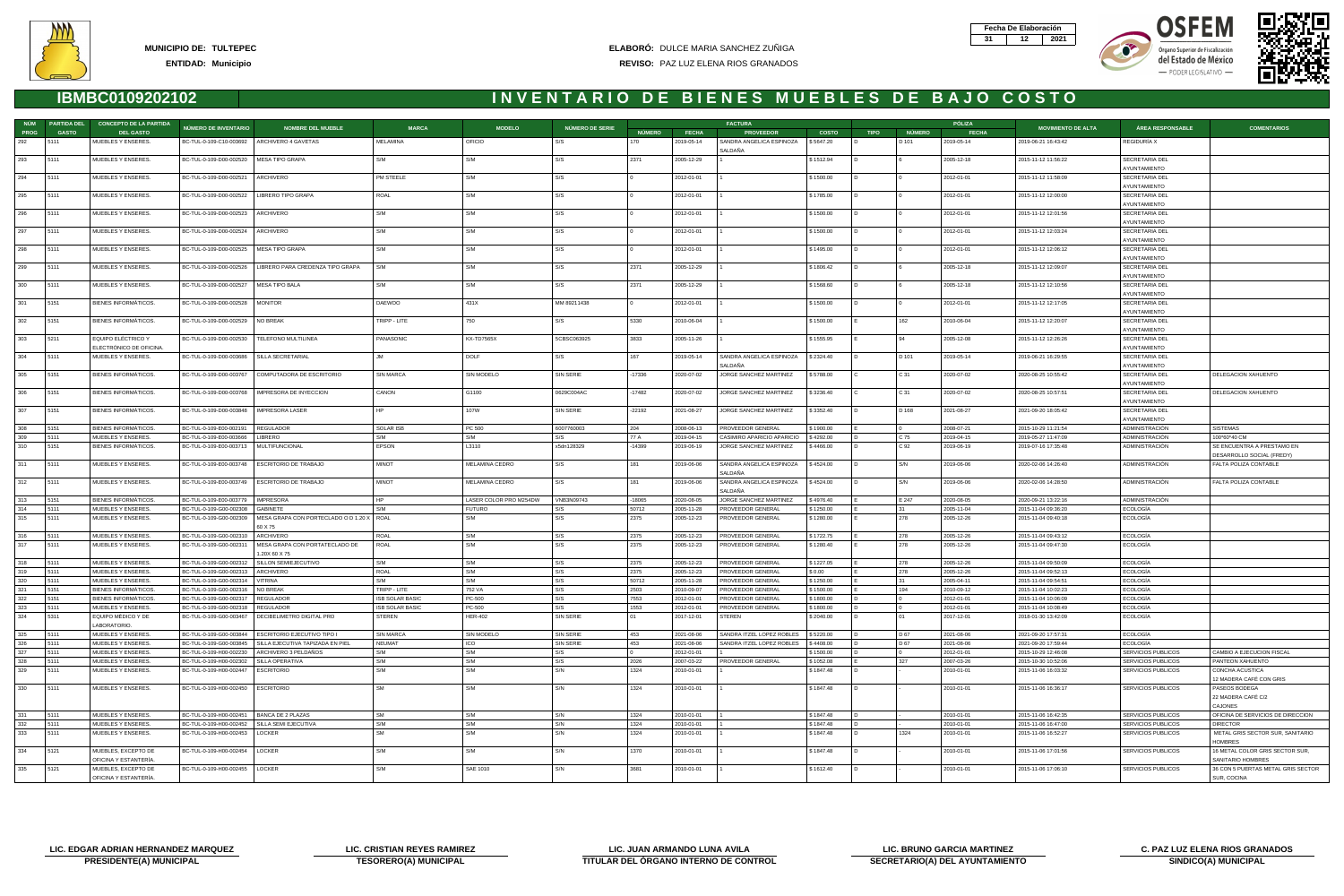



- PODER LEGISLATIVO -





|             | NÚM PARTIDA DEL | <b>CONCEPTO DE LA PARTIDA</b>                             |                                                    |                                                    |                                       |                             |                         |                  |                          | <b>FACTURA</b>                                 |                        |                |                 | PÓLIZA                   |                                            |                               |                                                                                                   |
|-------------|-----------------|-----------------------------------------------------------|----------------------------------------------------|----------------------------------------------------|---------------------------------------|-----------------------------|-------------------------|------------------|--------------------------|------------------------------------------------|------------------------|----------------|-----------------|--------------------------|--------------------------------------------|-------------------------------|---------------------------------------------------------------------------------------------------|
| <b>PROG</b> | <b>GASTO</b>    | <b>DEL GASTO</b>                                          | NÚMERO DE INVENTARIO                               | <b>NOMBRE DEL MUEBLE</b>                           | <b>MARCA</b>                          | <b>MODELO</b>               | NÚMERO DE SERIE         | <b>NÚMERO</b>    | <b>FECHA</b>             | <b>PROVEEDOR</b>                               | <b>COSTO</b>           | <b>TIPO</b>    | NÚMERO          | <b>FECHA</b>             | <b>MOVIMIENTO DE ALTA</b>                  | <b>ÁREA RESPONSABLE</b>       | <b>COMENTARIOS</b>                                                                                |
| 336         | 5121            | MUEBLES, EXCEPTO DE<br>OFICINA Y ESTANTERÍA               | BC-TUL-0-109-H00-002456   LOCKER                   |                                                    | S/M                                   | SAE 1010                    | S/N                     | 3681             | 2010-01-01               |                                                | \$1612.40              |                |                 | 2010-01-01               | 2015-11-06 17:13:22                        | SERVICIOS PUBLICOS            | METAL GRIS SECTOR SUR, SANITARIO<br><b>HOMBRES</b>                                                |
| 337         | 5121            | MUEBLES, EXCEPTO DE<br>OFICINA Y ESTANTERÍA               | BC-TUL-0-109-H00-002457                            | LOCKER                                             | S/M                                   | SAE 1010                    | S/N                     | 3681             | 2010-01-01               |                                                | \$1612.40              |                |                 | 2010-01-01               | 2015-11-06 17:15:52                        | SERVICIOS PUBLICOS            | METAL GRIS SECTOR SUR, SANITARIO<br><b>HOMBRES</b>                                                |
| 338         | 5121            | MUEBLES, EXCEPTO DE<br>OFICINA Y ESTANTERÍA               | BC-TUL-0-109-H00-002458                            | LOCKER                                             | S/M                                   | S/M                         | S/N                     | 1370             | 2010-01-01               |                                                | \$1847.48              |                |                 | 2010-01-01               | 2015-11-06 17:18:39                        | SERVICIOS PUBLICOS            | METAL COLOR GRIS SECTOR SUR,<br>SANITARIO HOMBRES                                                 |
| 339         | 5151            | BIENES INFORMATICOS.                                      | BC-TUL-0-109-H00-002461                            | NO BREAK                                           | TRIPP - LITE                          | AGBC5050                    | 9546ALROM61 1100880     | 2805             | 2010-01-01               |                                                | \$1500.00              |                |                 | 2010-01-01               | 2015-11-06 17:27:56                        | SERVICIOS PUBLICOS            | 08 METAL COLOR NEGRO                                                                              |
| 340         | 5151            | BIENES INFORMÁTICOS.                                      | BC-TUL-0-109-H00-002463                            | <b>IMPRESORA</b>                                   | HP                                    | P1005                       | S/N                     | 17019            | 2010-01-01               |                                                | \$1500.00              |                |                 | 2010-01-01               | 2015-11-06 17:36:31                        | SERVICIOS PUBLICOS            | <b>OFICINA</b><br>32 PLASTICO GRIS DIRECCION                                                      |
| 341         | 5671            | HERRAMIENTAS, MÁQUINA<br>HERRAMIENTA Y EQUIPO.            | BC-TUL-0-109-H00-002483                            | <b>ESCALERA CUPRUM 5 ESC</b>                       | S/M                                   | S/M                         | S/N                     |                  | 2010-01-01               |                                                | \$1432.44              |                |                 | 2010-01-01               | 2015-11-09 15:50:46                        | SERVICIOS PUBLICOS            | <b>INTENDENCIA</b><br>27 ALUMINIO GRIS DE TIJERA 5<br><b>ESCALONES</b>                            |
| 342         | 5671            | HERRAMIENTAS, MÁQUINA<br>HERRAMIENTA Y EQUIPO.            | BC-TUL-0-109-H00-002484                            | ESCALERA                                           | <b>CUPRUM</b>                         | S/M                         | S/N                     |                  | 2010-01-01               |                                                | \$1436.50              |                |                 | 2010-01-01               | 2015-11-09 15:56:55                        | SERVICIOS PUBLICOS            | <b>INTENDECIA</b><br>DE TIJERA 3<br>ESCALONES ALUMINIO GRIS                                       |
| 343         | 5671            | HERRAMIENTAS, MÁQUINA<br>HERRAMIENTA Y EQUIPO.            | BC-TUL-0-109-H00-002485                            | <b>ESCALERA</b>                                    | <b>CUPRUM</b>                         | S/M                         | S/N                     |                  | 2010-01-01               |                                                | \$1436.50              |                |                 | 2010-01-01               | 2015-11-09 15:56:55                        | SERVICIOS PUBLICOS            | BODEGA REAL, INTENDENCIA/<br>PRESIDENCIA<br>28 DE TIJERA 7<br>ESCALONES ALUMINIO GRIS PRESIDENCIA |
| 344         | 5111            | MUEBLES Y ENSERES.                                        | BC-TUL-0-109-H00-003681                            | SILLA SECRETARIAL                                  | <b>JM</b>                             | DOLF                        | I S/S                   | 166              | 2019-05-14               | SANDRA ANGELICA ESPINOZA \$2324.40<br>SALDAÑA  |                        | $\overline{D}$ | D 101           | 2019-05-14               | 2019-06-21 16:19:03                        | SERVICIOS PUBLICOS            |                                                                                                   |
| 345         | 5111            | MUEBLES Y ENSERES.                                        | BC-TUL-0-109-H00-003682                            | SILLA SECRETARIAL                                  | . IM                                  | DOLF                        | I S/S                   | 166              | 2019-05-14               | SANDRA ANGELICA ESPINOZA<br>SALDAÑA            | \$2324.40              |                | D 101           | 2019-05-14               | 2019-06-21 16:21:15                        | SERVICIOS PUBLICOS            |                                                                                                   |
| 346         | 5111            | MUEBLES Y ENSERES.                                        | BC-TUL-0-109-H00-003683                            | ARCHIVERO 3 GAVETAS                                | MELAMINA                              | OFICIO                      | S/S                     | 166              | 2019-05-14               | SANDRA ANGELICA ESPINOZA<br>SALDAÑA            | \$4331.60              |                | D 101           | 2019-05-14               | 2019-06-21 16:23:53                        | SERVICIOS PUBLICOS            |                                                                                                   |
| 347         | 5111            | MUEBLES Y ENSERES.                                        | BC-TUL-0-109-H01-002208                            | SILLON RESPALDO ALTO                               | S/M                                   | S/M                         | S/S                     | FE-16            | 2011-02-08               | PROVEEDOR GENERAL                              | \$1441.88              |                | 344             | 2011-04-20               | 2015-10-29 12:02:58                        | <b>AGUA POTABLE</b>           |                                                                                                   |
| 348         | 5121            | MUEBLES, EXCEPTO DE<br>OFICINA Y ESTANTERÍA               | BC-TUL-0-109-H01-002210                            | BANCA DE 4 PLAZAS                                  | S/M                                   | S/M                         | S/S                     | 2364             | 2012-01-01               | PROVEEDOR GENERAL                              | \$1590.00              |                |                 | 2012-01-01               | 2015-10-29 12:05:01                        | AGUA POTABLE                  |                                                                                                   |
| 349         | 5151            | <b>BIENES INFORMÁTICOS</b>                                | BC-TUL-0-109-H01-002648                            | <b>IMPRESORA</b>                                   | HP                                    | LASER JET P1102W            | VND3403916              |                  | 2016-01-01               | PROVEEDOR GENERAL                              | \$2000.00              |                |                 | 2016-01-01               | 2016-04-22 12:00:43                        | AGUA POTABLE                  |                                                                                                   |
| 350         | 5111<br>5111    | MUEBLES Y ENSERES.                                        | BC-TUL-0-109-H01-003030                            | ARCHIVERO                                          | <b>INOVANT</b><br><b>TRENDIN LINE</b> | <b>INOVANT</b>              | SIN SERIE               | 31796067         | 2016-06-06               | PROVEEDOR GENERAL<br>PROVEEDOR GENERAL         | \$1637.00              |                | E154<br>E138    | 2016-06-17               | 2016-10-12 17:08:11                        | AGUA POTABLE<br>AGUA POTABLE  | NUEVO <sup>**</sup>                                                                               |
| 351<br>352  | 5151            | MUEBLES Y ENSERES.<br>BIENES INFORMÁTICOS.                | BC-TUL-0-109-H01-003031<br>BC-TUL-0-109-H01-003419 | <b>ESCRITORIO TRENDIL LINE</b><br><b>IMPRESORA</b> | HP                                    | SIN MODELO<br>LASERJET M12W | SIN SERIE<br>VNB6R15029 | 1019058<br>8864  | 2016-04-15<br>2017-09-14 | PROVEDOR GENERAL                               | \$1498.00<br>\$1844.00 |                | C99             | 2016-04-25<br>2017-09-14 | 2016-10-12 17:15:50<br>2017-10-18 11:02:32 | AGUA POTABLE                  |                                                                                                   |
| 353         | 5151            | <b>BIENES INFORMÁTICOS</b>                                | BC-TUL-0-109-H01-003421                            | <b>IMPRESORA</b>                                   | HP                                    | LASER JET M12W              | VNB6R15062              | 8864             | 2017-09-14               | PROVEEDOR GENERAL                              | \$1844.00              |                | C.99            | 2017-09-14               | 2017-10-18 11:14:00                        | <b>AGUA POTABLE</b>           |                                                                                                   |
| 354         | 5151            | <b>BIENES INFORMÁTICOS</b>                                | BC-TUL-0-109-H01-003582                            | <b>IMPRESORA</b>                                   |                                       | DESK JET 3050               | CN15REB2YJ              |                  | 2017-01-02               | PROVEEDOR GENERAL                              | \$1200.00              |                |                 | 2017-01-02               | 2018-11-28 18:05:27                        | AGUA POTABLE                  |                                                                                                   |
| 355         | 5111            | MUEBLES Y ENSERES.                                        | BC-TUL-0-109-H01-003585                            | <b>ESCRITORIO</b>                                  | <b>TRENDIN LINE</b>                   | S/M                         | S/S                     |                  | 2017-11-02               | PROVEEDOR GENERAL                              | \$1498.00              |                |                 | 2016-04-15               | 2018-11-29 09:33:33                        | <b>AGUA POTABLE</b>           |                                                                                                   |
| 356         | 5151            | <b>BIENES INFORMÁTICOS</b>                                | BC-TUL-0-109-H01-003587                            | <b>IMPRESORA</b>                                   | HP                                    | LASER JET 1109W             | VND3630720              | $\overline{0}$   | 2016-10-05               | PROVEEDOR GENERAL                              | \$1490.00              |                |                 | 2016-10-05               | 2018-12-03 11:07:44                        | AGUA POTABLE                  |                                                                                                   |
| 357         | 5151            | BIENES INFORMÁTICOS.                                      | BC-TUL-0-109-H01-003832                            | <b>ESCANER</b>                                     | CANON                                 | P-208 IMAGE FORM 200DPI     | SIN SERIE               | AA 20427         | 2021-07-05               | PAPELERIA Y CONSUMIBLES<br>MARDI, S.A. DE C.V. | \$5481.00              |                | D56             | 2021-07-05               | 2021-09-03 10:04:01                        | AGUA POTABLE                  |                                                                                                   |
| 358         | 5151            | BIENES INFORMÁTICOS.                                      | BC-TUL-0-109-H01-003890                            | <b>MONITOR LED</b>                                 | HP.                                   | P <sub>24</sub> FHD         | S/S                     | AA 21184         | 2021-10-18               | PAPELERIA Y CONSUMIBLES<br>MARDI, S.A. DE C.V. | \$4060.00              |                | CH 115          | 2021-10-18               | 2021-11-23 09:23:14                        | AGUA POTABLE                  |                                                                                                   |
| 359         | 5111            | MUEBLES Y ENSERES.                                        | BC-TUL-0-109-H01-003891                            | <b>MESA REDONDA</b>                                | <b>NOGAL</b>                          | S/M                         | I S/S                   | 19004690         | 2021-10-18               | OFFICE MAX                                     | \$3599.00              |                | CH 115          | 2021-10-18               | 2021-11-23 09:25:39                        | AGUA POTABLE                  |                                                                                                   |
| 360         | 5151            | BIENES INFORMÁTICOS.                                      | BC-TUL-0-109-H01-003898                            | <b>MONITOR</b>                                     | SAMSUNG                               | LF24T LED 24                | SIN SERIE               | AA 21769         | 2021-11-30               | PAPELERIA Y CONSUMIBLES<br>MARDI, S.A. DE C.V. | \$4292.00              |                | D 98            | 2021-11-30               | 2021-12-08 11:51:22                        | AGUA POTABLE                  |                                                                                                   |
| 361         | 5111            | MUEBLES Y ENSERES.                                        | BC-TUL-0-109-K00-002362                            | ARCHIVERO                                          | ROAL<br>S/M                           | S/M                         | S/S                     | 1593             | 2010-01-01               |                                                | \$1635.00              |                |                 | 2010-01-01               | 2015-11-04 17:48:07                        | CONTRALORIA                   | MADERA CAOBA 2<br>GAV./ CONTRALOR                                                                 |
| 362<br>363  | 5111<br>5111    | MUEBLES Y ENSERES<br>MUEBLES Y ENSERES.                   | BC-TUL-0-109-K00-002363<br>BC-TUL-0-109-K00-002425 | SILLA EJECUTIVA<br>ARCHIVERO                       | <b>ROAL</b>                           | S/M<br>S/M                  | S/S<br>S/S              | 1594             | 2010-01-01<br>2010-01-01 |                                                | \$1200.00<br>\$1635.00 |                |                 | 2010-01-01<br>2010-01-01 | 2015-11-04 17:52:17<br>2015-11-05 15:36:27 | CONTRALORIA<br>CONTRALORIA    | VINIL/METAL/ EFREN<br>MADERA/ CAOBA / 2                                                           |
|             |                 |                                                           |                                                    |                                                    |                                       |                             |                         |                  |                          |                                                |                        |                |                 |                          |                                            |                               | GAV. /MP                                                                                          |
| 364         | 5111            | MUEBLES Y ENSERES.                                        | BC-TUL-0-109-K00-002426                            | ARCHIVERO                                          | ROAL                                  | S/M                         | S/S                     | 1593             | 2010-01-01               |                                                | \$1635.00              |                |                 | 2010-01-01               | 2015-11-05 15:42:16                        | CONTRALORIA                   | MADERA / CAOBA / 2<br>GAV. /EFREN                                                                 |
| 365         | 5151            | <b>BIENES INFORMÁTICOS.</b>                               | BC-TUL-0-109-K00-002429                            | <b>IMPRESORA</b>                                   | H <sub>P</sub>                        | LASER JET 1020              | <b>CNBKR84452</b>       | 1109             | 2007-10-06               |                                                | \$1749.99              |                | 206             | 2007-10-31               | 2015-11-05 16:02:05                        | CONTRALORIA                   | PLÁSTICO/ GRIS CON BLANCO/ EFREN                                                                  |
| 366<br>367  | 5151<br>5151    | <b>BIENES INFORMATICOS</b><br><b>BIENES INFORMÁTICOS.</b> | BC-TUL-0-109-K00-002430<br>BC-TUL-0-109-K00-002464 | NO BREAK<br><b>IMPRESORA</b>                       | <b>TRIP LITE</b>                      | 750 VA<br>P1005             | S/S<br>S/N              | 19893<br>1005    | 2010-03-05<br>2010-01-01 |                                                | \$1500.00<br>\$1500.00 |                | 184             | 2010-03-03<br>2010-01-01 | 2015-11-05 16:15:20<br>2015-11-06 17:38:40 | CONTRALORIA<br>CONTRALORIA    | <b>FFREN</b><br><b>SIMON</b>                                                                      |
| 368         | 5111            | MUEBLES Y ENSERES.                                        | BC-TUL-0-109-K00-003038                            | SILLON EJECUTIVO                                   | <b>SIN MARCA</b>                      | <b>SIN MODELO</b>           | SIN SERIE               |                  | 2016-06-16               | PROVEEDOR GENERAL                              | \$1392.00              |                | E165            | 2016-06-20               | 2016-10-17 13:39:36                        | CONTRALORIA                   | <b>ELIZABETH</b>                                                                                  |
| 369         | 5111            | MUEBLES Y ENSERES.                                        | BC-TUL-0-109-K00-003039                            | SILLA ALTA                                         | SIAN                                  | NEGRA                       | SIN SERIE               | 17               | 2016-06-16               | PROVEEDOR GENERAL                              | \$2080.00              |                | E165            | 2016-06-20               | 2016-10-17 13:41:27                        | CONTRALORIA                   | <b>DULCE</b>                                                                                      |
| 370         | 5151            | <b>BIENES INFORMÁTICOS</b>                                | BC-TUL-0-109-K00-003211                            | <b>IMPRESORA</b>                                   | HP.                                   | 1109W                       | VND3630436              | 8307             | 2017-05-18               | PROVEEDOR GENERAL                              | \$1728.00              |                | C <sub>28</sub> | 2017-05-18               | 2017-06-27 10:02:04                        | CONTRALORIA                   | <b>DULCE</b>                                                                                      |
| 371         | 5111            | MUEBLES Y ENSERES.                                        | BC-TUL-0-109-K00-003842                            | <b>ESCRITORIO BASICO</b>                           | <b>SIN MARCA</b>                      | SIN MODELO                  | <b>SIN SERIE</b>        | 453              | 2021-08-06               | SANDRA ITZEL LOPEZ ROBLE:                      | \$3480.00              |                | D 67            | 2021-08-06               | 2021-09-20 17:50:49                        | <b>CONTRALORIA</b>            | OFICINA EDIFICIO ANEXO                                                                            |
| 372         | 5111            | MUEBLES Y ENSERES.                                        | BC-TUL-0-109-L00-002219                            | SILLA EJECUTIVA                                    | S/M                                   | S/M                         | S/S                     | 2365             | 2012-01-01               | PROVEEDOR GENERA                               | \$1200.00              |                |                 | 2012-01-01               | 2015-10-29 12:22:05                        | TESORERIA                     |                                                                                                   |
| 373         | 5111            | MUEBLES Y ENSERES.                                        | BC-TUL-0-109-L00-002220                            | ARCHIVERO 2 CAJONES                                | S/M<br>S/M                            | S/M<br>S/M                  | S/S<br>S/S              | 2365             | 2012-01-01               | PROVEEDOR GENERAL                              | \$1755.00              |                |                 | 2012-01-01               | 2015-10-29 12:32:03                        | <b>TESORERIA</b>              |                                                                                                   |
| 374<br>375  | 5111<br>5111    | MUEBLES Y ENSERES.<br>MUEBLES Y ENSERES.                  | BC-TUL-0-109-L00-002223<br>BC-TUL-0-109-L00-002225 | ARCHIVERO 2 CAJONES<br>ARCHIVERO 2 CAJONES         | S/M                                   | S/M                         | S/S                     | 2365<br>2365     | 2012-01-01<br>2012-01-01 |                                                | \$1755.00<br>\$1755.00 |                |                 | 2012-01-01<br>2012-01-01 | 2015-10-29 12:36:16<br>2015-10-29 12:39:25 | <b>TESORERIA</b><br>TESORERIA | CONTABILIDAD                                                                                      |
| 376         | 5111            | MUEBLES Y ENSERES.                                        | BC-TUL-0-109-L00-002229                            | ARCHIVERO METAL 3 CAJONES                          | S/M                                   | S/M                         | S/S                     | 2365             | 2012-01-01               |                                                | \$1755.00              |                |                 | 2012-01-01               | 2015-10-29 12:44:20                        | TESORERIA                     | METAL 3 CAJONES                                                                                   |
| 377         | 5111            | MUEBLES Y ENSERES.                                        | BC-TUL-0-109-L00-002231                            | ARCHIVERO 2 CAJONES                                | S/M                                   | S/M                         | S/S                     |                  | 2012-01-01               |                                                | \$1500.00              |                |                 | 2012-01-01               | 2015-10-29 12:47:57                        | <b>TESORERIA</b>              |                                                                                                   |
| 378         | 5111            | MUEBLES Y ENSERES.                                        | BC-TUL-0-109-L00-002232                            | ENGARGOLADORA                                      | GBC                                   | KOMBO 450                   | SF00064P                | 136-E-000059     | 2006-11-24               |                                                | \$1799.00              |                | 28              | 2006-12-30               | 2015-10-29 12:50:35                        | TESORERIA                     | CONTABILIDAD                                                                                      |
| 379         | 5151            | <b>BIENES INFORMÁTICOS</b>                                | BC-TUL-0-109-L00-002236                            | NO BREAK                                           | <b>TRIPLITE</b>                       | 750BA                       | AGBC5050                | <b>WAKA34901</b> | 2011-05-28               |                                                | \$990.00               |                | 80.             | 2011-06-15               | 2015-10-29 12:55:25                        | TESORERIA                     |                                                                                                   |
| 380         | 5111            | MUEBLES Y ENSERES.                                        | BC-TUL-0-109-L00-002275                            | ARCHIVERO 2 CAJONES                                | S/M                                   | S/M                         | I S/S                   | 27095            | 2012-01-01               |                                                | \$992.57               |                |                 | 2012-01-01               | 2015-10-29 16:52:32                        | TESORERIA                     | <b>EJECUCION FISCAL</b>                                                                           |
| 381         | 15111           | MUEBLES Y ENSERES.                                        | BC-TUL-0-109-L00-002488                            | ARCHIVERO 6 PUERTAS                                | S/M                                   | S/M                         | S/S                     | $\overline{0}$   | 2012-01-01               |                                                | \$1500.00              |                |                 | 2012-01-01               | 2015-11-10 13:54:35                        | TESORERIA                     | CAJAS                                                                                             |
| 382<br>383  | 5111<br>5151    | MUEBLES Y ENSERES.<br><b>BIENES INFORMÁTICOS</b>          | BC-TUL-0-109-L00-002489<br>BC-TUL-0-109-L00-002494 | ARCHIVERO<br>REGULADOR DE ALTO VOLTAJE             | S/M<br><b>SOLA/ISB</b>                | S/M<br>PC500                | S/S<br>S/S              | 143829           | 2012-01-01<br>2008-01-11 |                                                | \$1500.00<br>\$1613.55 |                | 258             | 2012-01-01<br>2008-02-19 | 2015-11-10 13:55:49<br>2015-11-10 14:19:49 | TESORERIA<br><b>TESORERIA</b> | MADERA 2 GAVETAS, CONTABILIDAD<br><b>BARRA DE LIQUIACION</b>                                      |
| 384         | 5151            | <b>BIENES INFORMATICOS.</b>                               | BC-TUL-0-109-L00-002498                            | NO BREAK                                           | TRIPP - LITE                          | AVR750U                     | S/S                     | 1361             | 2008-10-10               |                                                | \$1500.00              |                | 92              | 2008-11-13               | 2015-11-10 15:05:02                        | TESORERIA                     | CAJA 2                                                                                            |
| 385         | 5151            | <b>BIENES INFORMÁTICOS.</b>                               | BC-TUL-0-109-L00-002500                            | <b>IMPRESORA</b>                                   | <b>HP</b>                             | P-1102                      | VND3403927              |                  | 2012-01-01               |                                                | \$1713.88              |                |                 | 2012-01-01               | 2015-11-10 15:33:11                        | <b>TESORERIA</b>              |                                                                                                   |
| 386         | 5151            | <b>BIENES INFORMÁTICOS.</b>                               | BC-TUL-0-109-L00-002501                            | <b>IMPRESORA</b>                                   | H.P.                                  | S/M                         | CNBOK00120              | 9064             | 2007-10-10               |                                                | \$1750.00              |                | 207             | 2007-10-31               | 2015-11-10 15:37:27                        | TESORERIA                     | CONTABILIDAD                                                                                      |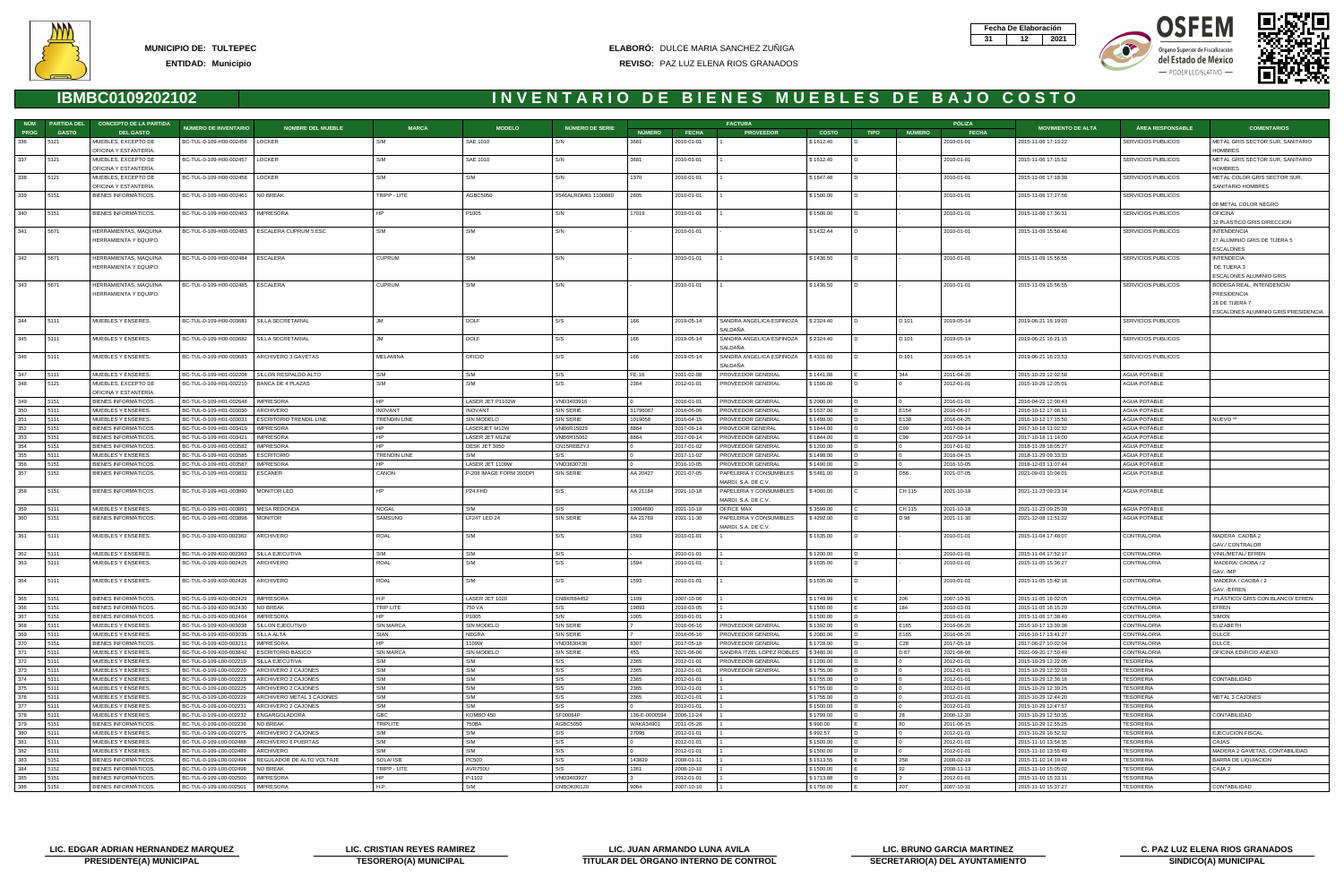







|      | NÚM PARTIDA DEL | <b>CONCEPTO DE LA PARTIDA</b> |                                              |                             |                     |                     |                        |                         |              | <b>FACTURA</b>                                      |              |             |                | PÓLIZA       |                           |                         |                                                                      |
|------|-----------------|-------------------------------|----------------------------------------------|-----------------------------|---------------------|---------------------|------------------------|-------------------------|--------------|-----------------------------------------------------|--------------|-------------|----------------|--------------|---------------------------|-------------------------|----------------------------------------------------------------------|
| PROG | <b>GASTO</b>    | <b>DEL GASTO</b>              | NÚMERO DE INVENTARIO                         | <b>NOMBRE DEL MUEBLE</b>    | <b>MARCA</b>        | <b>MODELO</b>       | <b>NÚMERO DE SERIE</b> | NÚMERO                  | <b>FECHA</b> | <b>PROVEEDOR</b>                                    | <b>COSTO</b> | <b>TIPO</b> | NÚMERO         | <b>FECHA</b> | <b>MOVIMIENTO DE ALTA</b> | <b>ÁREA RESPONSABLE</b> | <b>COMENTARIOS</b>                                                   |
| 387  | 5151            | BIENES INFORMÁTICOS.          | BC-TUL-0-109-L00-002515 NIMPRESORA LASER JET |                             | H.P.                | P1102W              | VND3G03323             | 5954                    | 2011-10-13   |                                                     | \$1500.00    |             | 82             | 2011-10-13   | 2015-11-12 11:38:40       | TESORERIA               | <b>SECRETARIA</b>                                                    |
| 388  | 5151            | BIENES INFORMATICOS.          | BC-TUL-0-109-L00-002976                      | <b>IMPRESORA LASER JET</b>  | <b>HP</b>           | 1109W               | VND3709447             | 5947                    | 2016-05-12   | PROVEEDOR GENERAL                                   | \$1496.40    |             | 22             | 2016-05-18   | 2016-10-04 13:17:15       | TESORERIA               |                                                                      |
| 389  | 5151            | BIENES INFORMÁTICOS.          | BC-TUL-0-109-L00-002977                      | <b>IMPRESORA LASER JET</b>  | HP                  | HP-1109W            | VND3709177             | 5716                    | 2016-04-18   | PROVEEDOR GENERAL                                   | \$1496.40    |             | C19            | 2016-04-07   | 2016-10-04 13:47:15       | TESORERIA               |                                                                      |
| 390  | 5111            | MUEBLES Y ENSERES.            | BC-TUL-0-109-L00-003072                      | PERSIANA                    | <b>SM</b>           | <b>SM</b>           | l SS                   |                         | 2016-03-17   | PROVEEDOR GENERAL                                   | \$1480.00    |             | E169           | 2016-04-05   | 2016-11-01 10:54:40       | TESORERIA               |                                                                      |
| 391  | 5111            | MUEBLES Y ENSERES.            | BC-TUL-0-109-L00-003088                      | <b>ESCRITORIO EN L</b>      | <b>VELL VET</b>     | <b>SM</b>           | l SM                   | POSE-3074470            | 2016-04-24   | PROVEEDOR GENERAL                                   | \$1599.00    |             | E143           | 2016-04-26   | 2016-12-13 11:50:01       | TESORERIA               | BASE DE CRISTAL Y METAL CROMADO                                      |
| 392  | 5111            | MUEBLES Y ENSERES.            | BC-TUL-0-109-L00-003089                      | <b>ESCRITORIO EN L</b>      | <b>VELL VET</b>     | <b>SM</b>           | l SS                   | POSE-3074472 2016-04-24 |              | PROVEEDOR GENERAL                                   | \$1599.00    |             | E143           | 2016-04-26   | 2016-12-13 11:52:33       | TESORERIA               | BASE DE CRISTAL Y METAL CROMADO                                      |
| 393  | 5111            | MUEBLES Y ENSERES.            | BC-TUL-0-109-L00-003090                      | SILLA EJECUTIVA             | <b>NUEVA ITALIA</b> | <b>SM</b>           | <b>SM</b>              | POSE-3053911 2016-04-15 |              | PROVEEDOR GENERAL                                   | \$2097.00    |             | E143           | 2016-04-26   | 2016-12-13 11:55:15       | TESORERIA               | COLOR NEGRO VINIPIEL                                                 |
| 394  | 5151            | BIENES INFORMATICOS.          | BC-TUL-0-109-L00-003182                      | <b>IMPRESORA</b>            | <b>HP</b>           | 1102W               | VDN3X17241             | 5058                    | 2016-01-26   | PROVEEDOR GENERAL                                   | \$1399.00    |             | C <sub>5</sub> | 2016-02-06   | 2017-06-15 13:27:09       | TESORERIA               | <b>INGRESOS CTM</b>                                                  |
| 395  | 5151            | BIENES INFORMÁTICOS.          | BC-TUL-0-109-L00-003183                      | <b>IMPRESORA</b>            | HP                  | P1102W              | VNB4W34230             | 5058                    | 2016-01-26   | PROVEEDOR GENERAL                                   | \$1399.00    |             | C5             | 2016-02-06   | 2017-06-15 13:29:41       | TESORERIA               | <b>INGRESOS CTM</b>                                                  |
| 396  | 5151            | <b>BIENES INFORMÁTICOS</b>    | BC-TUL-0-109-L00-003185                      | <b>IMPRESORA</b>            | <b>HP</b>           | P1102W              | VNB4D26211             | 5058                    | 2016-01-26   | PROVEEDOR GENERAL                                   | \$1399.00    |             | C <sub>5</sub> | 2016-02-06   | 2017-06-15 13:45:02       | <b>TESORERIA</b>        | HACIENDA EL JARDIN                                                   |
| 397  | 5151            | BIENES INFORMATICOS.          | BC-TUL-0-109-L00-003186                      | <b>IMPRESORA</b>            | HP                  | P1102W              | VNB4W34228             | 5058                    | 2016-01-26   | PROVEEDOR GENERAL                                   | \$1399.00    |             | C5             | 2016-02-26   | 2017-06-15 13:47:24       | TESORERIA               | HACIENDA EL JARDIN                                                   |
| 398  | 5151            | BIENES INFORMATICOS.          | BC-TUL-0-109-L00-003190                      | <b>IMPRESORA</b>            | HP                  | P1102W              | SIN SERIE              | 5058                    | 2016-01-26   | PROVEDOR GENERAL                                    | \$1399.00    |             | C <sub>5</sub> | 2016-02-06   | 2017-06-15 14:50:18       | TESORERIA               | GUADALUPE                                                            |
| 399  | 5151            | BIENES INFORMÁTICOS.          | BC-TUL-0-109-L00-003459                      | NOBREAK                     | <b>VICA</b>         | 900VA/500W          | SIN SERIE              | 249                     | 2017-11-07   | GRUPO INTELMARQUESA S.A.<br>DE C.V.                 | \$2293.32    |             | E338           | 2017-11-08   | 2018-01-03 14:11:25       | TESORERIA               | HACIENDA DEL JARDIN                                                  |
| 400  | 5151            | BIENES INFORMÁTICOS.          | BC-TUL-0-109-L00-003460                      | NOBREAK                     | <b>VICA</b>         | 900VA/500W          | SIN SERIE              | 250                     | 2017-11-07   | GRUPO INTELMARQUESA S.A.<br>DE C.V.                 | \$2293.32    |             | E338           | 2017-11-08   | 2018-01-03 14:14:49       | <b>TESORERIA</b>        | HACIENDA DEL JARDIN                                                  |
| 401  | 5151            | BIENES INFORMATICOS.          | BC-TUL-0-109-L00-003461                      | NOBREAK                     | VICA                | 900VA/500W          | SIN SERIE              | 251                     | 2017-11-07   | GRUPO INTELMARQUESA S.A.<br>DE C.V.                 | \$2293.32    |             | E338           | 2017-11-08   | 2018-01-03 14:17:54       | TESORERIA               | HACIENDA DEL JARDIN                                                  |
| 402  | 5151            | BIENES INFORMÁTICOS.          | BC-TUL-0-109-L00-003462 NO BREAK             |                             | <b>VICA</b>         | 900VA/500W          | SIN SERIE              | 252                     | 2017-11-07   | GRUPO INTELMARQUESA S.A.<br>DE C.V.                 | \$2293.32    |             | E338           | 2017-11-08   | 2018-01-03 14:22:59       | TESORERIA               | HACIENDA EL JARDIN 1                                                 |
| 403  | 5151            | BIENES INFORMATICOS.          | BC-TUL-0-109-L00-003552                      | MULTIFUNCIONAL              | HP                  | OFFICE JET PRO 7720 | CN7AU350BF             | POSE/5131867            | 2018-08-07   | OFFICE DEPOT DE MEXICO S.A.   \$ 2999.00<br>DE C.V. |              |             |                | 2018-08-07   | 2018-09-11 17:27:43       | TESORERIA               | PENDIENTE AGREGAR POLIZA CONTABLE<br>COLOR BLANCO/HACIENDA EL JARDIN |
| 404  | 5151            | BIENES INFORMATICOS.          | BC-TUL-0-109-L00-003588                      | IMPRESORA                   | HP.                 | LASERJET P1109W     | VND3709442             | $\overline{0}$          | 2017-02-06   | PROVEEDOR GENERAL                                   | \$1496.40    |             |                | 2017-02-06   | 2018-12-07 11:18:48       | TESORERIA               | CONTABILIDAD                                                         |
| 405  | 5111            | MUEBLES Y ENSERES.            | BC-TUL-0-109-L00-003630                      | CENTRO DE TRABAJO           | <b>ESPRESSONG</b>   | S/M                 | S/S                    | 148                     | 2019-02-15   | SANDRA ANGELICA ESPINOZA                            | \$2988.74    |             | E 241          | 2019-02-15   | 2019-04-15 14:48:51       | TESORERIA               |                                                                      |
|      |                 |                               |                                              |                             |                     |                     |                        |                         |              | SALDAÑA                                             |              |             |                |              |                           |                         |                                                                      |
| 406  | 5111            | MUEBLES Y ENSERES.            | BC-TUL-0-109-L00-003631                      | CENTRO DE TRABAJO           | ESPRESSO NG         | S/M                 | S/S                    | 148                     | 2019-02-15   | SANDRA ANGELICA ESPINOZA<br>SALDAÑA                 | \$2988.74    |             | E 241          | 2019-02-15   | 2019-04-15 14:50:07       | TESORERIA               |                                                                      |
| 407  | 15111           | MUEBLES Y ENSERES.            | BC-TUL-0-109-L00-003636                      | SILLA EJECUTIVA             | DALLAS              | S/M                 | S/S                    | POSE/5426138 2019-02-09 |              | OFFICE DEPOT DE MEXICO S.A. \$3499.00<br>DE C.V.    |              |             | E 30           | 2019-02-09   | 2019-04-15 15:02:08       | TESORERIA               |                                                                      |
| 408  | 5111            | MUEBLES Y ENSERES.            | BC-TUL-0-109-L00-003637                      | ESCRITORIO EN L             | MASTER              | S/M                 | S/S                    | POSE/5426114 2019-02-09 |              | OFFICE DEPOT DE MEXICO S.A. \$5499.00<br>DE C.V.    |              |             | E 30           | 2019-02-09   | 2019-04-15 15:03:48       | TESORERIA               |                                                                      |
| 409  | 5111            | MUEBLES Y ENSERES.            | BC-TUL-0-109-L00-003640                      | <b>ESCRITORIO</b>           | S/M                 | S/M                 | S/S                    | 171                     | 2019-02-15   | CASIMIRO APARICIO APARICIO   \$3886.00              |              |             | E 239          | 2019-02-15   | 2019-04-15 15:11:46       | TESORERIA               | 187*60*80                                                            |
| 410  | 5111            | MUEBLES Y ENSERES.            | BC-TUL-0-109-L00-003641                      | <b>ESCRITORIO</b>           | S/M                 | S/M                 | S/S                    | FE-1000                 | 2019-02-18   | MIGUEL ANGEL MARTINEZ                               | \$4234.00    |             | E 257          | 2019-02-18   | 2019-04-15 15:18:55       | TESORERIA               | 1.20*.60*.75                                                         |
|      |                 |                               |                                              |                             |                     |                     |                        |                         |              | ZAVALA                                              |              |             |                |              |                           |                         |                                                                      |
| 411  | 5111            | MUEBLES Y ENSERES.            | BC-TUL-0-109-L00-003642                      | <b>ESCRITORIO</b>           | S/M                 | S/M                 | S/S                    | FE-1000                 | 2019-02-18   | MIGUEL ANGEL MARTINEZ<br>ZAVALA                     | \$4234.00    |             | E 257          | 2019-02-18   | 2019-04-15 15:20:38       | TESORERIA               | 1.20*.60*75                                                          |
| 412  | 5111            | MUEBLES Y ENSERES.            | BC-TUL-0-109-L00-003652                      | DESPACHADOR DE AGUA DE PISO | S/M                 | S/M                 | I S/S                  | POSE/5458981 2019-03-01 |              | OFFICE DEPOT DE MEXICO S.A. \$3229.00<br>DE C.V.    |              |             | E 10           | 2019-03-01   | 2019-04-29 16:50:50       | TESORERIA               |                                                                      |
| 413  | 5111            | MUEBLES Y ENSERES.            | BC-TUL-0-109-L00-003653                      | SILLA EJECUTIVA             | <b>MAGIC</b>        | S/M                 | S/S                    | POSE/5447301 2019-03-01 |              | OFFICE DEPOT DE MEXICO S.A. \$3499.00<br>DE C.V.    |              |             | E 10           | 2019-03-01   | 2019-04-29 16:55:45       | TESORERIA               |                                                                      |
| 414  | 5111            | MUEBLES Y ENSERES.            | BC-TUL-0-109-L00-003654                      | <b>ESCRITOTIO EN L</b>      | <b>POWER</b>        | S/M                 | S/S                    | POSE/5453714 2019-03-01 |              | OFFICE DEPOT DE MEXICO S.A. \$4649.00<br>DE C.V.    |              |             | E 10           | 2019-03-01   | 2019-04-29 16:57:32       | TESORERIA               |                                                                      |
| 415  | 5111            | MUEBLES Y ENSERES.            | BC-TUL-0-109-L00-003655                      | SILLA SECRETARIAL           | MAXIMUS             | S/M                 | S/S                    | POSE/5463510 2019-03-01 |              | OFFICE DEPOT DE MEXICO S.A. \$2149.00<br>DE C.V.    |              | I D.        | E 10           | 2019-03-01   | 2019-04-29 16:59:17       | TESORERIA               |                                                                      |
| 416  | 5111            | MUEBLES Y ENSERES.            | BC-TUL-0-109-L00-003656                      | SILLA SECRETARIAL           | MAXIMUS             | S/M                 | S/S                    | POSE/5463522            | 2019-03-01   | OFFICE DEPOT DE MEXICO S.A. \$2149.00<br>DE C.V.    |              |             | E 10           | 2019-03-01   | 2019-04-29 17:01:22       | TESORERIA               |                                                                      |
| 417  | 5111            | MUEBLES Y ENSERES.            | BC-TUL-0-109-L00-003657                      | SILLA EJECUTIVA             | <b>HISTORY</b>      | S/M                 | S/S                    | POSE/5453665            | 2019-03-01   | OFFICE DEPOT DE MEXICO S.A.   \$2299.00<br>DE C.V.  |              |             | E 10           | 2019-03-01   | 2019-04-29 17:03:09       | TESORERIA               |                                                                      |
| 418  | 5111            | MUEBLES Y ENSERES.            | BC-TUL-0-109-L00-003658   SILLA SECRETARIAL  |                             | MAXIMUS             | S/M                 | S/S                    | POSE/5463519 2019-03-01 |              | OFFICE DEPOT DE MEXICO S.A. \$2149.00<br>DE C.V.    |              |             | E 10           | 2019-03-01   | 2019-04-29 17:04:44       | TESORERIA               | <b>INGRESOS CTM</b>                                                  |
| 419  | 5111            | MUEBLES Y ENSERES.            | BC-TUL-0-109-L00-003659                      | DESPACHADOR DE AGUA DE PISO | S/M                 | S/M                 | S/S                    | POSE/5463497            | 2019-03-01   | OFFICE DEPOT DE MEXICO S.A. \$3229.00<br>DE C.V.    |              |             | E 10           | 2019-03-01   | 2019-04-29 17:08:12       | <b>TESORERIA</b>        | <b>INGRESOS CENTRO</b>                                               |
| 420  | 5111            | MUEBLES Y ENSERES.            | BC-TUL-0-109-L00-003660                      | SILLA SECRETARIAL           | MAXIMUS             | S/M                 | S/S                    | POSE/5463515 2019-03-01 |              | OFFICE DEPOT DE MEXICO S.A. \$2149.00<br>DE C.V.    |              |             | E 10           | 2019-03-01   | 2019-04-29 17:10:51       | TESORERIA               |                                                                      |
| 421  | 5111            | MUEBLES Y ENSERES.            | BC-TUL-0-109-L00-003661                      | SILLA SECRETARIAL           | MAXIMUS             | S/M                 | S/S                    | POSE/5463505 2019-03-01 |              | OFFICE DEPOT DE MEXICO S.A. \$2149.00<br>DE C.V.    |              |             | E 10           | 2019-03-01   | 2019-04-29 17:12:23       | TESORERIA               |                                                                      |
| 422  | 5111            | MUEBLES Y ENSERES.            | BC-TUL-0-109-L00-003703                      | SILLA SECRETARIAL           | .IM                 | DOLF                | S/S                    | 175                     | 2019-05-14   | SANDRA ANGELICA ESPINOZA<br>SALDAÑA                 | \$2324.41    |             | D 101          | 2019-05-14   | 2019-06-21 17:34:01       | TESORERIA               |                                                                      |
| 423  | 5111            | MUEBLES Y ENSERES.            | BC-TUL-0-109-L00-003707                      | CENTRO DE TRABAJO           | COLOMBIA            | S/M                 | S/S                    | POSE/5549384 2019-05-11 |              | OFFICE DEPOT DE MEXICO S.A. \$4599.00<br>DE C.V.    |              |             | E 53           | 2019-05-11   | 2019-06-21 17:44:43       | TESORERIA               |                                                                      |
| 424  | 5111            | MUEBLES Y ENSERES.            | BC-TUL-0-109-L00-003708                      | CENTRO DE TRABAJO           | COLOMBIA            | S/M                 | S/S                    | POSE/5549373 2019-05-11 |              | OFFICE DEPOT DE MEXICO S.A. \$4599.00<br>DE C.V.    |              |             | E 53           | 2019-05-11   | 2019-06-21 17:47:22       | TESORERIA               |                                                                      |
| 425  | 5151            | <b>BIENES INFORMÁTICOS.</b>   | BC-TUL-0-109-L00-003721                      | <b>IMPRESORA</b>            | <b>HP</b>           | LASER JET PRO M402N | S/S                    | $-14867$                | 2019-09-18   | JORGE SANCHEZ MARTINEZ                              | \$5742.00    |             | C82            | 2019-09-18   | 2019-10-18 12:43:09       | TESORERIA               | CONTABILIDAD                                                         |
| 426  | 5151            | <b>BIENES INFORMÁTICOS.</b>   | BC-TUL-0-109-L00-003722                      | <b>IMPRESORA</b>            | <b>HP</b>           | LASER JET PRO M402N | S/S                    | $-14867$                | 2019-09-18   | JORGE SANCHEZ MARTINEZ                              | \$5742.00    |             | C82            | 2019-09-18   | 2019-10-18 12:44:55       | <b>TESORERIA</b>        | CONTABILIDAD                                                         |
| 427  | 5111            | MUEBLES Y ENSERES.            | BC-TUL-0-109-L00-003781                      | <b>ESCRITORIO</b>           | OFFICE DEPOT        | OMITE               | SIN SERIE              | 452                     | 2020-09-30   | SANDRA ITZEL LOPEZ ROBLES                           | \$3710.84    |             | E 132          | 2020-09-30   | 2020-10-21 10:14:55       | <b>TESORERIA</b>        |                                                                      |
| 428  | 5151            | BIENES INFORMÁTICOS.          | BC-TUL-0-109-L00-003804                      | <b>IMPRESORA</b>            | EPSON               | L3110               | X644467112             | $-19916$                | 2020-12-31   | JORGE SANCHEZ MARTINEZ                              | \$4980.00    |             | C 100          | 2020-12-31   | 2021-02-02 13:10:25       | TESORERIA               |                                                                      |
| 429  | 5111            | MUEBLES Y ENSERES.            | BC-TUL-0-109-L00-003865                      | SILLA EJECUTIVA             | SIN MARCA           | SIN MODELO          | SIN SERIE              | 726                     | 2021-08-31   | HUGO ALBERTO HERNANDEZ<br>PACHECO                   | \$3480.00    |             | CH 183         | 2021-08-31   | 2021-09-20 18:30:55       | TESORERIA               |                                                                      |
| 430  | 5111            | MUEBLES Y ENSERES.            | BC-TUL-0-109-N00-002290                      | CENTRO DE COMPUTO           | S/M                 | S/M                 | S/S                    |                         | 2012-01-01   | PROVEEDOR GENERAL                                   | \$1599.00    |             |                | 2012-01-01   | 2015-10-30 10:03:41       | DIRECCIÓN DE DESARROLLO |                                                                      |
|      |                 |                               |                                              |                             |                     |                     |                        |                         |              |                                                     |              |             |                |              |                           | <b>ECONOMICO</b>        |                                                                      |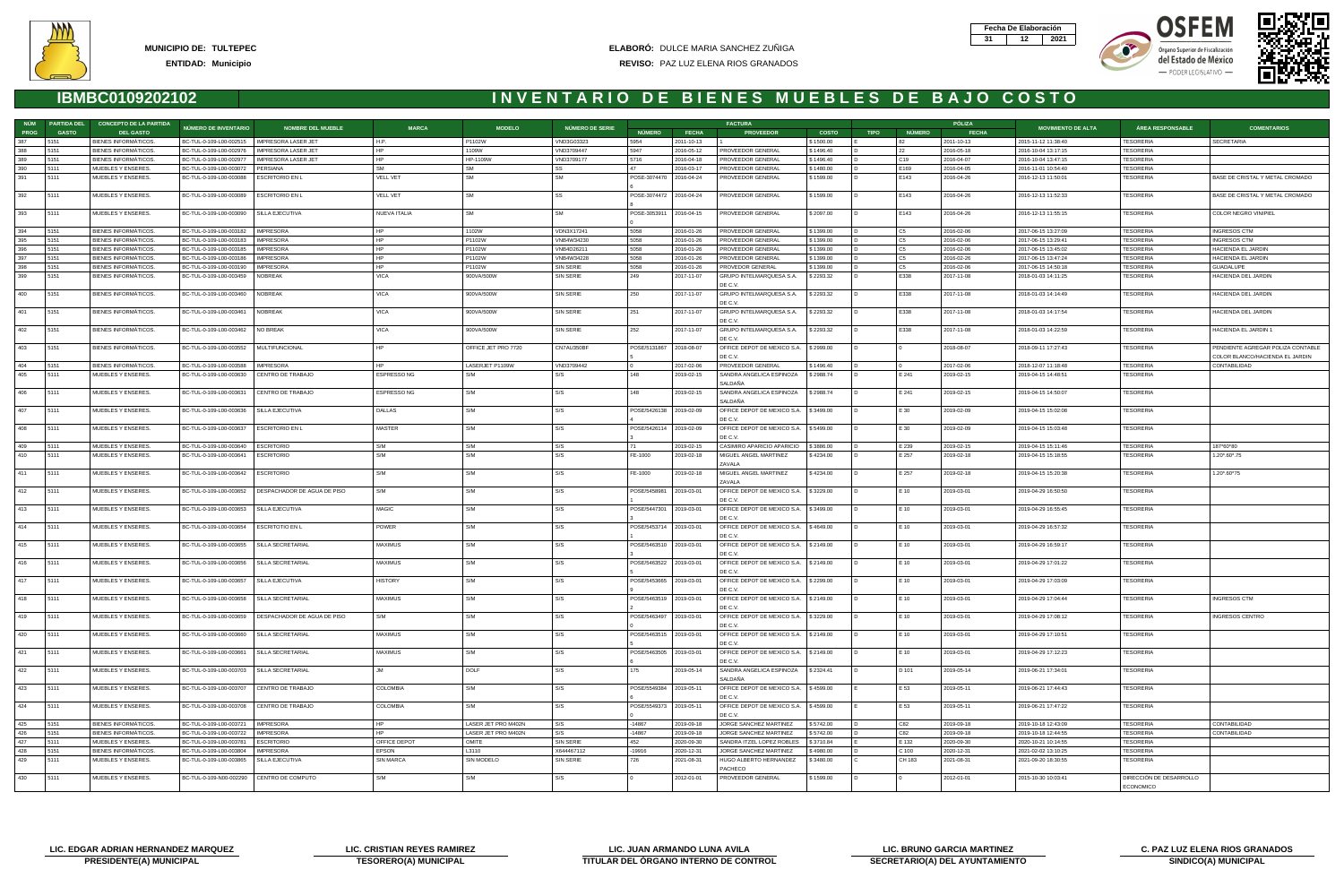







| NÚM         | <b>PARTIDA DEL</b> | <b>CONCEPTO DE LA PARTIDA</b>                                                       |                                             |                                  |                  |                         |                 |               |              | <b>FACTURA</b>                      |              |                |                 | PÓLIZA       |                           |                                                 |                                       |
|-------------|--------------------|-------------------------------------------------------------------------------------|---------------------------------------------|----------------------------------|------------------|-------------------------|-----------------|---------------|--------------|-------------------------------------|--------------|----------------|-----------------|--------------|---------------------------|-------------------------------------------------|---------------------------------------|
| <b>PROG</b> | <b>GASTO</b>       | <b>DEL GASTO</b>                                                                    | <b>NÚMERO DE INVENTARIO</b>                 | <b>NOMBRE DEL MUEBLE</b>         | <b>MARCA</b>     | <b>MODELO</b>           | NÚMERO DE SERIE | <b>NÚMERO</b> | <b>FECHA</b> | <b>PROVEEDOR</b>                    | <b>COSTO</b> | <b>TIPO</b>    | <b>NÚMERO</b>   | <b>FECHA</b> | <b>MOVIMIENTO DE ALTA</b> | <b>ÁREA RESPONSABLE</b>                         | <b>COMENTARIOS</b>                    |
| 431         | 5121               | MUEBLES, EXCEPTO DE<br>OFICINA Y ESTANTERÍA.                                        | BC-TUL-0-109-N00-002468   BANCA DE 3 PLAZAS |                                  | S/M              | S/M                     | S/S             | 2363          | 2012-01-01   | PROVEEDOR GENERAL                   | \$1290.00    |                |                 | 2012-01-01   | 2015-11-09 10:29:58       | DIRECCIÓN DE DESARROLLO<br>ECONOMICO            | <b>REGLAMENTOS</b>                    |
| 432         | 5151               | BIENES INFORMÁTICOS.                                                                | BC-TUL-0-109-N00-003210                     | <b>IMPRESORA</b>                 | HP               | 1109W                   | VND3629318      | 8307          | 2017-05-18   | PROVEEDOR GENERAL                   | \$1728.00    |                | C <sub>28</sub> | 2017-06-27   | 2017-06-27 10:00:32       | DIRECCIÓN DE DESARROLLO<br><b>ECONOMICO</b>     | UTILIZADOS PARA AUDITORIAS            |
| 433         | 5151               | BIENES INFORMATICOS.                                                                | BC-TUL-0-109-N00-003441                     | <b>IMPRESORA</b>                 | LASER JET HP     | 1109W                   | VND3630439      | 8307          | 2017-05-18   | PROVEDOR GENERAL                    | \$1844.00    |                | C <sub>28</sub> | 2017-05-18   | 2017-11-15 12:40:13       | DIRECCIÓN DE DESARROLLO<br>ECONOMICO            |                                       |
| 434         | 5151               | BIENES INFORMÁTICOS.                                                                | BC-TUL-0-109-N00-003442                     | IMPRESORA                        |                  | LASERJET 1102W          | VND3W84678      |               | 2016-10-19   | PROVEDOR GENERAL                    | \$1844.00    |                |                 | 2016-11-16   | 2017-11-15 13:49:29       | DIRECCIÓN DE DESARROLLO<br>ECONOMICO            |                                       |
| 435         | 5151               | BIENES INFORMÁTICOS.                                                                | BC-TUL-0-109-N00-003443                     | <b>IMPRESORA</b>                 | HP               | 1102W                   | VND3P26587      |               | 2016-11-01   | PROVEDOR GENERAL                    | \$1844.00    |                |                 | 2016-11-16   | 2017-11-15 13:50:53       | DIRECCIÓN DE DESARROLLO<br>ECONOMICO            |                                       |
| 436         | 5111               | MUEBLES Y ENSERES.                                                                  | BC-TUL-0-109-N00-003643                     | ARCHIVERO 4 CAJONES              | S/M              | S/M                     | S/S             | 346           | 2019-02-25   | COMERCIALIZADORA DADAEL<br>SA DE CV | \$3306.00    |                | E 280           | 2019-02-25   | 2019-04-15 15:25:04       | DIRECCIÓN DE DESARROLLO<br><b>ECONOMICO</b>     |                                       |
| 437         | 5111               | MUEBLES Y ENSERES.                                                                  | BC-TUL-0-109-N00-003847                     | SILLA EJECUTIVA TAPIZADA EN PIEL | NEUMAT           | <b>ICO</b>              | SIN SERIE       | 453           | 2021-08-06   | SANDRA ITZEL LOPEZ ROBLES           | \$4408.00    |                | D 67            | 2021-08-06   | 2021-09-20 18:03:24       | DIRECCIÓN DE DESARROLLO<br>ECONOMICO            |                                       |
| 438         | 5151               | BIENES INFORMÁTICOS.                                                                | BC-TUL-0-109-N00-003897                     | IMPRESORA LASER                  | HP.              | 107W                    | CNB2P38NI35     | $-23002$      | 2021-11-17   | JORGE SANCHEZ MARTINEZ              | \$3468.40    |                | D 61            | 2021-11-17   | 2021-12-08 11:48:49       | DIRECCIÓN DE DESARROLLO<br>ECONOMICO            |                                       |
| 439         | 5111               | MUEBLES Y ENSERES.                                                                  | BC-TUL-0-109-N01-003693                     | SILLA SECRETARIAL                | <b>JM</b>        | <b>DOLF</b>             | S/S             | 171           | 2019-05-14   | SANDRA ANGELICA ESPINOZA<br>SALDAÑA | \$2324.40    |                | D 101           | 2019-05-14   | 2019-06-21 16:46:27       | DESARROLLO AGROPECUARIO                         |                                       |
| 440         | 5111               | MUEBLES Y ENSERES.                                                                  | BC-TUL-0-109-N01-003694                     | <b>ESCRITORIO SECRETARIAL</b>    | GNE              | 706                     | S/S             | 171           | 2019-05-14   | SANDRA ANGELICA ESPINOZA<br>SALDAÑA | \$3536.00    |                | D 101           | 2019-05-14   | 2019-06-21 16:47:58       | DESARROLLO AGROPECUARIO                         |                                       |
| 441         | 5111               | MUEBLES Y ENSERES.                                                                  | BC-TUL-0-109-N01-003695                     | ARCHIVERO 3 GAVETAS              | MELAMINA         | <b>OFICIO</b>           | S/S             | 171           | 2019-05-14   | SANDRA ANGELICA ESPINOZA<br>SALDAÑA | \$4331.60    |                | D 101           | 2019-05-14   | 2019-06-21 16:50:47       | DESARROLLO AGROPECUARIO                         |                                       |
| 442         | 5151               | <b>BIENES INFORMATICOS</b>                                                          | BC-TUL-0-109-N01-003718                     | <b>IMPRESORA</b>                 | HP               | LASER JET PRO M15W      | vnb3b52652      | $-15044$      | 2019-08-23   | JORGE SANCHEZ MARTINEZ              | \$1728.40    |                | D 109           | 2019-08-23   | 2019-09-18 16:32:57       | DESARROLLO AGROPECUARIO                         |                                       |
| 443         | 5151               | <b>BIENES INFORMÁTICOS</b>                                                          | BC-TUL-0-109-O00-000240                     | IMPRESORA                        | H.P.             | LASER JET1020           | CNB2789491      | 7827          | 2011-11-01   | PROVEEDOR GENERAL                   | \$1499.00    |                | 49              | 2012-11-01   | 2015-08-07 14:39:51       | EDUCACIÓN CULTURAL Y                            | PLÁSTICO/ GRIS CON BLANCO/ BIBLIOTECA |
| 444         | 5111               | MUEBLES Y ENSERES.                                                                  | BC-TUL-0-109-O00-003037                     | <b>ESCRITORIO SECRETARIAL</b>    | SEC JM           | <b>WENGUE CHOCOLATE</b> | SIN SERIE       |               | 2016-06-16   | PROVEEDOR GENERAL                   | \$2519.00    |                | E165            | 2016-06-20   | 2016-10-17 13:37:24       | <b>BIENESTAR SOCIAL</b><br>EDUCACIÓN CULTURAL Y | XAHUENTO<br>OFICINA TURISMO           |
| 445         | 5111               | MUEBLES Y ENSERES.                                                                  | BC-TUL-0-109-O00-003041                     | ARCHIVERO METAL 3 GAVETAS        | <b>SIN MARCA</b> | SIN MODELO              | SIN SERIE       |               | 2016-06-16   | PROVEEDOR GENERAL                   | \$2274.00    |                | A165            | 2016-06-20   | 2016-10-17 13:54:30       | BIENESTAR SOCIAL<br>EDUCACIÓN CULTURAL Y        | <b>TURISMO</b>                        |
|             |                    |                                                                                     |                                             |                                  |                  |                         |                 |               |              |                                     |              |                |                 |              |                           | <b>BIENESTAR SOCIAL</b>                         |                                       |
| 446         | 5111               | MUEBLES Y ENSERES.                                                                  | BC-TUL-0-109-O00-003046                     | ARCHIVERO 3 GAVETAS              | SIN MARCA        | SIN MODELO              | SIN SERIE       |               | 2016-06-16   | PROVEEDOR GENERAL                   | \$2274.00    |                | E165            | 2016-06-20   | 2016-10-17 14:29:51       | EDUCACIÓN CULTURAL Y<br><b>BIENESTAR SOCIAL</b> | <b>TURISMO</b>                        |
| 447         | 5111               | MUEBLES Y ENSERES.                                                                  | BC-TUL-0-109-O00-003291                     | STAND DE ALUMINIO PARA BAFLE     | HERCULES         | SS-41089                | SIN SERIE       | 59            | 2017-07-19   | PROVEDOR GENERAL                    | \$2181.00    |                | C59             | 2017-07-19   | 2017-08-24 10:22:45       | EDUCACIÓN CULTURAL Y<br>BIENESTAR SOCIAL        |                                       |
| 448         | 5111               | MUEBLES Y ENSERES.                                                                  | BC-TUL-0-109-O00-003292                     | STAND DE ALUMINIO PARA BAFLE     | HERCULES         | SS-41089                | SIN SERIE       | 59            | 2017-07-19   | PROVEDOR GENERAL                    | \$2181.00    |                | C59             | 2017-07-19   | 2017-08-24 10:25:37       | EDUCACIÓN CULTURAL Y<br><b>BIENESTAR SOCIAL</b> |                                       |
| 449         | 5661               | EQUIPOS DE GENERACIÓN<br>ELÉCTRICA, APARATOS Y<br>ACCESORIOS ELÉCTRICOS.            | BC-TUL-0-109-O00-003293                     | <b>MICROFONO</b>                 | SHURE            | SM 50                   | SIN SERIE       | 59            | 2017-07-19   | PROVEEDOR GENERAL                   | \$2286.00    |                | C59             | 2017-07-19   | 2017-08-24 10:29:05       | EDUCACIÓN CULTURAL Y<br><b>BIENESTAR SOCIAL</b> |                                       |
| 450         | 5661               | EQUIPOS DE GENERACIÓN<br>ELÉCTRICA, APARATOS Y<br>ACCESORIOS ELÉCTRICOS             | BC-TUL-0-109-O00-003294   MICROFONO         |                                  | SHURE            | <b>SM50</b>             | SIN SERIE       | 59            | 2017-07-19   | PROVEDOR GENERAL                    | \$2286.00    |                | C59             | 2017-07-19   | 2017-08-24 10:31:43       | EDUCACIÓN CULTURAL Y<br>BIENESTAR SOCIAL        |                                       |
| 451         | 5651               | EQUIPO Y APARATOS PARA<br>COMUNICACIÓN,<br>TELECOMUNICACIÓN Y RADIO<br>TRANSMISIÓN. | BC-TUL-0-109-O00-003595                     | CONSOLA DE 4 CANALES             | STEREN           | S/M                     | S/S             | -13743        | 2018-11-27   | JORGE SANCHEZ MARTINEZ              | \$4060.00    |                | C100            | 2018-11-27   | 2018-12-21 12:38:42       | EDUCACIÓN CULTURAL Y<br>BIENESTAR SOCIAL        | MUSEO DEL MAMUT                       |
| 452         | 5111               | MUEBLES Y ENSERES.                                                                  | BC-TUL-0-109-Q00-002322   ARCHIVERO         |                                  | ROAL             | S/M                     | S/S             | 1592          | 2012-01-01   | PROVEEDOR GENERAL                   | \$1635.00    | $\overline{D}$ | $\Omega$        | 2012-01-01   | 2015-11-04 10:34:39       | SEGURIDAD PUBLICA Y                             |                                       |
| 453         | 5111               | MUEBLES Y ENSERES.                                                                  | BC-TUL-0-109-Q00-002323                     | ARCHIVERO                        | ROAL             | S/M                     | S/S             | 1592          | 2012-01-01   | PROVEEDOR GENERAL                   | \$1300.00    |                |                 | 2012-01-01   | 2015-11-04 10:37:20       | TRANSITO<br>SEGURIDAD PUBLICA Y                 |                                       |
| 454         | 5111               | MUEBLES Y ENSERES.                                                                  | BC-TUL-0-109-Q00-002324                     | ARCHIVERO                        | S/M              | S/M                     | S/S             | 1592          | 2012-01-01   | PROVEEDOR GENERAL                   | \$0.00       |                |                 | 2012-01-01   | 2015-11-04 10:46:38       | TRANSITO<br>SEGURIDAD PUBLICA Y                 |                                       |
| 455         | 5111               | MUEBLES Y ENSERES.                                                                  | BC-TUL-0-109-Q00-002326                     | ARCHIVERO                        | ROAL             | S/M                     | S/S             | 1592          | 2012-01-01   | PROVEEDOR GENERAL                   | \$1300.00    |                |                 | 2012-01-01   | 2015-11-04 10:50:41       | TRANSITO<br>SEGURIDAD PUBLICA Y                 |                                       |
| 456         | 5111               | MUEBLES Y ENSERES.                                                                  | BC-TUL-0-109-Q00-002327                     | ARCHIVERO                        | ROAL             | S/M                     | S/S             |               | 2012-01-01   | PROVEEDOR GENERAL                   | \$0.00       |                |                 | 2012-01-01   | 2015-11-04 10:52:35       | TRANSITO<br>SEGURIDAD PUBLICA Y                 |                                       |
| 457         | 5111               | MUEBLES Y ENSERES.                                                                  | BC-TUL-0-109-Q00-002328                     | ARCHIVERO                        | S/M              | S/M                     | S/S             |               | 2012-01-01   | PROVEEDOR GENERAL                   | \$1500.00    |                |                 | 2012-01-01   | 2015-11-04 10:54:33       | <b>TRANSITO</b><br>SEGURIDAD PUBLICA Y          |                                       |
| 458         | 5111               | MUEBLES Y ENSERES.                                                                  | BC-TUL-0-109-Q00-002329                     | ARCHIVERO                        | ROAL             | S/M                     | S/S             |               | 2012-01-01   | PROVEEDOR GENERAL                   | \$1300.00    |                |                 | 2012-01-01   | 2015-11-04 10:56:44       | TRANSITO<br>SEGURIDAD PUBLICA Y                 |                                       |
| 459         | 5111               | MUEBLES Y ENSERES.                                                                  | BC-TUL-0-109-Q00-002330                     | ARCHIVERO                        | ROAL             | S/M                     | S/S             | 1592          | 2012-01-01   | PROVEEDOR GENERAL                   | \$0.00       |                |                 | 2012-01-01   | 2015-11-04 10:59:30       | <b>TRANSITO</b><br>SEGURIDAD PUBLICA Y          |                                       |
| 460         | 5111               | MUEBLES Y ENSERES.                                                                  | BC-TUL-0-109-Q00-002332                     | ANAQUEL                          | S/M              | S/M                     | S/S             |               | 2012-01-01   | PROVEEDOR GENERAL                   | \$750.00     |                |                 | 2012-01-01   | 2015-11-04 11:06:14       | TRANSITO<br>SEGURIDAD PUBLICA Y                 | DIF                                   |
| 461         | 5111               | MUEBLES Y ENSERES.                                                                  |                                             | ANAQUEL                          | <b>NSF</b>       |                         | S/S             |               |              |                                     |              |                |                 |              |                           | TRANSITO                                        | DIF                                   |
|             |                    |                                                                                     | BC-TUL-0-109-Q00-002333                     |                                  |                  | S/M                     |                 |               | 2012-01-01   | PROVEEDOR GENERAL                   | \$996.36     |                |                 | 2012-01-01   | 2015-11-04 11:09:53       | SEGURIDAD PUBLICA Y<br>TRANSITO                 |                                       |
| 462         | 5111               | MUEBLES Y ENSERES.                                                                  | BC-TUL-0-109-Q00-002334                     | PIZARRON                         | S/M              | S/M                     | S/S             |               | 2012-01-01   | PROVEEDOR GENERAL                   | \$900.00     |                |                 | 2012-01-01   | 2015-11-04 11:12:19       | SEGURIDAD PUBLICA Y<br><b>TRANSITO</b>          |                                       |
| 463         | 5111               | MUEBLES Y ENSERES.                                                                  | BC-TUL-0-109-Q00-002335 ANAQUEL             |                                  | S/M              | S/M                     | S/S             |               | 2012-01-01   | PROVEEDOR GENERAL                   | \$996.36     |                |                 | 2012-01-01   | 2015-11-04 11:15:12       | SEGURIDAD PUBLICA Y<br>TRANSITO                 |                                       |
| 464         | 5111               | MUEBLES Y ENSERES.                                                                  | BC-TUL-0-109-Q00-002336   MESA              |                                  | S/M              | S/M                     | S/S             |               | 2012-01-01   | PROVEEDOR GENERAL                   | \$1100.00    |                |                 | 2012-01-01   | 2015-11-04 11:17:19       | SEGURIDAD PUBLICA Y<br>TRANSITO                 |                                       |
| 465         | 5111               | MUEBLES Y ENSERES.                                                                  | BC-TUL-0-109-Q00-002337                     | <b>MESA</b>                      | S/M              | S/M                     | S/S             |               | 2012-01-01   | PROVEEDOR GENERAL                   | \$1100.00    |                |                 | 2012-01-01   | 2015-11-04 11:19:24       | SEGURIDAD PUBLICA Y<br>TRANSITO                 |                                       |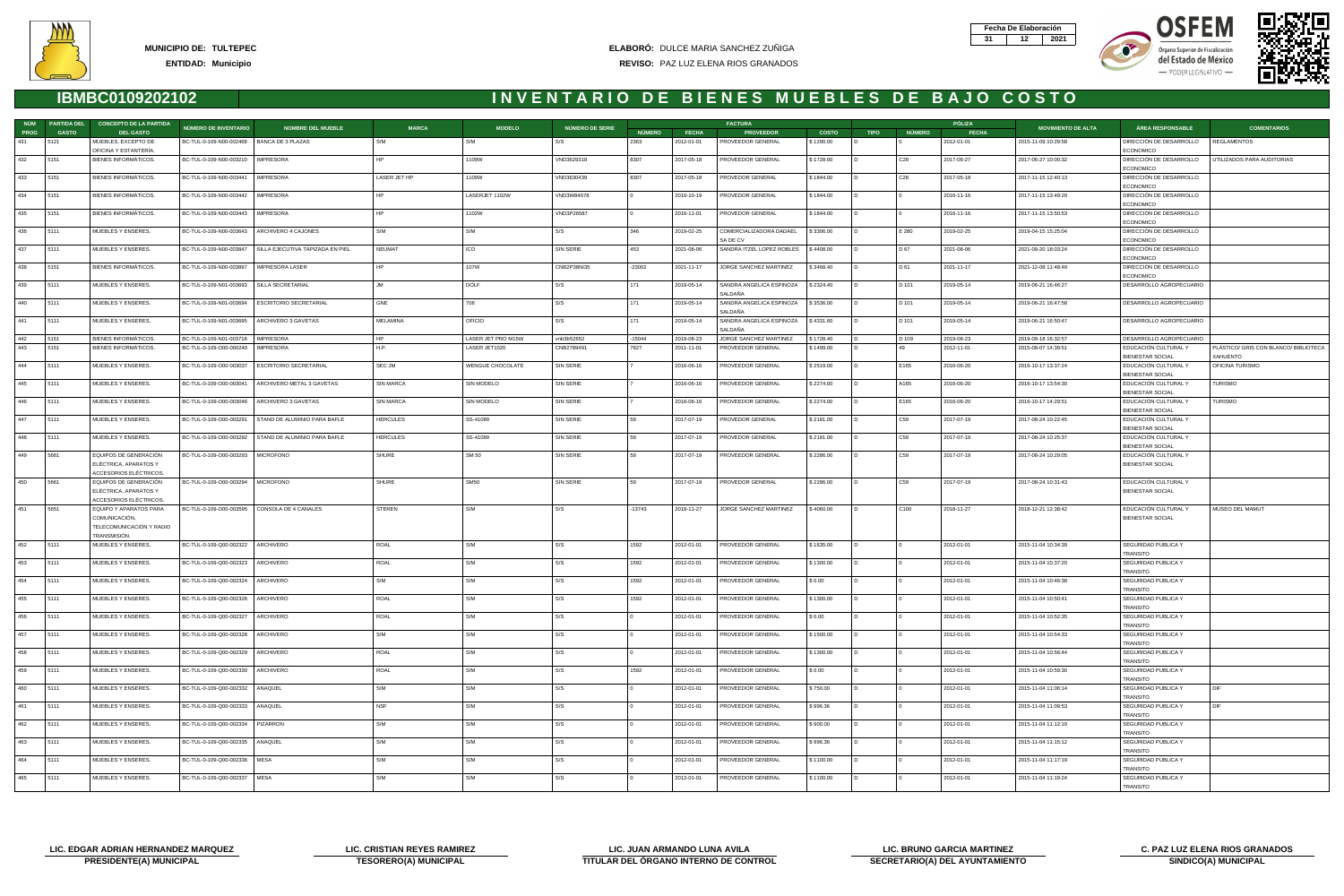







|      | NÚM PARTIDA DEL | <b>CONCEPTO DE LA PARTIDA</b>                |                                                   |                  |                 |                   |               |              | <b>FACTURA</b>           |              |             |        | PÓLIZA       |                           |                                        |                    |
|------|-----------------|----------------------------------------------|---------------------------------------------------|------------------|-----------------|-------------------|---------------|--------------|--------------------------|--------------|-------------|--------|--------------|---------------------------|----------------------------------------|--------------------|
| PROG | <b>GASTO</b>    | <b>DEL GASTO</b>                             | NÚMERO DE INVENTARIO<br><b>NOMBRE DEL MUEBLE</b>  | <b>MARCA</b>     | <b>MODELO</b>   | NÚMERO DE SERIE   | <b>NÚMERO</b> | <b>FECHA</b> | <b>PROVEEDOR</b>         | <b>COSTO</b> | <b>TIPO</b> | NÚMERO | <b>FECHA</b> | <b>MOVIMIENTO DE ALTA</b> | ÁREA RESPONSABLE                       | <b>COMENTARIOS</b> |
| 466  | 15111           | MUEBLES Y ENSERES.                           | BC-TUL-0-109-Q00-002338   MESA                    | S/M              | S/M             | S/S               |               | 2012-01-01   | PROVEEDOR GENERAL        | \$1100.00    |             |        | 2012-01-01   | 2015-11-04 11:22:08       | SEGURIDAD PUBLICA Y<br>TRANSITO        |                    |
| 467  | 5111            | MUEBLES Y ENSERES.                           | BC-TUL-0-109-Q00-002339   MESA                    | S/M              | S/M             | S/S               |               | 2012-01-01   | PROVEEDOR GENERAL        | \$1100.00    |             |        | 2012-01-01   | 2015-11-04 11:25:09       | SEGURIDAD PUBLICA Y<br><b>TRANSITO</b> |                    |
| 468  | 5111            | MUEBLES Y ENSERES.                           | BC-TUL-0-109-Q00-002340<br>MESA                   | S/M              | S/M             | S/S               |               | 2012-01-01   | PROVEEDOR GENERAL        | \$1100.00    |             |        | 2012-01-01   | 2015-11-04 11:27:03       | SEGURIDAD PUBLICA Y<br><b>TRANSITO</b> |                    |
| 469  | 5111            | MUEBLES Y ENSERES.                           | BC-TUL-0-109-Q00-002341<br>  MESA                 | S/M              | S/M             | S/S               |               | 2012-01-01   | PROVEEDOR GENERAL        | \$1100.00    |             |        | 2012-01-01   | 2015-11-04 11:29:19       | SEGURIDAD PUBLICA Y<br>TRANSITO        |                    |
| 470  | 5111            | MUEBLES Y ENSERES.                           | BC-TUL-0-109-Q00-002342   MESA                    | S/M              | S/M             | S/S               |               | 2012-01-01   | PROVEEDOR GENERAL        | \$1100.00    |             |        | 2012-01-01   | 2015-11-04 11:31:07       | SEGURIDAD PUBLICA Y<br>TRANSITO        |                    |
| 471  | 5111            | MUEBLES Y ENSERES.                           | BC-TUL-0-109-Q00-002343<br>  MESA                 | S/M              | S/M             | S/S               |               | 2012-01-01   | PROVEEDOR GENERAL        | \$1100.00    |             |        | 2012-01-01   | 2015-11-04 11:33:27       | SEGURIDAD PUBLICA Y<br>TRANSITO        |                    |
| 472  | 5111            | MUEBLES Y ENSERES.                           | BC-TUL-0-109-Q00-002344   MESA                    | S/M              | S/M             | S/S               |               | 2012-01-01   | PROVEEDOR GENERAL        | \$1100.00    |             |        | 2012-01-01   | 2015-11-04 11:35:17       | SEGURIDAD PUBLICA Y<br>TRANSITO        |                    |
| 473  | 5111            | MUEBLES Y ENSERES.                           | BC-TUL-0-109-Q00-002345   MESA                    | S/M              | S/M             | S/S               |               | 2012-01-01   | PROVEEDOR GENERAL        | \$1100.00    |             |        | 2012-01-01   | 2015-11-04 11:36:50       | SEGURIDAD PUBLICA Y<br><b>TRANSITO</b> |                    |
| 474  | 5111            | MUEBLES Y ENSERES.                           | BC-TUL-0-109-Q00-002346<br>MESA                   | S/M              | S/M             | S/S               |               | 2012-01-01   | PROVEEDOR GENERAL        | \$1100.00    |             |        | 2012-01-01   | 2015-11-04 11:38:28       | SEGURIDAD PUBLICA Y                    |                    |
| 475  | 5111            | MUEBLES Y ENSERES.                           | BC-TUL-0-109-Q00-002347<br>VENTILADOR             | LASCO            | S/M             | 300M              |               | 2012-01-01   | PROVEEDOR GENERAL        | \$1100.00    |             |        | 2012-01-01   | 2015-11-04 11:40:44       | TRANSITO<br>SEGURIDAD PUBLICA Y        |                    |
| 476  | 5111            | MUEBLES Y ENSERES.                           | BC-TUL-0-109-Q00-002348   MUEBLE                  | S/M              | S/M             | S/S               |               | 2012-01-01   | PROVEEDOR GENERAL        | \$1100.00    |             |        | 2012-01-01   | 2015-11-04 11:42:28       | TRANSITO<br>SEGURIDAD PUBLICA Y        |                    |
| 477  | 5111            | MUEBLES Y ENSERES.                           | BC-TUL-0-109-Q00-002349<br>MUEBLE                 | S/M              | S/M             | S/S               |               | 2012-01-01   | PROVEEDOR GENERAL        | \$1100.00    |             |        | 2012-01-01   | 2015-11-04 11:44:53       | TRANSITO<br>SEGURIDAD PUBLICA Y        |                    |
| 478  | 5151            | BIENES INFORMÁTICOS.                         | BC-TUL-0-109-Q00-002356<br><b>MONITOR</b>         | SAMSUMG          | CN17H9LLB05013T | SYNCMASTER 794 MB | 2693          | 2012-01-01   | PROVEEDOR GENERAL        | \$1500.00    |             |        | 2012-01-01   | 2015-11-04 11:59:59       | TRANSITO<br>SEGURIDAD PUBLICA Y        |                    |
| 479  | 5151            | BIENES INFORMÁTICOS.                         | BC-TUL-0-109-Q00-002357   REGULADOR               | COMPLET          | 5460730         | RPC1300           | $\vert$ 12    | 2012-01-01   | PROVEEDOR GENERAL        | \$1400.00    |             | 12     | 2012-01-01   | 2015-11-04 12:03:41       | <b>TRANSITO</b><br>SEGURIDAD PUBLICA Y |                    |
| 480  | 5511            | MAQUINARIA Y EQUIPO DE                       | BC-TUL-0-109-Q00-002358<br>CASCO ANTIMOTIN        | MIGUEL CABALLERO | S/M             | S/S               | 487           | 2008-05-12   | PROVEEDOR GENERAL        | \$1896.00    |             | 292    | 2008-05-12   | 2015-11-04 12:05:48       | TRANSITO<br>SEGURIDAD PUBLICA Y        |                    |
| 481  | 5511            | SEGURIDAD PÚBLICA.<br>MAQUINARIA Y EQUIPO DE | BC-TUL-0-109-Q00-002359<br><b>CASCO ANTIMOTIN</b> | MIGUEL CABALLERO | S/M             | S/S               | 487           | 2008-05-12   | PROVEEDOR GENERAL        | \$1896.00    |             | 292    | 2008-05-12   | 2015-11-04 12:08:43       | <b>TRANSITO</b><br>SEGURIDAD PUBLICA Y |                    |
| 482  | 5511            | SEGURIDAD PÚBLICA.<br>MAQUINARIA Y EQUIPO DE | BC-TUL-0-109-Q00-002366   CASCO ANTIMOTIN         | MIGUEL CABALLERO | S/M             | S/S               | 487           | 2008-05-12   | PROVEEDOR GENERAL        | \$1896.00    |             | 292    | 2008-05-12   | 2015-11-05 09:36:00       | TRANSITO<br>SEGURIDAD PUBLICA Y        |                    |
| 483  | 5511            | SEGURIDAD PÚBLICA.<br>MAQUINARIA Y EQUIPO DE | BC-TUL-0-109-Q00-002367<br>CASCO ANTIMOTIN        | MUGUEL CABALLERO | S/M             | S/S               | 487           | 2008-05-12   | PROVEEDOR GENERAL        | \$1896.00    |             | 292    | 2008-05-12   | 2015-11-05 09:39:20       | <b>TRANSITO</b><br>SEGURIDAD PUBLICA Y |                    |
| 484  | 5511            | SEGURIDAD PÚBLICA.<br>MAQUINARIA Y EQUIPO DE | BC-TUL-0-109-Q00-002368<br>CASCO ANTIMOTIN        | MIGUEL CABALLERO | S/M             | S/S               | 487           | 2008-05-12   | PROVEEDOR GENERAL        | \$1896.00    |             | 292    | 2008-05-12   | 2015-11-05 09:42:01       | TRANSITO<br>SEGURIDAD PUBLICA Y        |                    |
| 485  | 5511            | SEGURIDAD PÚBLICA.<br>MAQUINARIA Y EQUIPO DE | BC-TUL-0-109-Q00-002369   CASCO ANTIMOTIN         | MUGUEL CABALLERO | S/M             | S/S               | 487           | 2008-05-12   | PROVEEDOR GENERAL        | \$1896.00    |             | 292    | 2008-05-12   | 2015-11-05 09:43:47       | <b>TRANSITO</b><br>SEGURIDAD PUBLICA Y |                    |
| 486  | 5511            | SEGURIDAD PÚBLICA.<br>MAQUINARIA Y EQUIPO DE | BC-TUL-0-109-Q00-002370<br>CASCO ANTIMOTIN        | MIGUEL CABALLERO | S/M             | S/S               | 487           | 2008-05-12   | PROVEEDOR GENERAL        | \$1896.00    |             | 292    | 2008-05-12   | 2015-11-05 09:45:49       | <b>TRANSITO</b><br>SEGURIDAD PUBLICA Y |                    |
| 487  | 5511            | SEGURIDAD PÚBLICA.<br>MAQUINARIA Y EQUIPO DE | BC-TUL-0-109-Q00-002371<br>CASCO ANTIMOTIN        | MIGUEL CABALLERO | S/M             | S/S               | 487           | 2008-05-12   | PROVEEDOR GENERAL        | \$1869.00    |             | 292    | 2008-05-12   | 2015-11-05 09:47:40       | TRANSITO<br>SEGURIDAD PUBLICA Y        |                    |
| 488  | 5511            | SEGURIDAD PÚBLICA.<br>MAQUINARIA Y EQUIPO DE | BC-TUL-0-109-Q00-002372<br>CASCO ANTIMOTIN        | MIGUEL CABALLERO | S/M             | S/S               | 487           | 2008-05-12   | PROVEEDOR GENERAL        | \$1896.00    |             | 292    | 2008-05-12   | 2015-11-05 09:49:24       | <b>TRANSITO</b><br>SEGURIDAD PUBLICA Y |                    |
| 489  | 5511            | SEGURIDAD PÚBLICA.<br>MAQUINARIA Y EQUIPO DE | BC-TUL-0-109-Q00-002373<br>CASCO ANTIMOTIN        |                  | S/M             | S/S               | 487           |              |                          |              |             | 292    | 2008-05-12   | 2015-11-05 09:51:14       | TRANSITO                               |                    |
|      |                 | SEGURIDAD PÚBLICA.                           |                                                   | MIGUEL CABALLERO |                 |                   |               | 2008-05-12   | PROVEEDOR GENERAL        | \$1896.00    |             |        |              |                           | SEGURIDAD PUBLICA Y<br>TRANSITO        |                    |
| 490  | 5511            | MAQUINARIA Y EQUIPO DE<br>SEGURIDAD PÚBLICA. | BC-TUL-0-109-Q00-002374<br>CASCO ANTIMONIO        | MIGUEL CABALLERO | S/M             | S/S               | 487           | 2008-05-12   | PROVEEDOR GENERAL        | \$1896.00    |             | 292    | 2008-05-12   | 2015-11-05 09:53:57       | SEGURIDAD PUBLICA Y<br><b>TRANSITO</b> |                    |
| 491  | 5511            | MAQUINARIA Y EQUIPO DE<br>SEGURIDAD PÚBLICA. | BC-TUL-0-109-Q00-002375   CASCO ANTIMOTIN         | MUGUEL CABALLERO | l S/M           | S/S               |               | 2008-05-12   | <b>PROVEEDOR GENERAL</b> | \$1896.00    |             |        | 2008-05-12   | 2015-11-05 09:57:57       | SEGURIDAD PUBLICA Y<br>TRANSITO        |                    |
| 492  | 5511            | MAQUINARIA Y EQUIPO DE<br>SEGURIDAD PÚBLICA. | BC-TUL-0-109-Q00-002376   CASCO ANTIMOTIN         | MIGUEL CABALLERO | S/M             | S/S               | 487           | 2008-05-12   | PROVEEDOR GENERAL        | \$1896.00    |             | 292    | 2008-05-12   | 2015-11-05 09:59:47       | SEGURIDAD PUBLICA Y<br><b>TRANSITO</b> |                    |
| 493  | 5511            | MAQUINARIA Y EQUIPO DE<br>SEGURIDAD PÚBLICA. | BC-TUL-0-109-Q00-002378<br>CASCO ANTIMOTIN        | MIGUEL CABALLERO | S/M             | S/S               | 487           | 2008-05-12   | PROVEEDOR GENERAL        | \$1896.00    |             | 292    | 2008-05-12   | 2015-11-05 10:04:42       | SEGURIDAD PUBLICA Y<br>TRANSITO        |                    |
| 494  | 5511            | MAQUINARIA Y EQUIPO DE<br>SEGURIDAD PÚBLICA. | BC-TUL-0-109-Q00-002379   CASCO ANTIMOTIN         | MIGUEL CABALLERO | S/M             | S/S               | 487           | 2008-05-12   | PROVEEDOR GENERAL        | \$1896.00    |             | 292    | 2008-05-12   | 2015-11-05 10:07:56       | SEGURIDAD PUBLICA Y<br>TRANSITO        |                    |
| 495  | 5511            | MAQUINARIA Y EQUIPO DE<br>SEGURIDAD PÚBLICA. | BC-TUL-0-109-Q00-002380   CASCO ANTIMOTIN         | MIGUEL CABALLERO | S/M             | S/S               | 487           | 2008-05-12   | PROVEEDOR GENERAL        | \$1896.00    |             | 292    | 2008-05-12   | 2015-11-05 10:09:44       | SEGURIDAD PUBLICA Y<br><b>TRANSITO</b> |                    |
| 496  | 5511            | MAQUINARIA Y EQUIPO DE<br>SEGURIDAD PÚBLICA. | BC-TUL-0-109-Q00-002381<br>CASCO ANTIMOTIN        | MIGUEL CABALLERO | S/M             | S/S               | 487           | 2008-05-12   | PROVEEDOR GENERAL        | \$1896.00    |             | 292    | 2008-05-12   | 2015-11-05 10:11:44       | SEGURIDAD PUBLICA Y<br>TRANSITO        |                    |
| 497  | 5511            | MAQUINARIA Y EQUIPO DE<br>SEGURIDAD PÚBLICA. | BC-TUL-0-109-Q00-002382   CASCO ANTIMOTIN         | MIGUEL CABALLERO | S/M             | S/S               | 487           | 2008-05-12   | PROVEEDOR GENERAL        | \$1896.00    |             | 292    | 2008-05-12   | 2015-11-05 10:14:04       | SEGURIDAD PUBLICA Y<br>TRANSITO        |                    |
| 498  | 5511            | MAQUINARIA Y EQUIPO DE<br>SEGURIDAD PÚBLICA. | BC-TUL-0-109-Q00-002384   CASCO ANTIMOTIN         | MIGUEL CABALLERO | S/M             | S/S               | 487           | 2008-05-12   | PROVEEDOR GENERAL        | \$1896.00    |             | 292    | 2008-05-12   | 2015-11-05 10:18:38       | SEGURIDAD PUBLICA Y<br>TRANSITO        |                    |
| 499  | 5511            | MAQUINARIA Y EQUIPO DE<br>SEGURIDAD PÚBLICA. | CASCO ANTIMOTIN<br>BC-TUL-0-109-Q00-002385        | MIGUEL CABALLERO | S/M             | S/S               | 487           | 2008-05-12   | PROVEEDOR GENERAL        | \$1896.00    |             | 292    | 2008-05-12   | 2015-11-05 10:20:32       | SEGURIDAD PUBLICA Y<br>TRANSITO        |                    |
| 500  | 5511            | MAQUINARIA Y EQUIPO DE<br>SEGURIDAD PÚBLICA. | BC-TUL-0-109-Q00-002386   CASCO ANTIMOTIN         | MIGUEL CABALLERO | S/M             | S/M               | 487           | 2008-05-12   | PROVEEDOR GENERAL        | \$1896.00    |             | 292    | 2008-05-12   | 2015-11-05 10:22:28       | SEGURIDAD PUBLICA Y<br>TRANSITO        |                    |
| 501  | 5511            | MAQUINARIA Y EQUIPO DE<br>SEGURIDAD PÚBLICA. | BC-TUL-0-109-Q00-002387<br>CASCO ANTIMOTIN        | MIGUEL CABALLERO | S/M             | S/S               | 487           | 2008-05-12   | PROVEEDOR GENERAL        | \$1896.00    |             | 292    | 2008-05-12   | 2015-11-05 10:24:13       | SEGURIDAD PUBLICA Y<br>TRANSITO        |                    |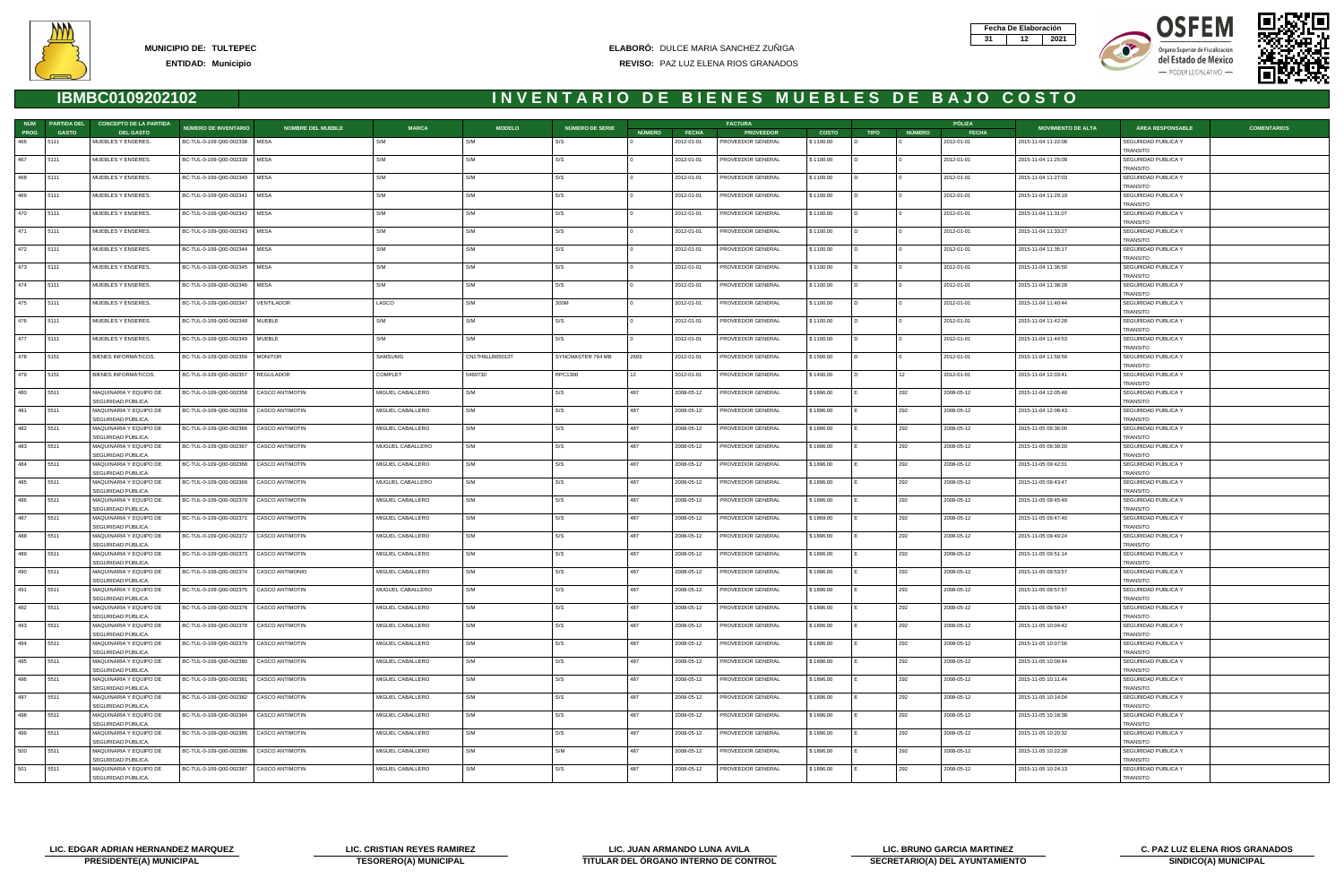



- PODER LEGISLATIVO -





|             | NÚM PARTIDA DEL | <b>CONCEPTO DE LA PARTIDA</b>                                                       |                                           |                          |                  |               |                 |               |              | <b>FACTURA</b>           |              |             |               | PÓLIZA       |                           |                                        |                              |
|-------------|-----------------|-------------------------------------------------------------------------------------|-------------------------------------------|--------------------------|------------------|---------------|-----------------|---------------|--------------|--------------------------|--------------|-------------|---------------|--------------|---------------------------|----------------------------------------|------------------------------|
| <b>PROG</b> | <b>GASTO</b>    | <b>DEL GASTO</b>                                                                    | NÚMERO DE INVENTARIO                      | <b>NOMBRE DEL MUEBLE</b> | <b>MARCA</b>     | <b>MODELO</b> | NÚMERO DE SERIE | <b>NÚMERO</b> | <b>FECHA</b> | <b>PROVEEDOR</b>         | <b>COSTO</b> | <b>TIPO</b> | <b>NÚMERO</b> | <b>FECHA</b> | <b>MOVIMIENTO DE ALTA</b> | <b>ÁREA RESPONSABLE</b>                | <b>COMENTARIOS</b>           |
| 502         | 5511            | MAQUINARIA Y EQUIPO DE<br>SEGURIDAD PÚBLICA.                                        | BC-TUL-0-109-Q00-002388   CASCO ANTIMOTIN |                          | MIGUEL CABALLERO | S/M           | S/M             | 487           | 2008-05-12   | PROVEEDOR GENERAL        | \$1896.00    |             | 292           | 2008-05-12   | 2015-11-05 10:25:55       | SEGURIDAD PUBLICA Y<br>TRANSITO        |                              |
| 503         | 5511            | MAQUINARIA Y EQUIPO DE<br>SEGURIDAD PÚBLICA.                                        | BC-TUL-0-109-Q00-002389                   | CASCO ANTIMOTIN          | MIGUEL CABALLERO | S/M           | S/S             | 487           | 2008-05-12   | PROVEEDOR GENERAL        | \$1896.00    |             | 292           | 2008-05-12   | 2015-11-05 10:28:06       | SEGURIDAD PUBLICA Y<br>TRANSITO        |                              |
| 504         | 5511            | MAQUINARIA Y EQUIPO DE<br>SEGURIDAD PÚBLICA.                                        | BC-TUL-0-109-Q00-002390                   | <b>CASCO ANTIMOTIN</b>   | MIGUEL CABALLERO | S/M           | S/S             | 487           | 2008-05-12   | PROVEEDOR GENERAL        | \$1896.00    |             | 292           | 2008-05-12   | 2015-11-05 10:30:43       | SEGURIDAD PUBLICA Y<br><b>TRANSITO</b> |                              |
| 505         | 5511            | MAQUINARIA Y EQUIPO DE<br>SEGURIDAD PÚBLICA.                                        | BC-TUL-0-109-Q00-002391                   | CASCO ANTIMOTIN          | MIGUEL CBALLERO  | S/M           | S/S             | 487           | 2008-05-12   | PROVEEDOR GENERAL        | \$1896.00    |             | 292           | 2008-05-12   | 2015-11-05 10:32:41       | SEGURIDAD PUBLICA Y<br>TRANSITO        |                              |
| 506         | 5511            | MAQUINARIA Y EQUIPO DE<br>SEGURIDAD PÚBLICA.                                        | BC-TUL-0-109-Q00-002392                   | <b>CASCO ANTIMOTIN</b>   | MIGUEL CABALLERO | S/M           | S/S             | 487           | 2008-05-12   | PROVEEDOR GENERAL        | \$1896.00    |             | 292           | 2008-05-12   | 2015-11-05 10:34:33       | SEGURIDAD PUBLICA Y<br>TRANSITO        |                              |
| 507         | 5511            | MAQUINARIA Y EQUIPO DE                                                              | BC-TUL-0-109-Q00-002393                   | CASCO ANTIMOTIN          | MIGUEL CABALLERO | S/M           | S/S             | 487           | 2008-05-12   | PROVEEDOR GENERAL        | \$1896.00    |             | 292           | 2008-05-12   | 2015-11-05 10:36:23       | SEGURIDAD PUBLICA Y                    |                              |
| 508         | 5511            | SEGURIDAD PÚBLICA.<br>MAQUINARIA Y EQUIPO DE                                        | BC-TUL-0-109-Q00-002394                   | <b>CASCO ANTIMOTIN</b>   | MIGUEL CABALLERO | S/M           | S/S             | 487           | 2008-05-12   | PROVEEDOR GENERAL        | \$1896.00    |             | 292           | 2008-05-12   | 2015-11-05 10:38:24       | <b>TRANSITO</b><br>SEGURIDAD PUBLICA Y |                              |
| 509         | 5511            | SEGURIDAD PÚBLICA.<br>MAQUINARIA Y EQUIPO DE                                        | BC-TUL-0-109-Q00-002395                   | CASCO ANTIMOTIN          | MIGUEL CABALLERO | S/M           | S/S             | 487           | 2008-05-12   | GENERAL                  | \$1896.00    |             | 292           | 2008-05-12   | 2015-11-05 10:40:22       | TRANSITO<br>SEGURIDAD PUBLICA Y        |                              |
| 510         | 5511            | SEGURIDAD PÚBLICA.<br>MAQUINARIA Y EQUIPO DE                                        | BC-TUL-0-109-Q00-002396                   | CASCO ANTIMOTIN          | MIGUEL CABALLERO | S/M           | S/S             | 484           | 2008-05-12   | PROVEEDOR GENERAL        | \$1896.00    |             | 293           | 2008-05-12   | 2015-11-05 10:43:17       | TRANSITO<br>SEGURIDAD PUBLICA Y        |                              |
| 511         | 5511            | SEGURIDAD PÚBLICA.<br>MAQUINARIA Y EQUIPO DE                                        | BC-TUL-0-109-Q00-002398                   | <b>CASCO ANTIMOTIN</b>   | MIGUEL CABELLERO | S/M           | S/S             | 484           | 2008-05-12   | PROVEEDOR GENERAL        | \$1896.00    |             | 293           | 2008-05-12   | 2015-11-05 10:50:51       | <b>TRANSITO</b><br>SEGURIDAD PUBLICA Y |                              |
| 512         | 5511            | SEGURIDAD PÚBLICA.<br>MAQUINARIA Y EQUIPO DE                                        | BC-TUL-0-109-Q00-002399                   | <b>CASCO ANTIMOTIN</b>   | MIGUEL CABALLERO | S/M           | S/S             | 484           | 2008-05-12   | PROVEEDOR GENERAL        | \$1896.00    |             | 293           | 2008-05-12   | 2015-11-05 10:53:13       | TRANSITO<br>SEGURIDAD PUBLICA Y        |                              |
| 513         | 5511            | SEGURIDAD PÚBLICA.<br>MAQUINARIA Y EQUIPO DE                                        | BC-TUL-0-109-Q00-002400                   | CASCO ANTIMONIO          | MIGUEL CABALLERO | S/M           | S/S             | 484           | 2008-05-12   | PROVEEDOR GENERAL        | \$1896.00    |             | 293           | 2008-05-12   | 2015-11-05 10:55:50       | TRANSITO<br>SEGURIDAD PUBLICA Y        |                              |
| 514         | 5671            | SEGURIDAD PÚBLICA.<br>HERRAMIENTAS, MÁQUINA                                         | BC-TUL-0-109-Q00-002408                   | ESCALERA                 | S/M              | S/M           | S/S             |               | 2012-01-01   | PROVEEDOR GENERAL        | \$800.00     |             |               | 2012-01-01   | 2015-11-05 11:13:20       | <b>TRANSITO</b><br>SEGURIDAD PUBLICA Y |                              |
| 515         | 5111            | HERRAMIENTA Y EQUIPO.<br>MUEBLES Y ENSERES.                                         | BC-TUL-0-109-Q00-003117                   | LOCKER                   | S/M              | S/M           | S/S             |               | 2016-09-06   | PROVEEDOR GENERAL        | \$1712.75    | I D.        | E301          | 2016-09-06   | 2017-02-28 09:11:25       | TRANSITO<br>SEGURIDAD PUBLICA Y        | CON PORTA CANDADO COLOR GRIS |
| 516         | 5111            | MUEBLES Y ENSERES.                                                                  | BC-TUL-0-109-Q00-003118                   | LOCKER                   | S/M              | S/M           | S/S             |               | 2016-09-06   | PROVEEDOR GENERAL        | \$1712.75    |             | E301          | 2016-09-06   | 2017-02-28 09:13:48       | TRANSITO<br>SEGURIDAD PUBLICA Y        | CON CANDADO COLOR GRIS       |
| 517         | 5111            | MUEBLES Y ENSERES.                                                                  | BC-TUL-0-109-Q00-003119                   | LOCKER                   | S/M              | S/M           | S/S             |               | 2016-09-06   | PROVEEDOR GENERAL        | \$1712.75    |             | E301          | 2016-09-06   | 2017-02-28 09:15:36       | TRANSITO<br>SEGURIDAD PUBLICA Y        | CON CANDADO COLOR GRIS       |
| 518         | 5111            | MUEBLES Y ENSERES.                                                                  | BC-TUL-0-109-Q00-003120                   | LOCKER                   | S/M              | S/M           | S/S             |               | 2016-09-06   | PROVEEDOR GENERAL        | \$1712.75    |             | E301          | 2016-09-06   | 2017-02-28 09:16:53       | TRANSITO<br>SEGURIDAD PUBLICA Y        |                              |
| 519         | 5111            | MUEBLES Y ENSERES.                                                                  | BC-TUL-0-109-Q00-003121                   | LOCKER                   | S/M              | S/M           | S/S             |               | 2016-09-06   | PROVEEDOR GENERAL        | \$1712.75    |             | E301          | 2016-09-06   | 2017-02-28 09:18:16       | <b>TRANSITO</b><br>SEGURIDAD PUBLICA Y | CON CANDADO COLOR GRIS       |
| 520         | 5111            | MUEBLES Y ENSERES.                                                                  | BC-TUL-0-109-Q00-003122                   | LOCKER                   | S/M              | S/M           | S/S             |               | 2016-09-06   | PROVEEDOR GENERAL        | \$1712.75    |             | E301          | 2016-09-06   | 2017-02-28 09:19:45       | <b>TRANSITO</b><br>SEGURIDAD PUBLICA Y | CON CANDADO COLOR GRIS       |
| 521         | 5111            | MUEBLES Y ENSERES.                                                                  | BC-TUL-0-109-Q00-003123                   | LOCKER                   | S/M              | S/M           | S/S             |               | 2016-09-06   | PROVEEDOR GENERAL        | \$1712.75    |             | E301          | 2016-09-06   | 2017-02-28 09:21:53       | TRANSITO<br>SEGURIDAD PUBLICA Y        | CON CANDADO COLOR GRIS       |
| 522         | 5111            | MUEBLES Y ENSERES.                                                                  | BC-TUL-0-109-Q00-003124                   | LOCKER                   | S/M              | S/M           | S/S             |               | 2016-09-06   | PROVEEDOR GENERAL        | \$1712.75    |             | E301          | 2016-09-06   | 2017-02-28 09:23:02       | TRANSITO<br>SEGURIDAD PUBLICA Y        | CON CANDADO COLOR GRIS       |
| 523         | 5111            | MUEBLES Y ENSERES.                                                                  | BC-TUL-0-109-Q00-003125                   | LOCKER                   | S/M              | S/M           | S/S             |               | 2016-09-06   | PROVEEDOR GENERAL        | \$1712.75    |             | E301          | 2016-09-06   | 2017-02-28 09:24:19       | <b>TRANSITO</b><br>SEGURIDAD PUBLICA Y | CON CANDADO COLOR GRIS       |
| 524         | 5111            | MUEBLES Y ENSERES.                                                                  | BC-TUL-0-109-Q00-003126                   | LOCKER                   | S/M              | S/M           | S/S             |               | 2016-09-06   | PROVEEDOR GENERAL        | \$1712.75    |             | E301          | 2016-09-06   | 2017-02-28 09:25:43       | TRANSITO<br>SEGURIDAD PUBLICA Y        | CON CANDADO COLOR GRIS       |
| 525         | 5111            | MUEBLES Y ENSERES.                                                                  | BC-TUL-0-109-Q00-003127                   | LOCKER                   | S/M              | S/M           | S/S             |               | 2016-09-06   | PROVEEDOR GENERAL        | \$1712.75    |             | E301          | 2016-09-06   | 2017-02-28 09:27:02       | <b>TRANSITO</b><br>SEGURIDAD PUBLICA Y | CON CANDADO COLOR GRIS       |
| 526         | 5111            | MUEBLES Y ENSERES.                                                                  | BC-TUL-0-109-Q00-003128                   | LOCKER                   | S/M              | S/M           | S/S             |               | 2016-09-06   | <b>PROVEEDOR GENERAL</b> | \$1712.75    |             | E301          | 2016-09-06   | 2017-02-28 09:28:24       | <b>TRANSITO</b><br>SEGURIDAD PUBLICA Y | CON CANDADO COLOR GRIS       |
| 527 5111    |                 | MUEBLES Y ENSERES.                                                                  | BC-TUL-0-109-Q00-003129   LOCKER          |                          |                  | 5/M           |                 |               | 2016-09-06   | <b>PROVEEDOR GENERAL</b> | \$1712.75    |             | E301          | 2016-09-06   | 2017-02-28 09:30:42       | TRANSITO<br>SEGURIDAD PUBLICA Y        | CON CANDADO COLOR GRIS       |
| 528         | 5111            | MUEBLES Y ENSERES.                                                                  | BC-TUL-0-109-Q00-003130                   | LOCKER                   | S/M              | S/M           | S/S             |               | 2016-09-06   | PROVEEDOR GENERAL        | \$1712.75    |             | E301          | 2016-09-06   | 2017-02-28 09:31:50       | TRANSITO<br>SEGURIDAD PUBLICA Y        | CON CANDADO COLOR GRIS       |
| 529         | 5111            | MUEBLES Y ENSERES.                                                                  | BC-TUL-0-109-Q00-003131                   | LOCKER                   | S/M              | S/M           | S/S             |               | 2016-09-06   | PROVEEDOR GENERAL        | \$1712.75    |             | E301          | 2016-09-06   | 2017-02-28 09:33:04       | <b>TRANSITO</b><br>SEGURIDAD PUBLICA Y | CON CANDADO COLOR GRIS       |
| 530         | 5651            | EQUIPO Y APARATOS PARA                                                              | BC-TUL-0-109-Q00-003325 MINI DOMO         |                          | AHD              | 720P          | S/S             | A-1408        | 2017-08-04   | PROVEEDOR GENERAL        | \$1740.00    |             | C/33          | 2017-08-04   | 2017-09-20 17:02:43       | <b>TRANSITO</b><br>SEGURIDAD PUBLICA Y |                              |
|             |                 | COMUNICACIÓN,<br>TELECOMUNICACIÓN Y RADIO<br>TRANSMISIÓN.                           |                                           |                          |                  |               |                 |               |              |                          |              |             |               |              |                           | TRANSITO                               |                              |
| 531         | 5651            | EQUIPO Y APARATOS PARA<br>COMUNICACIÓN,<br>TELECOMUNICACIÓN Y RADIO<br>TRANSMISIÓN. | BC-TUL-0-109-Q00-003326   MINI DOMO       |                          | AHD              | 720P          | S/S             | A-1408        | 2017-08-04   | PROVEEDOR GENERAL        | \$1740.00    |             | C/33          | 2017-08-04   | 2017-09-20 17:04:53       | SEGURIDAD PUBLICA Y<br>TRANSITO        |                              |
| 532         | 5651            | EQUIPO Y APARATOS PARA<br>COMUNICACIÓN,<br>TELECOMUNICACIÓN Y RADIO<br>TRANSMISIÓN. | BC-TUL-0-109-Q00-003327   MINI DOMO       |                          | AHD              | 720P          | S/S             | A-1408        | 2017-08-04   | PROVEEDOR GENERAL        | \$1740.00    |             | C/33          | 2017-08-04   | 2017-09-20 17:06:43       | SEGURIDAD PUBLICA Y<br><b>TRANSITO</b> |                              |
| 533         | 5651            | EQUIPO Y APARATOS PARA<br>COMUNICACIÓN,<br>TELECOMUNICACIÓN Y RADIO<br>TRANSMISIÓN. | BC-TUL-0-109-Q00-003328   MINI DOMO       |                          | AHD              | 720P          | S/S             | A-1408        | 2017-08-04   | PROVEEDOR GENERAL        | \$1740.00    | I D.        | C/33          | 2017-08-04   | 2017-09-20 17:08:52       | SEGURIDAD PUBLICA Y<br>TRANSITO        |                              |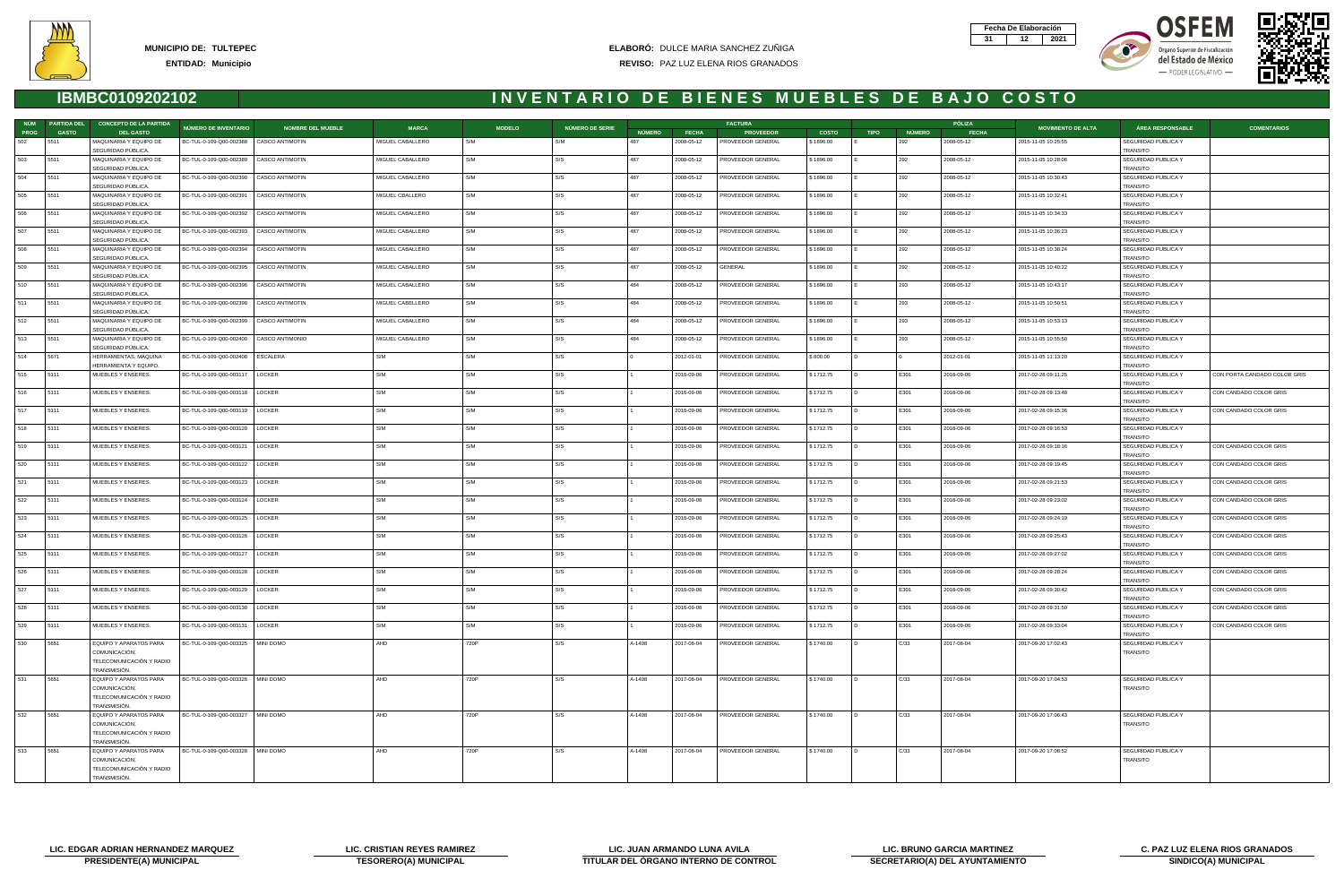







|      |              | NÚM PARTIDA DEL CONCEPTO DE LA PARTIDA    |                                     |                          |              |               |                 |               |            | <b>FACTURA</b>    |              |             |               | PÓLIZA       |                           |                     |                    |
|------|--------------|-------------------------------------------|-------------------------------------|--------------------------|--------------|---------------|-----------------|---------------|------------|-------------------|--------------|-------------|---------------|--------------|---------------------------|---------------------|--------------------|
| PROG | <b>GASTO</b> | <b>DEL GASTO</b>                          | <b>NÚMERO DE INVENTARIO</b>         | <b>NOMBRE DEL MUEBLE</b> | <b>MARCA</b> | <b>MODELO</b> | NÚMERO DE SERIE | <b>NÚMERO</b> | FECHA      | <b>PROVEEDOR</b>  | <b>COSTO</b> | <b>TIPO</b> | <b>NÚMERO</b> | <b>FECHA</b> | <b>MOVIMIENTO DE ALTA</b> | ÁREA RESPONSABLE    | <b>COMENTARIOS</b> |
| 534  | 5651         | EQUIPO Y APARATOS PARA                    | BC-TUL-0-109-Q00-003329   MINI DOMO |                          | AHD          | 720P          | S/S             | A-1408        | 2017-08-04 | PROVEEDOR GENERAL | \$1740.00    |             | C/33          | 2017-08-04   | 2017-09-20 17:11:23       | SEGURIDAD PUBLICA Y |                    |
|      |              | COMUNICACIÓN,                             |                                     |                          |              |               |                 |               |            |                   |              |             |               |              |                           | TRANSITO            |                    |
|      |              | TELECOMUNICACIÓN Y RADIO                  |                                     |                          |              |               |                 |               |            |                   |              |             |               |              |                           |                     |                    |
|      |              | TRANSMISIÓN.                              |                                     |                          |              |               |                 |               |            |                   |              |             |               |              |                           |                     |                    |
| 535  | 5651         | EQUIPO Y APARATOS PARA                    | BC-TUL-0-109-Q00-003330 MINI DOMO   |                          | AHD          | 720P          | S/S             | A-1408        | 2017-08-04 | PROVEEDOR GENERAL | \$1740.00    |             | C/33          | 2017-08-04   | 2017-09-20 17:13:45       | SEGURIDAD PUBLICA Y |                    |
|      |              | COMUNICACIÓN,<br>TELECOMUNICACIÓN Y RADIO |                                     |                          |              |               |                 |               |            |                   |              |             |               |              |                           | TRANSITO            |                    |
|      |              | TRANSMISIÓN.                              |                                     |                          |              |               |                 |               |            |                   |              |             |               |              |                           |                     |                    |
| 536  | 5651         | EQUIPO Y APARATOS PARA                    | BC-TUL-0-109-Q00-003331 MINI DOMO   |                          | AHD          | 720P          | S/S             | A-1408        | 2017-08-04 | PROVEEDOR GENERAL | \$1740.00    |             | C/33          | 2017-08-04   | 2017-09-20 17:15:30       | SEGURIDAD PUBLICA Y |                    |
|      |              | COMUNICACIÓN,                             |                                     |                          |              |               |                 |               |            |                   |              |             |               |              |                           | TRANSITO            |                    |
|      |              | TELECOMUNICACIÓN Y RADIO                  |                                     |                          |              |               |                 |               |            |                   |              |             |               |              |                           |                     |                    |
|      |              | TRANSMISIÓN.                              |                                     |                          |              |               |                 |               |            |                   |              |             |               |              |                           |                     |                    |
| 537  | 5651         | EQUIPO Y APARATOS PARA                    | BC-TUL-0-109-Q00-003332 MINI DOMO   |                          | AHD          | 720P          | S/S             | A-1408        | 2017-08-04 | PROVEEDOR GENERAL | \$1740.00    |             | C/33          | 2017-08-04   | 2017-09-20 17:17:28       | SEGURIDAD PUBLICA Y |                    |
|      |              | COMUNICACIÓN,                             |                                     |                          |              |               |                 |               |            |                   |              |             |               |              |                           | TRANSITO            |                    |
|      |              | TELECOMUNICACIÓN Y RADIO                  |                                     |                          |              |               |                 |               |            |                   |              |             |               |              |                           |                     |                    |
|      |              | TRANSMISIÓN.                              |                                     |                          |              |               |                 |               |            |                   |              |             |               |              |                           |                     |                    |
| 538  | 5651         | EQUIPO Y APARATOS PARA                    | BC-TUL-0-109-Q00-003333   MINI DOMO |                          | AHD          | 720P          | S/S             | A-1408        | 2017-08-04 | PROVEEDOR GENERAL | \$1740.00    |             | C/33          | 2017-08-04   | 2017-09-20 17:19:15       | SEGURIDAD PUBLICA Y |                    |
|      |              | COMUNICACIÓN,                             |                                     |                          |              |               |                 |               |            |                   |              |             |               |              |                           | TRANSITO            |                    |
|      |              | TELECOMUNICACIÓN Y RADIO                  |                                     |                          |              |               |                 |               |            |                   |              |             |               |              |                           |                     |                    |
|      |              | TRANSMISIÓN.                              |                                     |                          |              |               |                 |               |            |                   |              |             |               |              |                           |                     |                    |
| 539  | 5651         | EQUIPO Y APARATOS PARA                    | BC-TUL-0-109-Q00-003334   MINI DOMO |                          | AHD          | 720P          | S/S             | A-1408        | 2017-08-04 | PROVEEDOR GENERAL | \$1740.00    |             | C/33          | 2017-08-04   | 2017-09-20 17:24:17       | SEGURIDAD PUBLICA Y |                    |
|      |              | COMUNICACIÓN,                             |                                     |                          |              |               |                 |               |            |                   |              |             |               |              |                           | TRANSITO            |                    |
|      |              | TELECOMUNICACIÓN Y RADIO                  |                                     |                          |              |               |                 |               |            |                   |              |             |               |              |                           |                     |                    |
| 540  | 5651         | TRANSMISIÓN.<br>EQUIPO Y APARATOS PARA    | BC-TUL-0-109-Q00-003335 MINI DOMO   |                          | AHD          | 720P          | S/S             | A-1408        | 2017-08-04 | PROVEDOR GENERAL  | \$1740.00    |             | C/33          | 2017-08-04   | 2017-09-20 17:26:35       | SEGURIDAD PUBLICA Y |                    |
|      |              | COMUNICACIÓN,                             |                                     |                          |              |               |                 |               |            |                   |              |             |               |              |                           | TRANSITO            |                    |
|      |              | TELECOMUNICACIÓN Y RADIO                  |                                     |                          |              |               |                 |               |            |                   |              |             |               |              |                           |                     |                    |
|      |              | TRANSMISIÓN.                              |                                     |                          |              |               |                 |               |            |                   |              |             |               |              |                           |                     |                    |
| 541  | 5651         | EQUIPO Y APARATOS PARA                    | BC-TUL-0-109-Q00-003336   MINI DOMO |                          | AHD          | 720P          | S/S             | A-1408        | 2017-08-04 | PROVEEDOR GENERAL | \$1740.00    |             | C/33          | 2017-08-04   | 2017-09-20 17:28:29       | SEGURIDAD PUBLICA Y |                    |
|      |              | COMUNICACIÓN,                             |                                     |                          |              |               |                 |               |            |                   |              |             |               |              |                           | TRANSITO            |                    |
|      |              | TELECOMUNICACIÓN Y RADIO                  |                                     |                          |              |               |                 |               |            |                   |              |             |               |              |                           |                     |                    |
|      |              | TRANSMISIÓN.                              |                                     |                          |              |               |                 |               |            |                   |              |             |               |              |                           |                     |                    |
| 542  | 5651         | EQUIPO Y APARATOS PARA                    | BC-TUL-0-109-Q00-003337 MINI DOMO   |                          | AHD          | 720P          | S/S             | A-1408        | 2017-08-04 | PROVEEDOR GENERAL | \$1740.00    |             | C/33          | 2017-08-04   | 2017-09-20 17:30:12       | SEGURIDAD PUBLICA Y |                    |
|      |              | COMUNICACIÓN,                             |                                     |                          |              |               |                 |               |            |                   |              |             |               |              |                           | <b>TRANSITO</b>     |                    |
|      |              | TELECOMUNICACIÓN Y RADIO                  |                                     |                          |              |               |                 |               |            |                   |              |             |               |              |                           |                     |                    |
|      |              | TRANSMISIÓN.                              |                                     |                          |              |               |                 |               |            |                   |              |             |               |              |                           |                     |                    |
| 543  | 5651         | EQUIPO Y APARATOS PARA                    | BC-TUL-0-109-Q00-003338   MINI DOMO |                          | AHD          | 720P          | S/S             | A-1408        | 2017-08-04 | PROVEEDOR GENERAL | \$1740.00    | I D.        | C/33          | 2017-08-04   | 2017-09-20 17:32:01       | SEGURIDAD PUBLICA Y |                    |
|      |              | COMUNICACIÓN,                             |                                     |                          |              |               |                 |               |            |                   |              |             |               |              |                           | <b>TRANSITO</b>     |                    |
|      |              | TELECOMUNICACIÓN Y RADIO                  |                                     |                          |              |               |                 |               |            |                   |              |             |               |              |                           |                     |                    |
| 544  | 5651         | TRANSMISIÓN.                              | BC-TUL-0-109-Q00-003339 MINI DOMO   |                          | AHD          | 720P          | S/S             | A-1408        |            | PROVEEDOR GENERAL | \$1740.00    |             | C/33          | 2017-08-04   | 2017-09-20 17:34:03       | SEGURIDAD PUBLICA Y |                    |
|      |              | EQUIPO Y APARATOS PARA<br>COMUNICACIÓN,   |                                     |                          |              |               |                 |               | 2017-08-04 |                   |              |             |               |              |                           | TRANSITO            |                    |
|      |              | TELECOMUNICACIÓN Y RADIO                  |                                     |                          |              |               |                 |               |            |                   |              |             |               |              |                           |                     |                    |
|      |              | TRANSMISIÓN.                              |                                     |                          |              |               |                 |               |            |                   |              |             |               |              |                           |                     |                    |
| 545  | 5651         | EQUIPO Y APARATOS PARA                    | BC-TUL-0-109-Q00-003340 MINI DOMO   |                          | AHD          | 720P          | S/S             | A-1408        | 2017-08-04 | PROVEEDOR GENERAL | \$1740.00    |             | C/33          | 2017-08-04   | 2017-09-20 17:36:03       | SEGURIDAD PUBLICA Y |                    |
|      |              | COMUNICACIÓN,                             |                                     |                          |              |               |                 |               |            |                   |              |             |               |              |                           | TRANSITO            |                    |
|      |              | TELECOMUNICACIÓN Y RADIO                  |                                     |                          |              |               |                 |               |            |                   |              |             |               |              |                           |                     |                    |
|      |              | TRANSMISIÓN.                              |                                     |                          |              |               |                 |               |            |                   |              |             |               |              |                           |                     |                    |
| 546  | 5651         | EQUIPO Y APARATOS PARA                    | BC-TUL-0-109-Q00-003341   MINI DOMO |                          | AHD          | 720P          | S/S             | A-1408        | 2017-08-04 | PROVEEDOR GENERAL | \$1740.00    |             | C/33          | 2017-08-04   | 2017-09-20 17:38:31       | SEGURIDAD PUBLICA Y |                    |
|      |              | COMUNICACIÓN,                             |                                     |                          |              |               |                 |               |            |                   |              |             |               |              |                           | TRANSITO            |                    |
|      |              | TELECOMUNICACIÓN Y RADIO                  |                                     |                          |              |               |                 |               |            |                   |              |             |               |              |                           |                     |                    |
|      |              | TRANSMISIÓN.                              |                                     |                          |              |               |                 |               |            |                   |              |             |               |              |                           |                     |                    |
| 547  | 5651         | EQUIPO Y APARATOS PARA                    | BC-TUL-0-109-Q00-003342   MINI DOMO |                          | AHD          | 720P          | S/S             | A-1408        | 2017-08-04 | PROVEDOR GENERAL  | \$1740.00    |             | C33           | 2017-08-04   | 2017-09-21 09:57:49       | SEGURIDAD PUBLICA Y |                    |
|      |              | COMUNICACIÓN,                             |                                     |                          |              |               |                 |               |            |                   |              |             |               |              |                           | TRANSITO            |                    |
|      |              | TELECOMUNICACIÓN Y RADIO                  |                                     |                          |              |               |                 |               |            |                   |              |             |               |              |                           |                     |                    |
| 548  | 5651         | TRANSMISIÓN.<br>EQUIPO Y APARATOS PARA    | BC-TUL-0-109-Q00-003343   MINI DOMO |                          | AHD          | 720P          | S/S             | A-1408        | 2017-08-04 | PROVEDOR GENERAL  | \$1740.00    |             | C33           | 2017-08-04   | 2017-09-21 10:05:29       | SEGURIDAD PUBLICA Y |                    |
|      |              | COMUNICACIÓN,                             |                                     |                          |              |               |                 |               |            |                   |              |             |               |              |                           | TRANSITO            |                    |
|      |              | TELECOMUNICACIÓN Y RADIO                  |                                     |                          |              |               |                 |               |            |                   |              |             |               |              |                           |                     |                    |
|      |              | TRANSMISIÓN.                              |                                     |                          |              |               |                 |               |            |                   |              |             |               |              |                           |                     |                    |
| 549  | 5651         | EQUIPO Y APARATOS PARA                    | BC-TUL-0-109-Q00-003344   MINI DOMO |                          | AHD          | 720P          | S/S             | A-1408        | 2017-08-04 | PROVEDOR GENERAL  | \$1740.00    |             | $C-33$        | 2017-08-04   | 2017-09-21 10:07:11       | SEGURIDAD PUBLICA Y |                    |
|      |              | COMUNICACIÓN,                             |                                     |                          |              |               |                 |               |            |                   |              |             |               |              |                           | TRANSITO            |                    |
|      |              | TELECOMUNICACIÓN Y RADIO                  |                                     |                          |              |               |                 |               |            |                   |              |             |               |              |                           |                     |                    |
|      |              | TRANSMISIÓN.                              |                                     |                          |              |               |                 |               |            |                   |              |             |               |              |                           |                     |                    |
| 550  | 5651         | EQUIPO Y APARATOS PARA                    | BC-TUL-0-109-Q00-003345   MINI DOMO |                          | AHD          | 720P          | S/S             | A-1408        | 2017-08-04 | PROVEDRO GENERAL  | \$1740.00    |             | $C-33$        | 2017-08-04   | 2017-09-21 10:08:49       | SEGURIDAD PUBLICA Y |                    |
|      |              | COMUNICACIÓN,                             |                                     |                          |              |               |                 |               |            |                   |              |             |               |              |                           | TRANSITO            |                    |
|      |              | TELECOMUNICACIÓN Y RADIO                  |                                     |                          |              |               |                 |               |            |                   |              |             |               |              |                           |                     |                    |
|      |              | TRANSMISIÓN.                              |                                     |                          |              |               |                 |               |            |                   |              |             |               |              |                           |                     |                    |
| 551  | 5651         | EQUIPO Y APARATOS PARA                    | BC-TUL-0-109-Q00-003346 MINI DOMO   |                          | AGM          | 720P          | S/S             | A-1408        | 2017-08-04 | PROVEDOR GENERAL  | \$1740.00    |             | $C-33$        | 2017-08-04   | 2017-09-21 10:10:48       | SEGURIDAD PUBLICA Y |                    |
|      |              | COMUNICACIÓN,                             |                                     |                          |              |               |                 |               |            |                   |              |             |               |              |                           | <b>TRANSITO</b>     |                    |
|      |              | TELECOMUNICACIÓN Y RADIO<br>TRANSMISIÓN.  |                                     |                          |              |               |                 |               |            |                   |              |             |               |              |                           |                     |                    |
|      |              |                                           |                                     |                          |              |               |                 |               |            |                   |              |             |               |              |                           |                     |                    |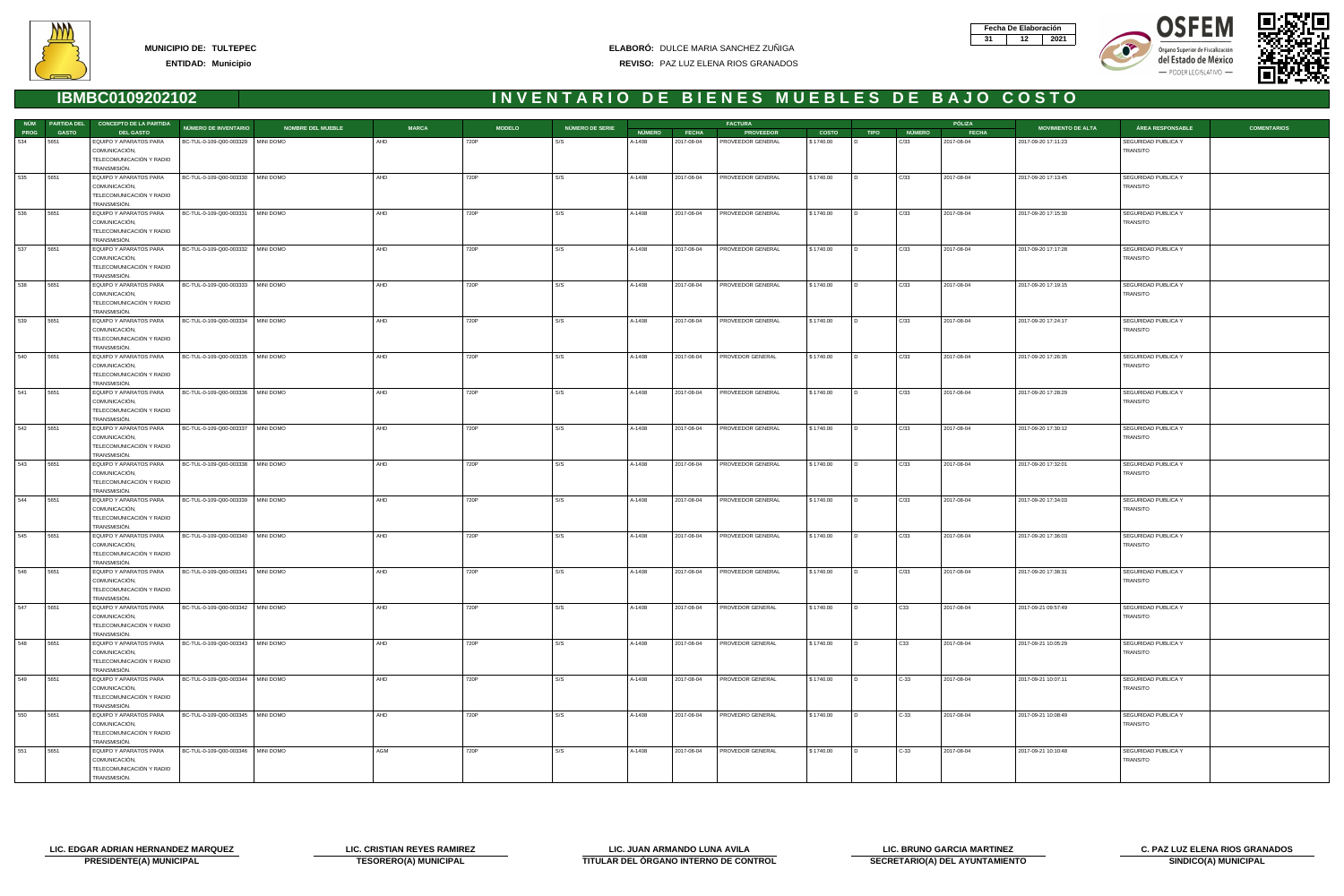







|             |              | NÚM PARTIDA DEL CONCEPTO DE LA PARTIDA                                              | <b>NÚMERO DE INVENTARIO</b>                    | <b>NOMBRE DEL MUEBLE</b> | <b>MARCA</b>     | <b>MODELO</b>     | NÚMERO DE SERIE |               |              | <b>FACTURA</b>    |              |                |               | PÓLIZA       | <b>MOVIMIENTO DE ALTA</b> | ÁREA RESPONSABLE                       | <b>COMENTARIOS</b> |
|-------------|--------------|-------------------------------------------------------------------------------------|------------------------------------------------|--------------------------|------------------|-------------------|-----------------|---------------|--------------|-------------------|--------------|----------------|---------------|--------------|---------------------------|----------------------------------------|--------------------|
| <b>PROG</b> | <b>GASTO</b> | <b>DEL GASTO</b>                                                                    |                                                |                          |                  |                   |                 | <b>NÚMERO</b> | <b>FECHA</b> | <b>PROVEEDOR</b>  | <b>COSTO</b> | <b>TIPO</b>    | <b>NÚMERO</b> | <b>FECHA</b> |                           |                                        |                    |
| 552         | 5651         | EQUIPO Y APARATOS PARA<br>COMUNICACIÓN,<br>TELECOMUNICACIÓN Y RADIO                 | BC-TUL-0-109-Q00-003347   MINI DOMO            |                          | AGM              | 720P              |                 | A-1408        | 2017-08-04   | PROVEDOR GENERAL  | \$1740.00    |                | C-33          | 2017-08-04   | 2017-09-21 10:13:23       | SEGURIDAD PUBLICA Y<br>TRANSITO        |                    |
| 553         | 5651         | TRANSMISIÓN.<br>EQUIPO Y APARATOS PARA                                              | BC-TUL-0-109-Q00-003348   MINI DOMO            |                          | AHD              | 720P              | l s/s           | A-1408        | 2017-08-04   | PROVEEDOR GENERAL | \$1740.00    | $\overline{D}$ | $C-33$        | 2017-08-04   | 2017-09-21 10:16:11       | SEGURIDAD PUBLICA Y                    |                    |
|             |              | COMUNICACIÓN,<br>TELECOMUNICACIÓN Y RADIO<br>TRANSMISIÓN.                           |                                                |                          |                  |                   |                 |               |              |                   |              |                |               |              |                           | TRANSITO                               |                    |
| 554         | 5651         | EQUIPO Y APARATOS PARA                                                              | BC-TUL-0-109-Q00-003349   MINI DOMO            |                          | AHD              | 720P              | S/S             | A-1408        | 2017-08-04   | PROVEDOR GENERAL  | \$1740.00    |                | $C-33$        | 2017-08-04   | 2017-09-21 10:18:53       | SEGURIDAD PUBLICA Y                    |                    |
|             |              | COMUNICACIÓN,<br>TELECOMUNICACIÓN Y RADIO<br>TRANSMISIÓN.                           |                                                |                          |                  |                   |                 |               |              |                   |              |                |               |              |                           | <b>TRANSITO</b>                        |                    |
| 555         | 5651         | EQUIPO Y APARATOS PARA                                                              | BC-TUL-0-109-Q00-003350 MINI DOMO              |                          | AHD              | 720P              | S/S             | A-1408        | 2017-08-04   | PROVEDOR GENERAL  | \$1740.00    |                | $C-33$        | 2017-08-04   | 2017-09-21 10:22:20       | SEGURIDAD PUBLICA Y                    |                    |
|             |              | COMUNICACIÓN,<br>TELECOMUNICACIÓN Y RADIO<br>TRANSMISIÓN.                           |                                                |                          |                  |                   |                 |               |              |                   |              |                |               |              |                           | TRANSITO                               |                    |
| 556         | 5651         | EQUIPO Y APARATOS PARA                                                              | BC-TUL-0-109-Q00-003351   MODULO WIFI PARA XMR |                          | SIN MARCA        | SIN MODELO        | S/S             | A-1408        | 2017-08-04   | PROVEDOR GENERAL  | \$1113.00    | $\overline{D}$ | A-1408        | 2017-08-04   | 2017-09-21 10:30:05       | SEGURIDAD PUBLICA Y                    |                    |
|             |              | COMUNICACIÓN,<br>TELECOMUNICACIÓN Y RADIO<br>TRANSMISIÓN.                           |                                                |                          |                  |                   |                 |               |              |                   |              |                |               |              |                           | TRANSITO                               |                    |
| 557         | 5651         | EQUIPO Y APARATOS PARA                                                              | BC-TUL-0-109-Q00-003352   MODULO WIFI PARA XMR |                          | <b>SIN MARCA</b> | SIN MODELO        | S/S             | A-1408        | 2017-08-04   | PROVEDOR GENERAL  | \$1113.00    |                | C-33          | 2017-08-04   | 2017-09-21 10:32:59       | SEGURIDAD PUBLICA Y                    |                    |
|             |              | COMUNICACIÓN,<br>TELECOMUNICACIÓN Y RADIO<br>TRANSMISIÓN.                           |                                                |                          |                  |                   |                 |               |              |                   |              |                |               |              |                           | TRANSITO                               |                    |
| 558         | 5651         | EQUIPO Y APARATOS PARA                                                              | BC-TUL-0-109-Q00-003353   MODULO WIFI PARA XMR |                          | SIN MARCA        | SIN MODELO        | S/S             | A-1408        | 2017-08-04   | PROVEDOR GENERAL  | \$1113.00    |                | $C-33$        | 2017-08-04   | 2017-09-21 10:34:53       | SEGURIDAD PUBLICA Y                    |                    |
|             |              | COMUNICACIÓN,<br>TELECOMUNICACIÓN Y RADIO<br>TRANSMISIÓN.                           |                                                |                          |                  |                   |                 |               |              |                   |              |                |               |              |                           | <b>TRANSITO</b>                        |                    |
| 559         | 5651         | EQUIPO Y APARATOS PARA<br>COMUNICACIÓN,                                             | BC-TUL-0-109-Q00-003354   MODULO WIFI PARA XMR |                          | SIN MARCA        | SIN MODELO        | S/S             | A-1408        | 2017-08-04   | PROVEDOR GENERAL  | \$1113.00    | $\overline{D}$ | $C-33$        | 2017-08-04   | 2017-09-21 10:36:45       | SEGURIDAD PUBLICA Y<br>TRANSITO        |                    |
|             |              | TELECOMUNICACIÓN Y RADIO<br>TRANSMISIÓN.                                            |                                                |                          |                  |                   |                 |               |              |                   |              |                |               |              |                           |                                        |                    |
| 560         | 5651         | EQUIPO Y APARATOS PARA<br>COMUNICACIÓN,                                             | BC-TUL-0-109-Q00-003355   MODULO WIFI PARA XMR |                          | <b>SIN MARCA</b> | SIN MODELO        | S/S             | A-1408        | 2017-08-04   | PROVEDOR GENERAL  | \$1113.00    |                | $C-33$        | 2017-08-04   | 2017-09-21 10:38:36       | SEGURIDAD PUBLICA Y<br>TRANSITO        |                    |
|             |              | TELECOMUNICACIÓN Y RADIO<br>TRANSMISIÓN.                                            |                                                |                          |                  |                   |                 |               |              |                   |              |                |               |              |                           |                                        |                    |
| 561         | 5651         | EQUIPO Y APARATOS PARA<br>COMUNICACIÓN,<br>TELECOMUNICACIÓN Y RADIO<br>TRANSMISIÓN. | BC-TUL-0-109-Q00-003356   MODULO WIFI PARA XMR |                          | SIN MARCA        | SIN MODELO        | S/S             | A-1408        | 2017-08-04   | PROVEDOR GENERAL  | \$1113.00    |                | $C-33$        | 2017-08-04   | 2017-09-21 10:54:44       | SEGURIDAD PUBLICA Y<br><b>TRANSITO</b> |                    |
| 562         | 5651         | EQUIPO Y APARATOS PARA                                                              | BC-TUL-0-109-Q00-003357   MODULO WIFI PARA XMR |                          | SIN MARCA        | SIN MODELO        | S/S             | A-1408        | 2017-08-04   | PROVEDOR GENERAL  | \$1113.00    | $\overline{D}$ | $C-33$        | 2017-08-04   | 2017-09-21 10:56:08       | SEGURIDAD PUBLICA Y                    |                    |
|             |              | COMUNICACIÓN,<br>TELECOMUNICACIÓN Y RADIO<br>TRANSMISIÓN.                           |                                                |                          |                  |                   |                 |               |              |                   |              |                |               |              |                           | TRANSITO                               |                    |
| 563         | 5651         | EQUIPO Y APARATOS PARA                                                              | BC-TUL-0-109-Q00-003358   MODULO WIFI PARA XMR |                          | <b>SIN MARCA</b> | SIN MODELO        | S/S             | A-1408        | 2017-08-04   | PROVEEDOR GENERAL | \$1113.00    |                | C-33          | 2017-08-04   | 2017-09-21 10:58:07       | SEGURIDAD PUBLICA Y                    |                    |
|             |              | COMUNICACIÓN,<br>TELECOMUNICACIÓN Y RADIO<br>TRANSMISIÓN.                           |                                                |                          |                  |                   |                 |               |              |                   |              |                |               |              |                           | TRANSITO                               |                    |
| 564         | 5651         | EQUIPO Y APARATOS PARA                                                              | BC-TUL-0-109-Q00-003359   MODULO WIFI PARA XMR |                          | <b>SIN MARCA</b> | <b>SIN MODELO</b> | S/S             | A-1408        | 2017-08-04   | PROVEEDOR GENERAL | \$1113.00    |                | $C-33$        | 2017-08-04   | 2017-09-21 10:59:45       | SEGURIDAD PUBLICA Y<br>TRANSITO        |                    |
|             |              | COMUNICACIÓN,<br>TELECOMUNICACIÓN Y RADIO<br>TRANSMISIÓN.                           |                                                |                          |                  |                   |                 |               |              |                   |              |                |               |              |                           |                                        |                    |
| 565         | 5651         | EQUIPO Y APARATOS PARA                                                              | BC-TUL-0-109-Q00-003360   MODULO WIFI PARA XMR |                          | SIN MARCA        | SIN MODELO        | S/S             | A-1408        | 2017-08-04   | PROVEDOR GENERAL  | \$1113.00    | I D.           | $C-33$        | 2017-08-04   | 2017-09-21 11:02:44       | SEGURIDAD PUBLICA Y                    |                    |
|             |              | COMUNICACIÓN,<br>TELECOMUNICACIÓN Y RADIO<br>TRANSMISIÓN.                           |                                                |                          |                  |                   |                 |               |              |                   |              |                |               |              |                           | TRANSITO                               |                    |
| 566         | 5651         | EQUIPO Y APARATOS PARA                                                              | BC-TUL-0-109-Q00-003361   MODULO WIFI PARA XMR |                          | SIN MARCA        | SIN MODELO        | S/S             | A-1408        | 2017-08-04   | PROVEDOR GENERAL  | \$1113.00    |                | C-33          | 2017-08-04   | 2017-09-21 11:08:32       | SEGURIDAD PUBLICA Y                    |                    |
|             |              | COMUNICACIÓN,<br>TELECOMUNICACIÓN Y RADIO<br>TRANSMISIÓN.                           |                                                |                          |                  |                   |                 |               |              |                   |              |                |               |              |                           | TRANSITO                               |                    |
| 567         | 5651         | EQUIPO Y APARATOS PARA                                                              | BC-TUL-0-109-Q00-003362   MODULO WIFI PARA XMR |                          | SIN MARCA        | SIN MODELO        | S/S             | A-1408        | 2017-08-04   | PROVEDOR GENERAL  | \$1113.00    |                | $C-33$        | 2017-08-04   | 2017-09-21 11:11:48       | SEGURIDAD PUBLICA Y                    |                    |
|             |              | COMUNICACIÓN,<br>TELECOMUNICACIÓN Y RADIO<br>TRANSMISIÓN.                           |                                                |                          |                  |                   |                 |               |              |                   |              |                |               |              |                           | TRANSITO                               |                    |
| 568         | 5651         | EQUIPO Y APARATOS PARA                                                              | BC-TUL-0-109-Q00-003363   MODULO WIFI PARA XMR |                          | SIN MARCA        | SIN MODELO        | S/S             | A-1408        | 2017-08-04   | PROVEEDOR GENERAL | \$1113.00    | $\overline{D}$ | $C-33$        | 2017-08-04   | 2017-09-21 11:16:09       | SEGURIDAD PUBLICA Y                    |                    |
|             |              | COMUNICACIÓN,<br>TELECOMUNICACIÓN Y RADIO<br>TRANSMISIÓN.                           |                                                |                          |                  |                   |                 |               |              |                   |              |                |               |              |                           | TRANSITO                               |                    |
| 569         | 5651         | EQUIPO Y APARATOS PARA                                                              | BC-TUL-0-109-Q00-003364   MODULO WIFI PARA XMR |                          | SIN MARCA        | SIN MODELO        | S/S             | A-1408        | 2017-08-04   | PROVEEDOR GENERAL | \$1113.00    |                | $C-33$        | 2017-08-04   | 2017-09-21 11:19:50       | SEGURIDAD PUBLICA Y                    |                    |
|             |              | COMUNICACIÓN,<br>TELECOMUNICACIÓN Y RADIO                                           |                                                |                          |                  |                   |                 |               |              |                   |              |                |               |              |                           | <b>TRANSITO</b>                        |                    |
|             |              | TRANSMISIÓN.                                                                        |                                                |                          |                  |                   |                 |               |              |                   |              |                |               |              |                           |                                        |                    |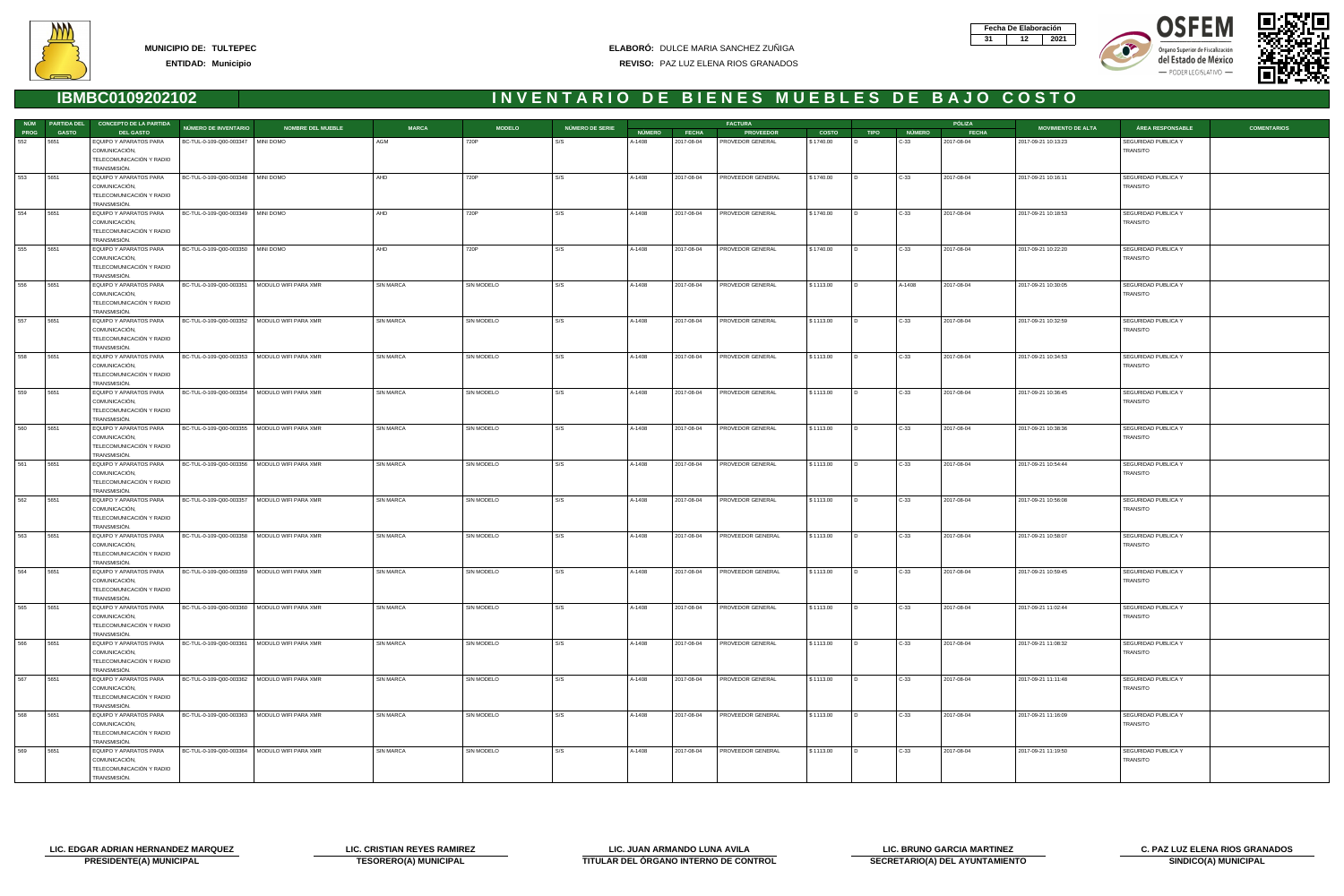







|             |              | NÚM PARTIDA DEL CONCEPTO DE LA PARTIDA                                              | <b>NÚMERO DE INVENTARIO</b>                    | <b>NOMBRE DEL MUEBLE</b>                                 | <b>MARCA</b>     | <b>MODELO</b>     | NÚMERO DE SERIE |               |              | <b>FACTURA</b>    |              |                |               | PÓLIZA       | <b>MOVIMIENTO DE ALTA</b> | <b>COMENTARIOS</b><br>ÁREA RESPONSABLE |  |
|-------------|--------------|-------------------------------------------------------------------------------------|------------------------------------------------|----------------------------------------------------------|------------------|-------------------|-----------------|---------------|--------------|-------------------|--------------|----------------|---------------|--------------|---------------------------|----------------------------------------|--|
| <b>PROG</b> | <b>GASTO</b> | <b>DEL GASTO</b>                                                                    |                                                |                                                          |                  |                   |                 | <b>NÚMERO</b> | <b>FECHA</b> | <b>PROVEEDOR</b>  | <b>COSTO</b> | <b>TIPO</b>    | <b>NÚMERO</b> | <b>FECHA</b> |                           |                                        |  |
| 570         | 5651         | EQUIPO Y APARATOS PARA<br>COMUNICACIÓN,<br>TELECOMUNICACIÓN Y RADIO<br>TRANSMISIÓN. | BC-TUL-0-109-Q00-003365   MODULO WIFI PARA XMR |                                                          | <b>SIN MARCA</b> | SIN MODELO        |                 | A-1408        | 2017-08-04   | PROVEEDOR GENERAL | \$1113.00    |                | C-33          | 2017-08-04   | 2017-09-21 11:20:53       | SEGURIDAD PUBLICA Y<br>TRANSITO        |  |
| 571         | 5651         | EQUIPO Y APARATOS PARA<br>COMUNICACIÓN,<br>TELECOMUNICACIÓN Y RADIO                 | BC-TUL-0-109-Q00-003366   MODULO WIFI PARA XMR |                                                          | SIN MARCA        | SIN MODELO        | S/S             | A-1408        | 2017-08-04   | PROVEEDOR GENERAL | \$1113.00    | $\overline{D}$ | $C-33$        | 2017-08-04   | 2017-09-21 11:21:58       | SEGURIDAD PUBLICA Y<br>TRANSITO        |  |
|             |              | TRANSMISIÓN.                                                                        |                                                |                                                          |                  |                   |                 |               |              |                   |              |                |               |              |                           |                                        |  |
| 572         | 5651         | EQUIPO Y APARATOS PARA<br>COMUNICACIÓN,<br>TELECOMUNICACIÓN Y RADIO<br>TRANSMISIÓN. | BC-TUL-0-109-Q00-003367   MODULO WIFI PARA XMR |                                                          | SIN MARCA        | SIN MODELO        | S/S             | A-1408        | 2017-08-04   | PROVEEDOR GENERAL | \$1113.00    |                | $C-33$        | 2017-08-04   | 2017-09-21 11:23:35       | SEGURIDAD PUBLICA Y<br><b>TRANSITO</b> |  |
| 573         | 5651         | EQUIPO Y APARATOS PARA<br>COMUNICACIÓN,<br>TELECOMUNICACIÓN Y RADIO<br>TRANSMISIÓN. | BC-TUL-0-109-Q00-003368   MODULO WIFI PARA XMR |                                                          | SIN MARCA        | SIN MODELO        | S/S             | A-1408        | 2017-08-08   | PROVEEDOR GENERAL | \$1113.00    |                | $C-33$        | 2017-08-04   | 2017-09-21 11:35:44       | SEGURIDAD PUBLICA Y<br>TRANSITO        |  |
| 574         | 5651         | EQUIPO Y APARATOS PARA<br>COMUNICACIÓN,<br>TELECOMUNICACIÓN Y RADIO<br>TRANSMISIÓN. | BC-TUL-0-109-Q00-003369   MODULO WIFI PARA XMR |                                                          | <b>SIN MARCA</b> | SIN MODELO        | l s/s           | A-1408        | 2017-08-04   | PROVEEDOR GENERAL | \$1113.00    | $\overline{D}$ | $C-33$        | 2017-08-04   | 2017-09-21 11:36:49       | SEGURIDAD PUBLICA Y<br>TRANSITO        |  |
| 575         | 5651         | EQUIPO Y APARATOS PARA<br>COMUNICACIÓN,<br>TELECOMUNICACIÓN Y RADIO<br>TRANSMISIÓN. | BC-TUL-0-109-Q00-003370                        | MODULO WIFI PARA XMR                                     | <b>SIN MARCA</b> | SIN MODELO        | S/S             | A-1408        | 2017-08-04   | PROVEEDOR GENERAL | \$1113.00    |                | C-33          | 2017-08-04   | 2017-09-21 11:39:20       | SEGURIDAD PUBLICA Y<br>TRANSITO        |  |
| 576         | 5651         | EQUIPO Y APARATOS PARA<br>COMUNICACIÓN,<br>TELECOMUNICACIÓN Y RADIO<br>TRANSMISIÓN. | BC-TUL-0-109-Q00-003371                        | MODULO WIFI PARA XMR                                     | SIN MARCA        | SIN MODELO        | S/S             | A-1408        | 2017-08-04   | PROVEEDOR GENERAL | \$1113.00    |                | $C-33$        | 2017-08-04   | 2017-09-21 11:40:26       | SEGURIDAD PUBLICA Y<br><b>TRANSITO</b> |  |
| 577         | 5651         | EQUIPO Y APARATOS PARA<br>COMUNICACIÓN,<br>TELECOMUNICACIÓN Y RADIO<br>TRANSMISIÓN. | BC-TUL-0-109-Q00-003372   MODULO WIFI PARA XMR |                                                          | SIN MARCA        | SIN MODELO        | S/S             | A-1408        | 2017-08-04   | PROVEEDOR GENERAL | \$1113.00    | $\overline{D}$ | $C-33$        | 2017-08-04   | 2017-09-21 11:41:52       | SEGURIDAD PUBLICA Y<br>TRANSITO        |  |
| 578         | 5651         | EQUIPO Y APARATOS PARA<br>COMUNICACIÓN,<br>TELECOMUNICACIÓN Y RADIO<br>TRANSMISIÓN. | BC-TUL-0-109-Q00-003373   MODULO WIFI PARA XMR |                                                          | <b>SIN MARCA</b> | SIN MODELO        | S/S             | A-1408        | 2017-08-04   | PROVEEDOR GENERAL | \$1113.00    |                | $C-33$        | 2017-08-04   | 2017-09-21 11:43:08       | SEGURIDAD PUBLICA Y<br>TRANSITO        |  |
| 579         | 5651         | EQUIPO Y APARATOS PARA<br>COMUNICACIÓN,<br>TELECOMUNICACIÓN Y RADIO<br>TRANSMISIÓN. | BC-TUL-0-109-Q00-003374   MODULO WIFI PARA XMR |                                                          | <b>SIN MARCA</b> | SIN MODELO        | S/S             | A-1408        | 2017-08-04   | PROVEEDOR GENERAL | \$1113.00    |                | $C-33$        | 2017-08-04   | 2017-09-21 11:44:16       | SEGURIDAD PUBLICA Y<br>TRANSITO        |  |
| 580         | 5651         | EQUIPO Y APARATOS PARA<br>COMUNICACIÓN,<br>TELECOMUNICACIÓN Y RADIO<br>TRANSMISIÓN. | BC-TUL-0-109-Q00-003375   MODULO WIFI PARA XMR |                                                          | <b>SIN MARCA</b> | SIN MODELO        | S/S             | A-1408        | 2017-08-04   | PROVEEDOR GENERAL | \$1113.00    | $\overline{D}$ | $C-33$        | 2017-09-21   | 2017-09-21 11:54:33       | SEGURIDAD PUBLICA Y<br>TRANSITO        |  |
| 581         | 5651         | EQUIPO Y APARATOS PARA<br>COMUNICACIÓN,<br>TELECOMUNICACIÓN Y RADIO<br>TRANSMISIÓN. | BC-TUL-0-109-Q00-003376   MODULO WIFI PARA XMR |                                                          | <b>SIN MARCA</b> | SIN MODELO        | S/S             | A-1408        | 2017-08-04   | PROVEEDOR GENERAL | \$1113.00    |                | C-33          | 2017-08-04   | 2017-09-21 11:55:38       | SEGURIDAD PUBLICA Y<br>TRANSITO        |  |
| 582         | 5651         | EQUIPO Y APARATOS PARA<br>COMUNICACIÓN,<br>TELECOMUNICACIÓN Y RADIO<br>TRANSMISIÓN. | BC-TUL-0-109-Q00-003377   MODULO WIFI PARA XMR |                                                          | <b>SIN MARCA</b> | <b>SIN MODELO</b> | S/S             | A-1408        | 2017-08-04   | PROVEEDOR GENERAL | \$1113.00    |                | $C-33$        | 2017-08-04   | 2017-09-21 11:56:49       | SEGURIDAD PUBLICA Y<br>TRANSITO        |  |
| 583         | 5651         | EQUIPO Y APARATOS PARA<br>COMUNICACIÓN,<br>TELECOMUNICACIÓN Y RADIO<br>TRANSMISIÓN. |                                                | BC-TUL-0-109-Q00-003378   MODULO GPS PARA VIDEO GRABADOR | SIN MARCA        | SIN MODELO        | S/S             | A-1408        | 2017-08-04   | PROVEEDOR GENERAL | \$1113.00    | I D.           | $C-33$        | 2017-08-04   | 2017-09-21 12:35:32       | SEGURIDAD PUBLICA Y<br>TRANSITO        |  |
| 584         | 5651         | EQUIPO Y APARATOS PARA<br>COMUNICACIÓN,<br>TELECOMUNICACIÓN Y RADIO<br>TRANSMISIÓN. |                                                | BC-TUL-0-109-Q00-003379   MODULO GPS PARA VIDEO GRABADOR | SIN MARCA        | SIN MODELO        | S/S             | A-1408        | 2017-08-04   | PROVEEDOR GENERAL | \$1113.00    |                | C-33          | 2017-08-04   | 2017-09-21 12:37:15       | SEGURIDAD PUBLICA Y<br>TRANSITO        |  |
| 585         | 5651         | EQUIPO Y APARATOS PARA<br>COMUNICACIÓN,<br>TELECOMUNICACIÓN Y RADIO<br>TRANSMISIÓN. |                                                | BC-TUL-0-109-Q00-003380   MODULO GPS PARA VIDEOGRABADOR  | SIN MARCA        | SIN MODELO        | S/S             | A-1408        | 2017-08-04   | PROVEEDOR GENERAL | \$1113.00    |                | $C-33$        | 2017-08-04   | 2017-09-21 12:43:25       | SEGURIDAD PUBLICA Y<br>TRANSITO        |  |
| 586         | 5651         | EQUIPO Y APARATOS PARA<br>COMUNICACIÓN,<br>TELECOMUNICACIÓN Y RADIO<br>TRANSMISIÓN. |                                                | BC-TUL-0-109-Q00-003381   MODULO GPS PARA VIDEOGRABADOR  | SIN MARCA        | SIN MODELO        | S/S             | A-1408        | 2017-08-04   | PROVEEDOR GENERAL | \$1113.00    | $\overline{D}$ | $C-33$        | 2017-08-04   | 2017-09-21 12:44:43       | SEGURIDAD PUBLICA Y<br>TRANSITO        |  |
| 587         | 5651         | EQUIPO Y APARATOS PARA<br>COMUNICACIÓN,<br>TELECOMUNICACIÓN Y RADIO<br>TRANSMISIÓN. |                                                | BC-TUL-0-109-Q00-003382   MODULO GPS PARA VIDEOGRABADOR  | SIN MARCA        | SIN MODELO        | S/S             | A-1408        | 2017-08-04   | PROVEEDOR GENERAL | \$1113.00    |                | $C-33$        | 2017-08-04   | 2017-09-21 12:51:12       | SEGURIDAD PUBLICA Y<br><b>TRANSITO</b> |  |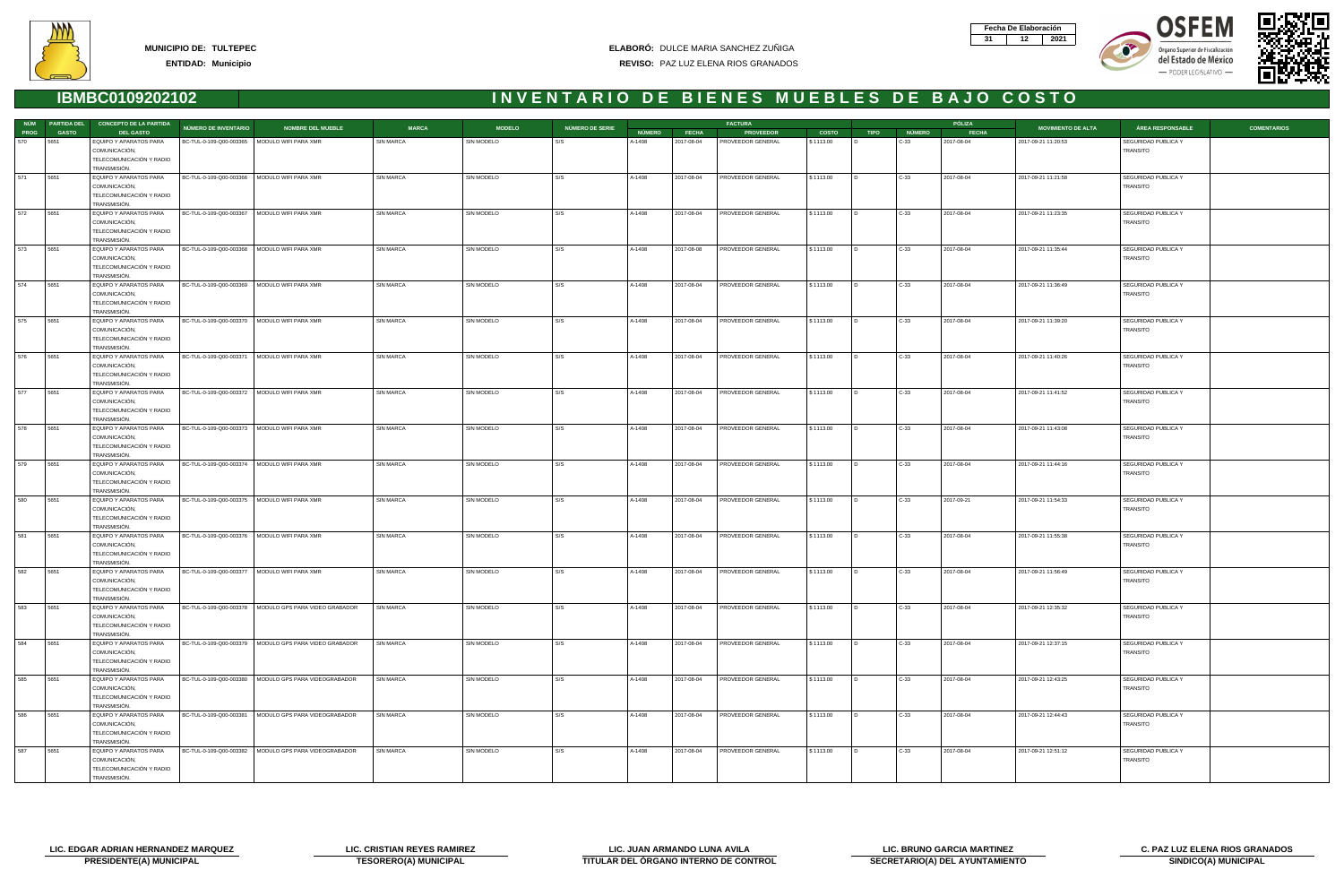







|             |              | NÚM PARTIDA DEL CONCEPTO DE LA PARTIDA                              | NÚMERO DE INVENTARIO | <b>NOMBRE DEL MUEBLE</b>                                 | <b>MARCA</b>     | <b>MODELO</b> | NÚMERO DE SERIE |               |              | <b>FACTURA</b>    |              |                |               | PÓLIZA       | <b>MOVIMIENTO DE ALTA</b> | <b>COMENTARIOS</b><br>ÁREA RESPONSABLE |  |
|-------------|--------------|---------------------------------------------------------------------|----------------------|----------------------------------------------------------|------------------|---------------|-----------------|---------------|--------------|-------------------|--------------|----------------|---------------|--------------|---------------------------|----------------------------------------|--|
| <b>PROG</b> | <b>GASTO</b> | <b>DEL GASTO</b>                                                    |                      |                                                          |                  |               |                 | <b>NÚMERO</b> | <b>FECHA</b> | <b>PROVEEDOR</b>  | <b>COSTO</b> | <b>TIPO</b>    | <b>NÚMERO</b> | <b>FECHA</b> |                           |                                        |  |
| 588         | 5651         | EQUIPO Y APARATOS PARA<br>COMUNICACIÓN,<br>TELECOMUNICACIÓN Y RADIO |                      | BC-TUL-0-109-Q00-003383   MODULO GPS PARA VIODEOGRABADOR | <b>SIN MARCA</b> | SIN MODELO    |                 | A-1408        | 2017-08-04   | PROVEEDOR GENERAL | \$1113.00    |                | C-33          | 2017-08-04   | 2017-09-21 12:54:33       | SEGURIDAD PUBLICA Y<br>TRANSITO        |  |
|             |              | TRANSMISIÓN.                                                        |                      |                                                          |                  |               |                 |               |              |                   |              |                |               |              |                           |                                        |  |
| 589         | 5651         | EQUIPO Y APARATOS PARA<br>COMUNICACIÓN,<br>TELECOMUNICACIÓN Y RADIO |                      | BC-TUL-0-109-Q00-003384   MODULO GPS PARA VIDEOGRABADOR  | <b>SIN MARCA</b> | SIN MODELO    | S/S             | A-1408        | 2017-08-04   | PROVEEDOR GENERAL | \$1113.00    | $\overline{D}$ | $C-33$        | 2017-08-04   | 2017-09-21 13:05:51       | SEGURIDAD PUBLICA Y<br>TRANSITO        |  |
|             |              | TRANSMISIÓN.                                                        |                      |                                                          |                  |               |                 |               |              |                   |              |                |               |              |                           |                                        |  |
| 590         | 5651         | EQUIPO Y APARATOS PARA                                              |                      | BC-TUL-0-109-Q00-003385   MODULO GPS PARA VIDEO GRABADOR | <b>SIN MARCA</b> | SIN MODELO    | S/S             | A-1408        | 2017-08-04   | PROVEEDOR GENERAL | \$1113.00    |                | $C-33$        | 2017-08-04   | 2017-09-21 13:07:52       | SEGURIDAD PUBLICA Y                    |  |
|             |              | COMUNICACIÓN,<br>TELECOMUNICACIÓN Y RADIO                           |                      |                                                          |                  |               |                 |               |              |                   |              |                |               |              |                           | <b>TRANSITO</b>                        |  |
| 591         | 5651         | TRANSMISIÓN.                                                        |                      |                                                          | <b>SIN MARCA</b> | SIN MODELO    | S/S             |               |              | PROVEEDOR GENERAL | \$1113.00    |                |               | 2017-08-04   |                           | SEGURIDAD PUBLICA Y                    |  |
|             |              | EQUIPO Y APARATOS PARA<br>COMUNICACIÓN,                             |                      | BC-TUL-0-109-Q00-003386   MODULO GPS PARA VIDEOGRABADOR  |                  |               |                 | A-1408        | 2017-08-09   |                   |              |                | $C-33$        |              | 2017-09-21 13:10:23       | TRANSITO                               |  |
|             |              | TELECOMUNICACIÓN Y RADIO                                            |                      |                                                          |                  |               |                 |               |              |                   |              |                |               |              |                           |                                        |  |
|             |              | TRANSMISIÓN.                                                        |                      |                                                          |                  |               |                 |               |              |                   |              |                |               |              |                           |                                        |  |
| 592         | 5651         | EQUIPO Y APARATOS PARA                                              |                      | BC-TUL-0-109-Q00-003387   MODULO GPS PARA VIDEOGRABADOR  | <b>SIN MARCA</b> | SIN MODELO    | S/S             | A-1408        | 2017-08-04   | PROVEEDOR GENERAL | \$1113.00    | $\overline{D}$ | $C-33$        | 2017-08-04   | 2017-09-21 13:11:53       | SEGURIDAD PUBLICA Y                    |  |
|             |              | COMUNICACIÓN,                                                       |                      |                                                          |                  |               |                 |               |              |                   |              |                |               |              |                           | TRANSITO                               |  |
|             |              | TELECOMUNICACIÓN Y RADIO<br>TRANSMISIÓN.                            |                      |                                                          |                  |               |                 |               |              |                   |              |                |               |              |                           |                                        |  |
| 593         | 5651         | EQUIPO Y APARATOS PARA                                              |                      | BC-TUL-0-109-Q00-003388   MODULO GPS PARA VIDEOGRABADOR  | <b>SIN MARCA</b> | SIN MODELO    | S/S             | A-1408        | 2017-08-04   | PROVEDOR GENERAL  | \$1113.00    |                | C-33          | 2017-08-04   | 2017-09-21 13:14:41       | SEGURIDAD PUBLICA Y                    |  |
|             |              | COMUNICACIÓN,                                                       |                      |                                                          |                  |               |                 |               |              |                   |              |                |               |              |                           | TRANSITO                               |  |
|             |              | TELECOMUNICACIÓN Y RADIO                                            |                      |                                                          |                  |               |                 |               |              |                   |              |                |               |              |                           |                                        |  |
|             |              | TRANSMISIÓN.                                                        |                      |                                                          |                  |               |                 |               |              |                   |              |                |               |              |                           |                                        |  |
| 594         | 5651         | EQUIPO Y APARATOS PARA<br>COMUNICACIÓN,                             |                      | BC-TUL-0-109-Q00-003389   MODULO GPS PARA VIDEO GRABADOR | <b>SIN MARCA</b> | SIN MODELO    | S/S             | A-1408        | 2017-08-04   | PROVEEDOR GENERAL | \$1113.00    |                | $C-33$        | 2017-08-04   | 2017-09-21 13:15:53       | SEGURIDAD PUBLICA Y<br><b>TRANSITO</b> |  |
|             |              | TELECOMUNICACIÓN Y RADIO                                            |                      |                                                          |                  |               |                 |               |              |                   |              |                |               |              |                           |                                        |  |
|             |              | TRANSMISIÓN.                                                        |                      |                                                          |                  |               |                 |               |              |                   |              |                |               |              |                           |                                        |  |
| 595         | 5651         | EQUIPO Y APARATOS PARA                                              |                      | BC-TUL-0-109-Q00-003390   MODULO GPS PARA VIDEOGRABADOR  | <b>SIN MARCA</b> | SIN MODELO    | S/S             | A-1408        | 2017-08-04   | PROVEEDOR GENERAL | \$1113.00    | $\overline{D}$ | $C-33$        | 2017-08-04   | 2017-09-21 13:17:51       | SEGURIDAD PUBLICA Y                    |  |
|             |              | COMUNICACIÓN,                                                       |                      |                                                          |                  |               |                 |               |              |                   |              |                |               |              |                           | <b>TRANSITO</b>                        |  |
|             |              | TELECOMUNICACIÓN Y RADIO<br>TRANSMISIÓN.                            |                      |                                                          |                  |               |                 |               |              |                   |              |                |               |              |                           |                                        |  |
| 596         | 5651         | EQUIPO Y APARATOS PARA                                              |                      | BC-TUL-0-109-Q00-003391   MODULO GPS PARA VIDEO GRABADOR | <b>SIN MARCA</b> | SIN MODELO    | S/S             | A-1408        | 2017-08-04   | PROVEEDOR GENERAL | \$1113.00    |                | $C-33$        | 2017-08-04   | 2017-09-21 13:19:37       | SEGURIDAD PUBLICA Y                    |  |
|             |              | COMUNICACIÓN,                                                       |                      |                                                          |                  |               |                 |               |              |                   |              |                |               |              |                           | TRANSITO                               |  |
|             |              | TELECOMUNICACIÓN Y RADIO                                            |                      |                                                          |                  |               |                 |               |              |                   |              |                |               |              |                           |                                        |  |
|             |              | TRANSMISIÓN.                                                        |                      |                                                          |                  |               |                 |               |              |                   |              |                |               |              |                           |                                        |  |
| 597         | 5651         | EQUIPO Y APARATOS PARA<br>COMUNICACIÓN,                             |                      | BC-TUL-0-109-Q00-003392   MODULO GPS PARA VIDEOGRABADOR  | <b>SIN MARCA</b> | SIN MODELO    | S/S             | A-1408        | 2017-08-04   | PROVEEDOR GENERAL | \$1113.00    |                | $C-33$        | 2017-08-04   | 2017-09-21 13:26:37       | SEGURIDAD PUBLICA Y<br>TRANSITO        |  |
|             |              | TELECOMUNICACIÓN Y RADIO                                            |                      |                                                          |                  |               |                 |               |              |                   |              |                |               |              |                           |                                        |  |
|             |              | TRANSMISIÓN.                                                        |                      |                                                          |                  |               |                 |               |              |                   |              |                |               |              |                           |                                        |  |
| 598         | 5651         | EQUIPO Y APARATOS PARA                                              |                      | BC-TUL-0-109-Q00-003393   MODULO GPS PARA VIDEOGRABADOR  | <b>SIN MARCA</b> | SIN MODELO    | S/S             | A-1408        | 2017-08-04   | PROVEEDOR GENERAL | \$1113.00    | $\overline{D}$ | $C-33$        | 2017-08-04   | 2017-09-21 13:29:38       | SEGURIDAD PUBLICA Y                    |  |
|             |              | COMUNICACIÓN,                                                       |                      |                                                          |                  |               |                 |               |              |                   |              |                |               |              |                           | TRANSITO                               |  |
|             |              | TELECOMUNICACIÓN Y RADIO<br>TRANSMISIÓN.                            |                      |                                                          |                  |               |                 |               |              |                   |              |                |               |              |                           |                                        |  |
| 599         | 5651         | EQUIPO Y APARATOS PARA                                              |                      | BC-TUL-0-109-Q00-003394   MODULO GPS PARA VIDEOGRABADOR  | <b>SIN MARCA</b> | SIN MODELO    | S/S             | A-1408        | 2017-08-04   | PROVEEDOR GENERAL | \$1113.00    |                | C-33          | 2017-08-04   | 2017-09-21 13:30:49       | SEGURIDAD PUBLICA Y                    |  |
|             |              | COMUNICACIÓN,                                                       |                      |                                                          |                  |               |                 |               |              |                   |              |                |               |              |                           | TRANSITO                               |  |
|             |              | TELECOMUNICACIÓN Y RADIO                                            |                      |                                                          |                  |               |                 |               |              |                   |              |                |               |              |                           |                                        |  |
| 600         | 5651         | TRANSMISIÓN.<br>EQUIPO Y APARATOS PARA                              |                      | BC-TUL-0-109-Q00-003395   MODULO GPS PARA VIDEOGRABADOR  | <b>SIN MARCA</b> | SIN MODELO    | S/S             | A-1408        | 2017-08-04   | PROVEEDOR GENERAL | \$1113.00    |                | C-33          | 2017-08-04   | 2017-09-21 13:32:48       | SEGURIDAD PUBLICA Y                    |  |
|             |              | COMUNICACIÓN,                                                       |                      |                                                          |                  |               |                 |               |              |                   |              |                |               |              |                           | TRANSITO                               |  |
|             |              | TELECOMUNICACIÓN Y RADIO                                            |                      |                                                          |                  |               |                 |               |              |                   |              |                |               |              |                           |                                        |  |
|             |              | TRANSMISIÓN.                                                        |                      |                                                          |                  |               |                 |               |              |                   |              |                |               |              |                           |                                        |  |
| 601         | 5651         | EQUIPO Y APARATOS PARA                                              |                      | BC-TUL-0-109-Q00-003396   MODULO GPS PARA VIDEOGRABADOR  | <b>SIN MARCA</b> | SIN MODELO    | S/S             | A-1408        | 2017-08-04   | PROVEEDOR GENERAL | \$1113.00    | $\overline{D}$ | $C-33$        | 2017-08-04   | 2017-09-21 13:36:01       | SEGURIDAD PUBLICA Y                    |  |
|             |              | COMUNICACIÓN,<br>TELECOMUNICACIÓN Y RADIO                           |                      |                                                          |                  |               |                 |               |              |                   |              |                |               |              |                           | TRANSITO                               |  |
|             |              | TRANSMISIÓN.                                                        |                      |                                                          |                  |               |                 |               |              |                   |              |                |               |              |                           |                                        |  |
| 602         | 5651         | EQUIPO Y APARATOS PARA                                              |                      | BC-TUL-0-109-Q00-003397   MODULO GPS PARA VIDEOGRABADOR  | <b>SIN MARCA</b> | SIN MODELO    | S/S             | A-1408        | 2017-08-04   | PROVEEDOR GENERAL | \$1113.00    |                | C-33          | 2017-08-04   | 2017-09-21 13:49:49       | SEGURIDAD PUBLICA Y                    |  |
|             |              | COMUNICACIÓN,                                                       |                      |                                                          |                  |               |                 |               |              |                   |              |                |               |              |                           | TRANSITO                               |  |
|             |              | TELECOMUNICACIÓN Y RADIO                                            |                      |                                                          |                  |               |                 |               |              |                   |              |                |               |              |                           |                                        |  |
| 603         | 5651         | TRANSMISIÓN.<br>EQUIPO Y APARATOS PARA                              |                      | BC-TUL-0-109-Q00-003398   MODULO GPS PARA VIDEOGRABADOR  | <b>SIN MARCA</b> | SIN MODELO    | S/S             | A-1408        | 2017-08-04   | PROVEEDOR GENERAL | \$1113.00    |                | $C-33$        | 2017-08-04   | 2017-09-21 13:52:24       | SEGURIDAD PUBLICA Y                    |  |
|             |              | COMUNICACIÓN,                                                       |                      |                                                          |                  |               |                 |               |              |                   |              |                |               |              |                           | TRANSITO                               |  |
|             |              | TELECOMUNICACIÓN Y RADIO                                            |                      |                                                          |                  |               |                 |               |              |                   |              |                |               |              |                           |                                        |  |
|             |              | TRANSMISIÓN.                                                        |                      |                                                          |                  |               |                 |               |              |                   |              |                |               |              |                           |                                        |  |
| 604         | 5651         | EQUIPO Y APARATOS PARA                                              |                      | BC-TUL-0-109-Q00-003399   MODULO GPS PARA VIDEOGRABADOR  | <b>SIN MARCA</b> | SIN MODELO    | S/S             | A-1408        | 2017-08-04   | PROVEDOR GENERAL  | \$1113.00    | $\overline{D}$ | $C-33$        | 2017-08-04   | 2017-09-21 13:54:21       | SEGURIDAD PUBLICA Y                    |  |
|             |              | COMUNICACIÓN,<br>TELECOMUNICACIÓN Y RADIO                           |                      |                                                          |                  |               |                 |               |              |                   |              |                |               |              |                           | TRANSITO                               |  |
|             |              | TRANSMISIÓN.                                                        |                      |                                                          |                  |               |                 |               |              |                   |              |                |               |              |                           |                                        |  |
| 605         | 5651         | EQUIPO Y APARATOS PARA                                              |                      | BC-TUL-0-109-Q00-003400   MODULO GPS PARA VIDEOGRABADOR  | <b>SIN MARCA</b> | SIN MODELO    | S/S             | A-1408        | 2017-08-04   | PROVEEDOR GENERAL | \$1113.00    |                | C-33          | 2017-08-04   | 2017-09-21 13:56:38       | SEGURIDAD PUBLICA Y                    |  |
|             |              | COMUNICACIÓN,                                                       |                      |                                                          |                  |               |                 |               |              |                   |              |                |               |              |                           | <b>TRANSITO</b>                        |  |
|             |              | TELECOMUNICACIÓN Y RADIO<br>TRANSMISIÓN.                            |                      |                                                          |                  |               |                 |               |              |                   |              |                |               |              |                           |                                        |  |
|             |              |                                                                     |                      |                                                          |                  |               |                 |               |              |                   |              |                |               |              |                           |                                        |  |